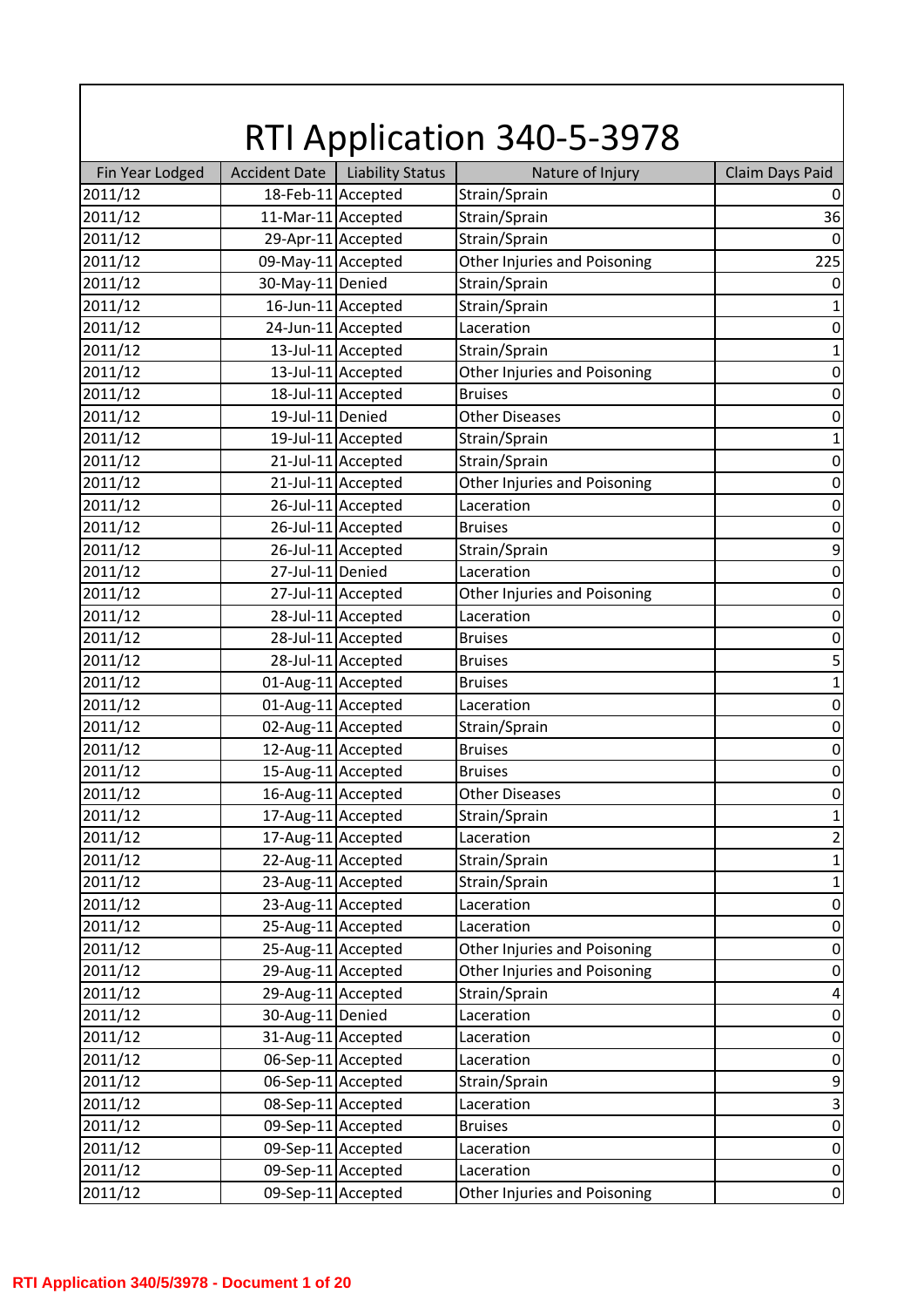| Fin Year Lodged<br><b>Accident Date</b><br><b>Liability Status</b><br>Nature of Injury<br>Claim Days Paid<br>15-Sep-11 Accepted<br>2011/12<br><b>Bruises</b><br>15-Sep-11 Accepted<br>2011/12<br>Strain/Sprain<br>16-Sep-11 Accepted<br>2011/12<br>Laceration<br>2011/12<br>05-Oct-11 Accepted<br>Strain/Sprain<br>06-Oct-11 Accepted<br>2011/12<br>Laceration<br>07-Oct-11 Accepted<br>2011/12<br>Laceration<br>10-Oct-11 Denied<br>$\boldsymbol{0}$<br>2011/12<br>Strain/Sprain<br>2011/12<br>10-Oct-11 Accepted<br><b>Bruises</b><br>10-Oct-11 Accepted<br>19<br>2011/12<br><b>Bruises</b><br>11-Oct-11 Accepted<br>2011/12<br>Strain/Sprain<br>2011/12<br>11-Oct-11 Accepted<br>$\boldsymbol{0}$<br><b>Bruises</b><br>2011/12<br>12-Oct-11 Accepted<br>1<br>Other Injuries and Poisoning<br>$\mathbf 2$<br>2011/12<br>13-Oct-11 Accepted<br><b>Bruises</b><br>13-Oct-11 Accepted<br>2011/12<br>$\boldsymbol{0}$<br>Laceration<br>25-Oct-11 Accepted<br>2011/12<br>Strain/Sprain<br>$\boldsymbol{0}$<br>2011/12<br>26-Oct-11 Accepted<br>$\mathsf 3$<br>Strain/Sprain<br>$\boldsymbol{0}$<br>2011/12<br>26-Oct-11 Accepted<br>Laceration<br>2011/12<br>26-Oct-11 Accepted<br>$\boldsymbol{0}$<br>Laceration<br>2011/12<br>31-Oct-11 Accepted<br>$\,6$<br>Laceration<br>31-Oct-11 Accepted<br>2011/12<br>Strain/Sprain<br>$\boldsymbol{0}$<br>2011/12<br>02-Nov-11 Accepted<br>$\mathbf 0$<br><b>Bruises</b><br>07-Nov-11 Accepted<br>2011/12<br>$\overline{\mathbf{4}}$<br><b>Bruises</b><br>08-Nov-11 Accepted<br>$\boldsymbol{6}$<br>2011/12<br>Strain/Sprain<br>08-Nov-11 Accepted<br>2011/12<br>$\boldsymbol{0}$<br>Laceration<br>2011/12<br>08-Nov-11 Accepted<br>Strain/Sprain<br>$\mathbf 1$<br>2011/12<br>09-Nov-11 Accepted<br>Strain/Sprain<br>$\boldsymbol{0}$<br>2011/12<br>09-Nov-11 Accepted<br>$\mathbf 0$<br>Strain/Sprain<br>2011/12<br>09-Nov-11 Accepted<br><b>Bruises</b><br>$\pmb{0}$<br>2011/12<br>10-Nov-11 Accepted<br>Strain/Sprain<br>$\mathbf{1}$<br>10-Nov-11 Denied<br>2011/12<br><b>Other Diseases</b><br>$\mathbf 1$<br>10-Nov-11 Accepted<br>2011/12<br>Strain/Sprain<br>$\boldsymbol{0}$<br>11-Nov-11 Accepted<br>2011/12<br>Other Injuries and Poisoning<br>$\boldsymbol{0}$<br>14-Nov-11 Accepted<br>Strain/Sprain<br>2011/12<br>$\boldsymbol{0}$<br>2011/12<br>15-Nov-11 Accepted<br><b>Bruises</b><br>$\mathbf 1$<br>15-Nov-11 Accepted<br>$\mathbf{1}$<br>2011/12<br>Fractures<br>15-Nov-11 Accepted<br>2011/12<br>$\mathbf{1}$<br>Fractures<br>15-Nov-11 Accepted<br>$\mathbf 2$<br>2011/12<br>Strain/Sprain<br>17-Nov-11 Accepted<br>2011/12<br>Other Injuries and Poisoning<br>$\mathbf 1$<br>17-Nov-11 Denied<br>2011/12<br>Other Injuries and Poisoning<br>$\boldsymbol{0}$<br>2011/12<br>17-Nov-11 Accepted<br><b>Bruises</b><br>$\mathbf 1$<br>18-Nov-11 Denied<br>$\boldsymbol{0}$<br>2011/12<br>Strain/Sprain<br>24-Nov-11 Accepted<br>2011/12<br>Strain/Sprain<br>81<br>24-Nov-11 Accepted<br>2011/12<br>Laceration<br>$\boldsymbol{0}$<br>01-Dec-11 Accepted<br>2011/12<br>Strain/Sprain<br>$\boldsymbol{0}$<br>02-Dec-11 Accepted<br>2011/12<br>Other Injuries and Poisoning<br>$\pmb{0}$<br>2011/12<br>Strain/Sprain<br>05-Dec-11 Denied | <b>RTI Application 340-5-3978</b> |  |  |                  |  |
|------------------------------------------------------------------------------------------------------------------------------------------------------------------------------------------------------------------------------------------------------------------------------------------------------------------------------------------------------------------------------------------------------------------------------------------------------------------------------------------------------------------------------------------------------------------------------------------------------------------------------------------------------------------------------------------------------------------------------------------------------------------------------------------------------------------------------------------------------------------------------------------------------------------------------------------------------------------------------------------------------------------------------------------------------------------------------------------------------------------------------------------------------------------------------------------------------------------------------------------------------------------------------------------------------------------------------------------------------------------------------------------------------------------------------------------------------------------------------------------------------------------------------------------------------------------------------------------------------------------------------------------------------------------------------------------------------------------------------------------------------------------------------------------------------------------------------------------------------------------------------------------------------------------------------------------------------------------------------------------------------------------------------------------------------------------------------------------------------------------------------------------------------------------------------------------------------------------------------------------------------------------------------------------------------------------------------------------------------------------------------------------------------------------------------------------------------------------------------------------------------------------------------------------------------------------------------------------------------------------------------------------------------------------------------------------------------------------------------------------------------------------------------------------------------------------------------------------------------------------------------------------------------------------------------------------------------------------------------------------------------------------------------------------------------------------------------------------------------------------------------------------------------------------------------------------------|-----------------------------------|--|--|------------------|--|
|                                                                                                                                                                                                                                                                                                                                                                                                                                                                                                                                                                                                                                                                                                                                                                                                                                                                                                                                                                                                                                                                                                                                                                                                                                                                                                                                                                                                                                                                                                                                                                                                                                                                                                                                                                                                                                                                                                                                                                                                                                                                                                                                                                                                                                                                                                                                                                                                                                                                                                                                                                                                                                                                                                                                                                                                                                                                                                                                                                                                                                                                                                                                                                                                |                                   |  |  |                  |  |
|                                                                                                                                                                                                                                                                                                                                                                                                                                                                                                                                                                                                                                                                                                                                                                                                                                                                                                                                                                                                                                                                                                                                                                                                                                                                                                                                                                                                                                                                                                                                                                                                                                                                                                                                                                                                                                                                                                                                                                                                                                                                                                                                                                                                                                                                                                                                                                                                                                                                                                                                                                                                                                                                                                                                                                                                                                                                                                                                                                                                                                                                                                                                                                                                |                                   |  |  | 0                |  |
|                                                                                                                                                                                                                                                                                                                                                                                                                                                                                                                                                                                                                                                                                                                                                                                                                                                                                                                                                                                                                                                                                                                                                                                                                                                                                                                                                                                                                                                                                                                                                                                                                                                                                                                                                                                                                                                                                                                                                                                                                                                                                                                                                                                                                                                                                                                                                                                                                                                                                                                                                                                                                                                                                                                                                                                                                                                                                                                                                                                                                                                                                                                                                                                                |                                   |  |  | $\boldsymbol{0}$ |  |
|                                                                                                                                                                                                                                                                                                                                                                                                                                                                                                                                                                                                                                                                                                                                                                                                                                                                                                                                                                                                                                                                                                                                                                                                                                                                                                                                                                                                                                                                                                                                                                                                                                                                                                                                                                                                                                                                                                                                                                                                                                                                                                                                                                                                                                                                                                                                                                                                                                                                                                                                                                                                                                                                                                                                                                                                                                                                                                                                                                                                                                                                                                                                                                                                |                                   |  |  | $\boldsymbol{0}$ |  |
|                                                                                                                                                                                                                                                                                                                                                                                                                                                                                                                                                                                                                                                                                                                                                                                                                                                                                                                                                                                                                                                                                                                                                                                                                                                                                                                                                                                                                                                                                                                                                                                                                                                                                                                                                                                                                                                                                                                                                                                                                                                                                                                                                                                                                                                                                                                                                                                                                                                                                                                                                                                                                                                                                                                                                                                                                                                                                                                                                                                                                                                                                                                                                                                                |                                   |  |  | $\mathbf 0$      |  |
|                                                                                                                                                                                                                                                                                                                                                                                                                                                                                                                                                                                                                                                                                                                                                                                                                                                                                                                                                                                                                                                                                                                                                                                                                                                                                                                                                                                                                                                                                                                                                                                                                                                                                                                                                                                                                                                                                                                                                                                                                                                                                                                                                                                                                                                                                                                                                                                                                                                                                                                                                                                                                                                                                                                                                                                                                                                                                                                                                                                                                                                                                                                                                                                                |                                   |  |  | $\boldsymbol{0}$ |  |
|                                                                                                                                                                                                                                                                                                                                                                                                                                                                                                                                                                                                                                                                                                                                                                                                                                                                                                                                                                                                                                                                                                                                                                                                                                                                                                                                                                                                                                                                                                                                                                                                                                                                                                                                                                                                                                                                                                                                                                                                                                                                                                                                                                                                                                                                                                                                                                                                                                                                                                                                                                                                                                                                                                                                                                                                                                                                                                                                                                                                                                                                                                                                                                                                |                                   |  |  | $\mathbf{1}$     |  |
|                                                                                                                                                                                                                                                                                                                                                                                                                                                                                                                                                                                                                                                                                                                                                                                                                                                                                                                                                                                                                                                                                                                                                                                                                                                                                                                                                                                                                                                                                                                                                                                                                                                                                                                                                                                                                                                                                                                                                                                                                                                                                                                                                                                                                                                                                                                                                                                                                                                                                                                                                                                                                                                                                                                                                                                                                                                                                                                                                                                                                                                                                                                                                                                                |                                   |  |  |                  |  |
|                                                                                                                                                                                                                                                                                                                                                                                                                                                                                                                                                                                                                                                                                                                                                                                                                                                                                                                                                                                                                                                                                                                                                                                                                                                                                                                                                                                                                                                                                                                                                                                                                                                                                                                                                                                                                                                                                                                                                                                                                                                                                                                                                                                                                                                                                                                                                                                                                                                                                                                                                                                                                                                                                                                                                                                                                                                                                                                                                                                                                                                                                                                                                                                                |                                   |  |  | $\boldsymbol{0}$ |  |
|                                                                                                                                                                                                                                                                                                                                                                                                                                                                                                                                                                                                                                                                                                                                                                                                                                                                                                                                                                                                                                                                                                                                                                                                                                                                                                                                                                                                                                                                                                                                                                                                                                                                                                                                                                                                                                                                                                                                                                                                                                                                                                                                                                                                                                                                                                                                                                                                                                                                                                                                                                                                                                                                                                                                                                                                                                                                                                                                                                                                                                                                                                                                                                                                |                                   |  |  |                  |  |
|                                                                                                                                                                                                                                                                                                                                                                                                                                                                                                                                                                                                                                                                                                                                                                                                                                                                                                                                                                                                                                                                                                                                                                                                                                                                                                                                                                                                                                                                                                                                                                                                                                                                                                                                                                                                                                                                                                                                                                                                                                                                                                                                                                                                                                                                                                                                                                                                                                                                                                                                                                                                                                                                                                                                                                                                                                                                                                                                                                                                                                                                                                                                                                                                |                                   |  |  | $\overline{7}$   |  |
|                                                                                                                                                                                                                                                                                                                                                                                                                                                                                                                                                                                                                                                                                                                                                                                                                                                                                                                                                                                                                                                                                                                                                                                                                                                                                                                                                                                                                                                                                                                                                                                                                                                                                                                                                                                                                                                                                                                                                                                                                                                                                                                                                                                                                                                                                                                                                                                                                                                                                                                                                                                                                                                                                                                                                                                                                                                                                                                                                                                                                                                                                                                                                                                                |                                   |  |  |                  |  |
|                                                                                                                                                                                                                                                                                                                                                                                                                                                                                                                                                                                                                                                                                                                                                                                                                                                                                                                                                                                                                                                                                                                                                                                                                                                                                                                                                                                                                                                                                                                                                                                                                                                                                                                                                                                                                                                                                                                                                                                                                                                                                                                                                                                                                                                                                                                                                                                                                                                                                                                                                                                                                                                                                                                                                                                                                                                                                                                                                                                                                                                                                                                                                                                                |                                   |  |  |                  |  |
|                                                                                                                                                                                                                                                                                                                                                                                                                                                                                                                                                                                                                                                                                                                                                                                                                                                                                                                                                                                                                                                                                                                                                                                                                                                                                                                                                                                                                                                                                                                                                                                                                                                                                                                                                                                                                                                                                                                                                                                                                                                                                                                                                                                                                                                                                                                                                                                                                                                                                                                                                                                                                                                                                                                                                                                                                                                                                                                                                                                                                                                                                                                                                                                                |                                   |  |  |                  |  |
|                                                                                                                                                                                                                                                                                                                                                                                                                                                                                                                                                                                                                                                                                                                                                                                                                                                                                                                                                                                                                                                                                                                                                                                                                                                                                                                                                                                                                                                                                                                                                                                                                                                                                                                                                                                                                                                                                                                                                                                                                                                                                                                                                                                                                                                                                                                                                                                                                                                                                                                                                                                                                                                                                                                                                                                                                                                                                                                                                                                                                                                                                                                                                                                                |                                   |  |  |                  |  |
|                                                                                                                                                                                                                                                                                                                                                                                                                                                                                                                                                                                                                                                                                                                                                                                                                                                                                                                                                                                                                                                                                                                                                                                                                                                                                                                                                                                                                                                                                                                                                                                                                                                                                                                                                                                                                                                                                                                                                                                                                                                                                                                                                                                                                                                                                                                                                                                                                                                                                                                                                                                                                                                                                                                                                                                                                                                                                                                                                                                                                                                                                                                                                                                                |                                   |  |  |                  |  |
|                                                                                                                                                                                                                                                                                                                                                                                                                                                                                                                                                                                                                                                                                                                                                                                                                                                                                                                                                                                                                                                                                                                                                                                                                                                                                                                                                                                                                                                                                                                                                                                                                                                                                                                                                                                                                                                                                                                                                                                                                                                                                                                                                                                                                                                                                                                                                                                                                                                                                                                                                                                                                                                                                                                                                                                                                                                                                                                                                                                                                                                                                                                                                                                                |                                   |  |  |                  |  |
|                                                                                                                                                                                                                                                                                                                                                                                                                                                                                                                                                                                                                                                                                                                                                                                                                                                                                                                                                                                                                                                                                                                                                                                                                                                                                                                                                                                                                                                                                                                                                                                                                                                                                                                                                                                                                                                                                                                                                                                                                                                                                                                                                                                                                                                                                                                                                                                                                                                                                                                                                                                                                                                                                                                                                                                                                                                                                                                                                                                                                                                                                                                                                                                                |                                   |  |  |                  |  |
|                                                                                                                                                                                                                                                                                                                                                                                                                                                                                                                                                                                                                                                                                                                                                                                                                                                                                                                                                                                                                                                                                                                                                                                                                                                                                                                                                                                                                                                                                                                                                                                                                                                                                                                                                                                                                                                                                                                                                                                                                                                                                                                                                                                                                                                                                                                                                                                                                                                                                                                                                                                                                                                                                                                                                                                                                                                                                                                                                                                                                                                                                                                                                                                                |                                   |  |  |                  |  |
|                                                                                                                                                                                                                                                                                                                                                                                                                                                                                                                                                                                                                                                                                                                                                                                                                                                                                                                                                                                                                                                                                                                                                                                                                                                                                                                                                                                                                                                                                                                                                                                                                                                                                                                                                                                                                                                                                                                                                                                                                                                                                                                                                                                                                                                                                                                                                                                                                                                                                                                                                                                                                                                                                                                                                                                                                                                                                                                                                                                                                                                                                                                                                                                                |                                   |  |  |                  |  |
|                                                                                                                                                                                                                                                                                                                                                                                                                                                                                                                                                                                                                                                                                                                                                                                                                                                                                                                                                                                                                                                                                                                                                                                                                                                                                                                                                                                                                                                                                                                                                                                                                                                                                                                                                                                                                                                                                                                                                                                                                                                                                                                                                                                                                                                                                                                                                                                                                                                                                                                                                                                                                                                                                                                                                                                                                                                                                                                                                                                                                                                                                                                                                                                                |                                   |  |  |                  |  |
|                                                                                                                                                                                                                                                                                                                                                                                                                                                                                                                                                                                                                                                                                                                                                                                                                                                                                                                                                                                                                                                                                                                                                                                                                                                                                                                                                                                                                                                                                                                                                                                                                                                                                                                                                                                                                                                                                                                                                                                                                                                                                                                                                                                                                                                                                                                                                                                                                                                                                                                                                                                                                                                                                                                                                                                                                                                                                                                                                                                                                                                                                                                                                                                                |                                   |  |  |                  |  |
|                                                                                                                                                                                                                                                                                                                                                                                                                                                                                                                                                                                                                                                                                                                                                                                                                                                                                                                                                                                                                                                                                                                                                                                                                                                                                                                                                                                                                                                                                                                                                                                                                                                                                                                                                                                                                                                                                                                                                                                                                                                                                                                                                                                                                                                                                                                                                                                                                                                                                                                                                                                                                                                                                                                                                                                                                                                                                                                                                                                                                                                                                                                                                                                                |                                   |  |  |                  |  |
|                                                                                                                                                                                                                                                                                                                                                                                                                                                                                                                                                                                                                                                                                                                                                                                                                                                                                                                                                                                                                                                                                                                                                                                                                                                                                                                                                                                                                                                                                                                                                                                                                                                                                                                                                                                                                                                                                                                                                                                                                                                                                                                                                                                                                                                                                                                                                                                                                                                                                                                                                                                                                                                                                                                                                                                                                                                                                                                                                                                                                                                                                                                                                                                                |                                   |  |  |                  |  |
|                                                                                                                                                                                                                                                                                                                                                                                                                                                                                                                                                                                                                                                                                                                                                                                                                                                                                                                                                                                                                                                                                                                                                                                                                                                                                                                                                                                                                                                                                                                                                                                                                                                                                                                                                                                                                                                                                                                                                                                                                                                                                                                                                                                                                                                                                                                                                                                                                                                                                                                                                                                                                                                                                                                                                                                                                                                                                                                                                                                                                                                                                                                                                                                                |                                   |  |  |                  |  |
|                                                                                                                                                                                                                                                                                                                                                                                                                                                                                                                                                                                                                                                                                                                                                                                                                                                                                                                                                                                                                                                                                                                                                                                                                                                                                                                                                                                                                                                                                                                                                                                                                                                                                                                                                                                                                                                                                                                                                                                                                                                                                                                                                                                                                                                                                                                                                                                                                                                                                                                                                                                                                                                                                                                                                                                                                                                                                                                                                                                                                                                                                                                                                                                                |                                   |  |  |                  |  |
|                                                                                                                                                                                                                                                                                                                                                                                                                                                                                                                                                                                                                                                                                                                                                                                                                                                                                                                                                                                                                                                                                                                                                                                                                                                                                                                                                                                                                                                                                                                                                                                                                                                                                                                                                                                                                                                                                                                                                                                                                                                                                                                                                                                                                                                                                                                                                                                                                                                                                                                                                                                                                                                                                                                                                                                                                                                                                                                                                                                                                                                                                                                                                                                                |                                   |  |  |                  |  |
|                                                                                                                                                                                                                                                                                                                                                                                                                                                                                                                                                                                                                                                                                                                                                                                                                                                                                                                                                                                                                                                                                                                                                                                                                                                                                                                                                                                                                                                                                                                                                                                                                                                                                                                                                                                                                                                                                                                                                                                                                                                                                                                                                                                                                                                                                                                                                                                                                                                                                                                                                                                                                                                                                                                                                                                                                                                                                                                                                                                                                                                                                                                                                                                                |                                   |  |  |                  |  |
|                                                                                                                                                                                                                                                                                                                                                                                                                                                                                                                                                                                                                                                                                                                                                                                                                                                                                                                                                                                                                                                                                                                                                                                                                                                                                                                                                                                                                                                                                                                                                                                                                                                                                                                                                                                                                                                                                                                                                                                                                                                                                                                                                                                                                                                                                                                                                                                                                                                                                                                                                                                                                                                                                                                                                                                                                                                                                                                                                                                                                                                                                                                                                                                                |                                   |  |  |                  |  |
|                                                                                                                                                                                                                                                                                                                                                                                                                                                                                                                                                                                                                                                                                                                                                                                                                                                                                                                                                                                                                                                                                                                                                                                                                                                                                                                                                                                                                                                                                                                                                                                                                                                                                                                                                                                                                                                                                                                                                                                                                                                                                                                                                                                                                                                                                                                                                                                                                                                                                                                                                                                                                                                                                                                                                                                                                                                                                                                                                                                                                                                                                                                                                                                                |                                   |  |  |                  |  |
|                                                                                                                                                                                                                                                                                                                                                                                                                                                                                                                                                                                                                                                                                                                                                                                                                                                                                                                                                                                                                                                                                                                                                                                                                                                                                                                                                                                                                                                                                                                                                                                                                                                                                                                                                                                                                                                                                                                                                                                                                                                                                                                                                                                                                                                                                                                                                                                                                                                                                                                                                                                                                                                                                                                                                                                                                                                                                                                                                                                                                                                                                                                                                                                                |                                   |  |  |                  |  |
|                                                                                                                                                                                                                                                                                                                                                                                                                                                                                                                                                                                                                                                                                                                                                                                                                                                                                                                                                                                                                                                                                                                                                                                                                                                                                                                                                                                                                                                                                                                                                                                                                                                                                                                                                                                                                                                                                                                                                                                                                                                                                                                                                                                                                                                                                                                                                                                                                                                                                                                                                                                                                                                                                                                                                                                                                                                                                                                                                                                                                                                                                                                                                                                                |                                   |  |  |                  |  |
|                                                                                                                                                                                                                                                                                                                                                                                                                                                                                                                                                                                                                                                                                                                                                                                                                                                                                                                                                                                                                                                                                                                                                                                                                                                                                                                                                                                                                                                                                                                                                                                                                                                                                                                                                                                                                                                                                                                                                                                                                                                                                                                                                                                                                                                                                                                                                                                                                                                                                                                                                                                                                                                                                                                                                                                                                                                                                                                                                                                                                                                                                                                                                                                                |                                   |  |  |                  |  |
|                                                                                                                                                                                                                                                                                                                                                                                                                                                                                                                                                                                                                                                                                                                                                                                                                                                                                                                                                                                                                                                                                                                                                                                                                                                                                                                                                                                                                                                                                                                                                                                                                                                                                                                                                                                                                                                                                                                                                                                                                                                                                                                                                                                                                                                                                                                                                                                                                                                                                                                                                                                                                                                                                                                                                                                                                                                                                                                                                                                                                                                                                                                                                                                                |                                   |  |  |                  |  |
|                                                                                                                                                                                                                                                                                                                                                                                                                                                                                                                                                                                                                                                                                                                                                                                                                                                                                                                                                                                                                                                                                                                                                                                                                                                                                                                                                                                                                                                                                                                                                                                                                                                                                                                                                                                                                                                                                                                                                                                                                                                                                                                                                                                                                                                                                                                                                                                                                                                                                                                                                                                                                                                                                                                                                                                                                                                                                                                                                                                                                                                                                                                                                                                                |                                   |  |  |                  |  |
|                                                                                                                                                                                                                                                                                                                                                                                                                                                                                                                                                                                                                                                                                                                                                                                                                                                                                                                                                                                                                                                                                                                                                                                                                                                                                                                                                                                                                                                                                                                                                                                                                                                                                                                                                                                                                                                                                                                                                                                                                                                                                                                                                                                                                                                                                                                                                                                                                                                                                                                                                                                                                                                                                                                                                                                                                                                                                                                                                                                                                                                                                                                                                                                                |                                   |  |  |                  |  |
|                                                                                                                                                                                                                                                                                                                                                                                                                                                                                                                                                                                                                                                                                                                                                                                                                                                                                                                                                                                                                                                                                                                                                                                                                                                                                                                                                                                                                                                                                                                                                                                                                                                                                                                                                                                                                                                                                                                                                                                                                                                                                                                                                                                                                                                                                                                                                                                                                                                                                                                                                                                                                                                                                                                                                                                                                                                                                                                                                                                                                                                                                                                                                                                                |                                   |  |  |                  |  |
|                                                                                                                                                                                                                                                                                                                                                                                                                                                                                                                                                                                                                                                                                                                                                                                                                                                                                                                                                                                                                                                                                                                                                                                                                                                                                                                                                                                                                                                                                                                                                                                                                                                                                                                                                                                                                                                                                                                                                                                                                                                                                                                                                                                                                                                                                                                                                                                                                                                                                                                                                                                                                                                                                                                                                                                                                                                                                                                                                                                                                                                                                                                                                                                                |                                   |  |  |                  |  |
|                                                                                                                                                                                                                                                                                                                                                                                                                                                                                                                                                                                                                                                                                                                                                                                                                                                                                                                                                                                                                                                                                                                                                                                                                                                                                                                                                                                                                                                                                                                                                                                                                                                                                                                                                                                                                                                                                                                                                                                                                                                                                                                                                                                                                                                                                                                                                                                                                                                                                                                                                                                                                                                                                                                                                                                                                                                                                                                                                                                                                                                                                                                                                                                                |                                   |  |  |                  |  |
|                                                                                                                                                                                                                                                                                                                                                                                                                                                                                                                                                                                                                                                                                                                                                                                                                                                                                                                                                                                                                                                                                                                                                                                                                                                                                                                                                                                                                                                                                                                                                                                                                                                                                                                                                                                                                                                                                                                                                                                                                                                                                                                                                                                                                                                                                                                                                                                                                                                                                                                                                                                                                                                                                                                                                                                                                                                                                                                                                                                                                                                                                                                                                                                                |                                   |  |  |                  |  |
|                                                                                                                                                                                                                                                                                                                                                                                                                                                                                                                                                                                                                                                                                                                                                                                                                                                                                                                                                                                                                                                                                                                                                                                                                                                                                                                                                                                                                                                                                                                                                                                                                                                                                                                                                                                                                                                                                                                                                                                                                                                                                                                                                                                                                                                                                                                                                                                                                                                                                                                                                                                                                                                                                                                                                                                                                                                                                                                                                                                                                                                                                                                                                                                                |                                   |  |  |                  |  |
|                                                                                                                                                                                                                                                                                                                                                                                                                                                                                                                                                                                                                                                                                                                                                                                                                                                                                                                                                                                                                                                                                                                                                                                                                                                                                                                                                                                                                                                                                                                                                                                                                                                                                                                                                                                                                                                                                                                                                                                                                                                                                                                                                                                                                                                                                                                                                                                                                                                                                                                                                                                                                                                                                                                                                                                                                                                                                                                                                                                                                                                                                                                                                                                                |                                   |  |  |                  |  |
|                                                                                                                                                                                                                                                                                                                                                                                                                                                                                                                                                                                                                                                                                                                                                                                                                                                                                                                                                                                                                                                                                                                                                                                                                                                                                                                                                                                                                                                                                                                                                                                                                                                                                                                                                                                                                                                                                                                                                                                                                                                                                                                                                                                                                                                                                                                                                                                                                                                                                                                                                                                                                                                                                                                                                                                                                                                                                                                                                                                                                                                                                                                                                                                                |                                   |  |  |                  |  |
|                                                                                                                                                                                                                                                                                                                                                                                                                                                                                                                                                                                                                                                                                                                                                                                                                                                                                                                                                                                                                                                                                                                                                                                                                                                                                                                                                                                                                                                                                                                                                                                                                                                                                                                                                                                                                                                                                                                                                                                                                                                                                                                                                                                                                                                                                                                                                                                                                                                                                                                                                                                                                                                                                                                                                                                                                                                                                                                                                                                                                                                                                                                                                                                                |                                   |  |  |                  |  |
|                                                                                                                                                                                                                                                                                                                                                                                                                                                                                                                                                                                                                                                                                                                                                                                                                                                                                                                                                                                                                                                                                                                                                                                                                                                                                                                                                                                                                                                                                                                                                                                                                                                                                                                                                                                                                                                                                                                                                                                                                                                                                                                                                                                                                                                                                                                                                                                                                                                                                                                                                                                                                                                                                                                                                                                                                                                                                                                                                                                                                                                                                                                                                                                                |                                   |  |  |                  |  |
|                                                                                                                                                                                                                                                                                                                                                                                                                                                                                                                                                                                                                                                                                                                                                                                                                                                                                                                                                                                                                                                                                                                                                                                                                                                                                                                                                                                                                                                                                                                                                                                                                                                                                                                                                                                                                                                                                                                                                                                                                                                                                                                                                                                                                                                                                                                                                                                                                                                                                                                                                                                                                                                                                                                                                                                                                                                                                                                                                                                                                                                                                                                                                                                                |                                   |  |  |                  |  |
|                                                                                                                                                                                                                                                                                                                                                                                                                                                                                                                                                                                                                                                                                                                                                                                                                                                                                                                                                                                                                                                                                                                                                                                                                                                                                                                                                                                                                                                                                                                                                                                                                                                                                                                                                                                                                                                                                                                                                                                                                                                                                                                                                                                                                                                                                                                                                                                                                                                                                                                                                                                                                                                                                                                                                                                                                                                                                                                                                                                                                                                                                                                                                                                                |                                   |  |  | $\boldsymbol{0}$ |  |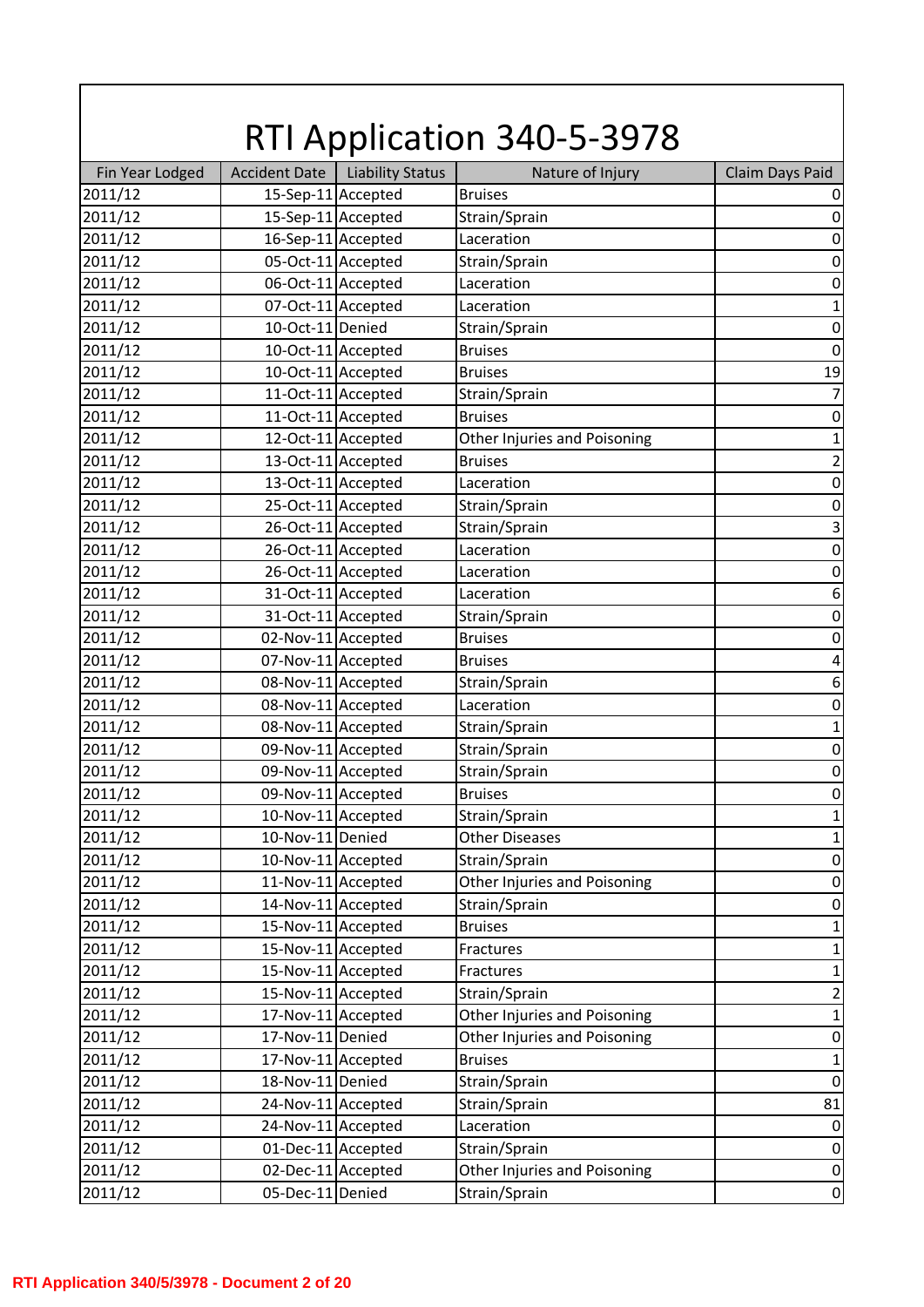|                 |                      |                         | <b>RTI Application 340-5-3978</b> |                         |
|-----------------|----------------------|-------------------------|-----------------------------------|-------------------------|
| Fin Year Lodged | <b>Accident Date</b> | <b>Liability Status</b> | Nature of Injury                  | Claim Days Paid         |
| 2011/12         |                      | 24-Jan-12 Accepted      | Laceration                        | $\boldsymbol{0}$        |
| 2011/12         | 30-Jan-12 Denied     |                         | Strain/Sprain                     | 5                       |
| 2011/12         |                      | 30-Jan-12 Accepted      | Laceration                        | $\mathbf{1}$            |
| 2011/12         |                      | 31-Jan-12 Accepted      | Strain/Sprain                     | 233                     |
| 2011/12         | 31-Jan-12 Entered    |                         | <b>Bruises</b>                    | $\mathbf 0$             |
| 2011/12         | 01-Feb-12 Accepted   |                         | <b>Bruises</b>                    | 15                      |
| 2011/12         | 02-Feb-12 Accepted   |                         | Strain/Sprain                     | $\boldsymbol{0}$        |
| 2011/12         | 02-Feb-12 Accepted   |                         | Strain/Sprain                     | $\mathsf 3$             |
| 2011/12         | 02-Feb-12 Accepted   |                         | <b>Bruises</b>                    | $\mathbf 1$             |
| 2011/12         | 06-Feb-12 Accepted   |                         | Other Injuries and Poisoning      | $\boldsymbol{0}$        |
| 2011/12         | 07-Feb-12 Accepted   |                         | <b>Other Diseases</b>             | $\mathbf 2$             |
| 2011/12         | 07-Feb-12 Accepted   |                         | <b>Bruises</b>                    | $\boldsymbol{0}$        |
| 2011/12         | 07-Feb-12 Accepted   |                         | <b>Bruises</b>                    | $\boldsymbol{6}$        |
| 2011/12         | 09-Feb-12 Denied     |                         | Strain/Sprain                     | $\boldsymbol{0}$        |
| 2011/12         | 09-Feb-12 Accepted   |                         | <b>Bruises</b>                    | $\boldsymbol{0}$        |
| 2011/12         | 09-Feb-12 Accepted   |                         | Laceration                        | $\boldsymbol{0}$        |
| 2011/12         | 09-Feb-12 Accepted   |                         | Laceration                        | $\mathbf 2$             |
| 2011/12         | 09-Feb-12 Accepted   |                         | Strain/Sprain                     | 28                      |
| 2011/12         | 10-Feb-12 Accepted   |                         | Other Injuries and Poisoning      | $\boldsymbol{0}$        |
| 2011/12         | 13-Feb-12 Accepted   |                         | Strain/Sprain                     | 225                     |
| 2011/12         | 13-Feb-12 Accepted   |                         | Laceration                        | $\boldsymbol{0}$        |
| 2011/12         | 13-Feb-12 Accepted   |                         | Laceration                        | $\overline{7}$          |
| 2011/12         | 14-Feb-12 Accepted   |                         | Strain/Sprain                     | $\boldsymbol{0}$        |
| 2011/12         | 15-Feb-12 Accepted   |                         | <b>Bruises</b>                    | $\boldsymbol{0}$        |
| 2011/12         | 15-Feb-12 Accepted   |                         | Laceration                        | $\boldsymbol{0}$        |
| 2011/12         | 16-Feb-12 Denied     |                         | Other Injuries and Poisoning      | $\boldsymbol{0}$        |
| 2011/12         | 16-Feb-12 Accepted   |                         | Other Injuries and Poisoning      | $\mathbf 0$             |
| 2011/12         | 16-Feb-12 Accepted   |                         | Laceration                        | $\overline{2}$          |
| 2011/12         | 21-Feb-12 Accepted   |                         | Strain/Sprain                     | $\boldsymbol{0}$        |
| 2011/12         | 22-Feb-12 Accepted   |                         | Laceration                        | $\mathbf 0$             |
| 2011/12         | 22-Feb-12 Accepted   |                         | <b>Bruises</b>                    | 116                     |
| 2011/12         | 22-Feb-12 Denied     |                         | <b>Bruises</b>                    | $\boldsymbol{0}$        |
| 2011/12         | 24-Feb-12 Accepted   |                         | Laceration                        | $\boldsymbol{0}$        |
| 2011/12         | 27-Feb-12 Accepted   |                         | Fractures                         | $\boldsymbol{0}$        |
| 2011/12         | 28-Feb-12 Accepted   |                         | Laceration                        | $\boldsymbol{0}$        |
| 2011/12         | 29-Feb-12 Accepted   |                         | Strain/Sprain                     | $\overline{\mathbf{c}}$ |
| 2011/12         | 05-Mar-12 Accepted   |                         | Laceration                        | $\boldsymbol{0}$        |
| 2011/12         | 08-Mar-12 Accepted   |                         | Laceration                        | $\boldsymbol{0}$        |
| 2011/12         | 08-Mar-12 Accepted   |                         | Laceration                        | $\boldsymbol{0}$        |
| 2011/12         | 08-Mar-12 Accepted   |                         | <b>Bruises</b>                    | $\boldsymbol{0}$        |
| 2011/12         | 08-Mar-12 Accepted   |                         | Strain/Sprain                     | $\boldsymbol{0}$        |
| 2011/12         | 09-Mar-12 Accepted   |                         | Strain/Sprain                     | $\boldsymbol{0}$        |
| 2011/12         | 09-Mar-12 Accepted   |                         | Laceration                        | $\boldsymbol{0}$        |
| 2011/12         | 09-Mar-12 Accepted   |                         | Strain/Sprain                     | $\mathsf 3$             |
| 2011/12         | 09-Mar-12 Accepted   |                         | <b>Bruises</b>                    | $\mathbf 0$             |
| 2011/12         | 13-Mar-12 Accepted   |                         | Strain/Sprain                     | 15                      |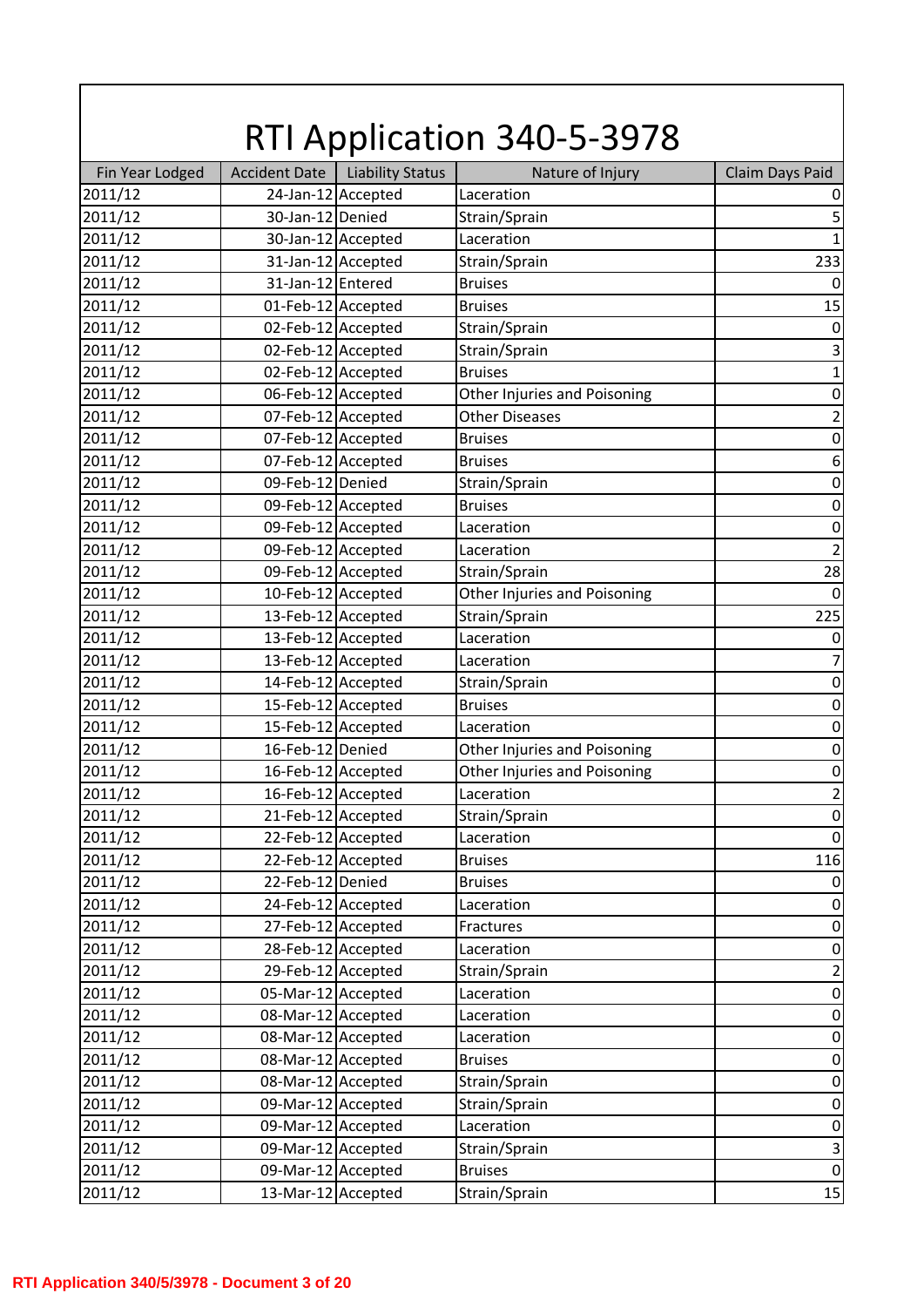| <b>RTI Application 340-5-3978</b> |                      |                         |                              |                         |
|-----------------------------------|----------------------|-------------------------|------------------------------|-------------------------|
| Fin Year Lodged                   | <b>Accident Date</b> | <b>Liability Status</b> | Nature of Injury             | Claim Days Paid         |
| 2011/12                           | 14-Mar-12 Accepted   |                         | Fractures                    | 16                      |
| 2011/12                           | 14-Mar-12 Accepted   |                         | Other Injuries and Poisoning | $\boldsymbol{0}$        |
| 2011/12                           | 15-Mar-12 Accepted   |                         | Strain/Sprain                | $\mathbf 2$             |
| 2011/12                           | 15-Mar-12 Accepted   |                         | Strain/Sprain                | $\boldsymbol{0}$        |
| 2011/12                           | 20-Mar-12 Accepted   |                         | Fractures                    | $\boldsymbol{0}$        |
| 2011/12                           | 22-Mar-12 Accepted   |                         | <b>Bruises</b>               | $\boldsymbol{0}$        |
| 2011/12                           | 26-Mar-12 Accepted   |                         | <b>Bruises</b>               | $\overline{\mathbf{c}}$ |
| 2011/12                           | 27-Mar-12 Entered    |                         | Strain/Sprain                | $\boldsymbol{0}$        |
| 2011/12                           | 27-Mar-12 Accepted   |                         | Strain/Sprain                | $\mathbf{1}$            |
| 2011/12                           | 29-Mar-12 Denied     |                         | <b>Other Diseases</b>        | $\boldsymbol{0}$        |
| 2011/12                           |                      | 16-Apr-12 Accepted      | Strain/Sprain                | $\mathbf 2$             |
| 2011/12                           | 16-Apr-12 Denied     |                         | Strain/Sprain                | $\boldsymbol{0}$        |
| 2011/12                           |                      | 18-Apr-12 Accepted      | Other Injuries and Poisoning | $\overline{\mathbf{3}}$ |
| 2011/12                           |                      | 18-Apr-12 Accepted      | Laceration                   | $\boldsymbol{0}$        |
| 2011/12                           |                      | 18-Apr-12 Accepted      | <b>Bruises</b>               | $\boldsymbol{0}$        |
| 2011/12                           | 18-Apr-12 Denied     |                         | Strain/Sprain                | $\boldsymbol{0}$        |
| 2011/12                           |                      | 19-Apr-12 Accepted      | Strain/Sprain                | $\boldsymbol{0}$        |
| 2011/12                           |                      | 20-Apr-12 Accepted      | Laceration                   | $\boldsymbol{0}$        |
| 2011/12                           | 20-Apr-12 Accepted   |                         | Strain/Sprain                | $\overline{\mathbf{4}}$ |
| 2011/12                           |                      | 23-Apr-12 Accepted      | <b>Bruises</b>               | $\mathbf{1}$            |
| 2011/12                           |                      | 23-Apr-12 Accepted      | <b>Bruises</b>               | 78                      |
| 2011/12                           |                      | 23-Apr-12 Accepted      | <b>Bruises</b>               | $\boldsymbol{0}$        |
| 2011/12                           |                      | 23-Apr-12 Accepted      | Strain/Sprain                | 79                      |
| 2011/12                           |                      | 24-Apr-12 Accepted      | Strain/Sprain                | 208                     |
| 2011/12                           |                      | 26-Apr-12 Accepted      | <b>Bruises</b>               | $\mathbf 0$             |
| 2011/12                           |                      | 30-Apr-12 Accepted      | <b>Bruises</b>               | $\overline{2}$          |
| 2011/12                           |                      | 30-Apr-12 Accepted      | Strain/Sprain                | 18                      |
| 2011/12                           | 30-Apr-12 Accepted   |                         | <b>Bruises</b>               | $\mathsf 3$             |
| 2011/12                           | 02-May-12 Accepted   |                         | Laceration                   | $\mathbf 1$             |
| 2011/12                           | 02-May-12 Accepted   |                         | Strain/Sprain                | 5                       |
| 2011/12                           | 02-May-12 Accepted   |                         | Strain/Sprain                | $\pmb{0}$               |
| 2011/12                           | 03-May-12 Accepted   |                         | Strain/Sprain                | $\boldsymbol{0}$        |
| 2011/12                           | 03-May-12 Accepted   |                         | Strain/Sprain                | 4                       |
| 2011/12                           | 08-May-12 Denied     |                         | Laceration                   | $\boldsymbol{0}$        |
| 2011/12                           | 09-May-12 Accepted   |                         | <b>Bruises</b>               | $\mathbf 2$             |
| 2011/12                           | 10-May-12 Accepted   |                         | Laceration                   | 124                     |
| 2011/12                           | 11-May-12 Accepted   |                         | Laceration                   | $\boldsymbol{0}$        |
| 2011/12                           | 11-May-12 Accepted   |                         | Other Injuries and Poisoning | $\mathsf S$             |
| 2011/12                           | 11-May-12 Accepted   |                         | Strain/Sprain                | $\boldsymbol{0}$        |
| 2011/12                           | 14-May-12 Accepted   |                         | Strain/Sprain                | $\boldsymbol{0}$        |
| 2011/12                           | 15-May-12 Accepted   |                         | Strain/Sprain                | $\boldsymbol{0}$        |
| 2011/12                           | 16-May-12 Accepted   |                         | Strain/Sprain                | 84                      |
| 2011/12                           | 16-May-12 Accepted   |                         | Strain/Sprain                | 117                     |
| 2011/12                           | 16-May-12 Accepted   |                         | Laceration                   | $\boldsymbol{0}$        |
| 2011/12                           | 17-May-12 Accepted   |                         | Strain/Sprain                | 98                      |
| 2011/12                           | 17-May-12 Accepted   |                         | Strain/Sprain                | $\boldsymbol{6}$        |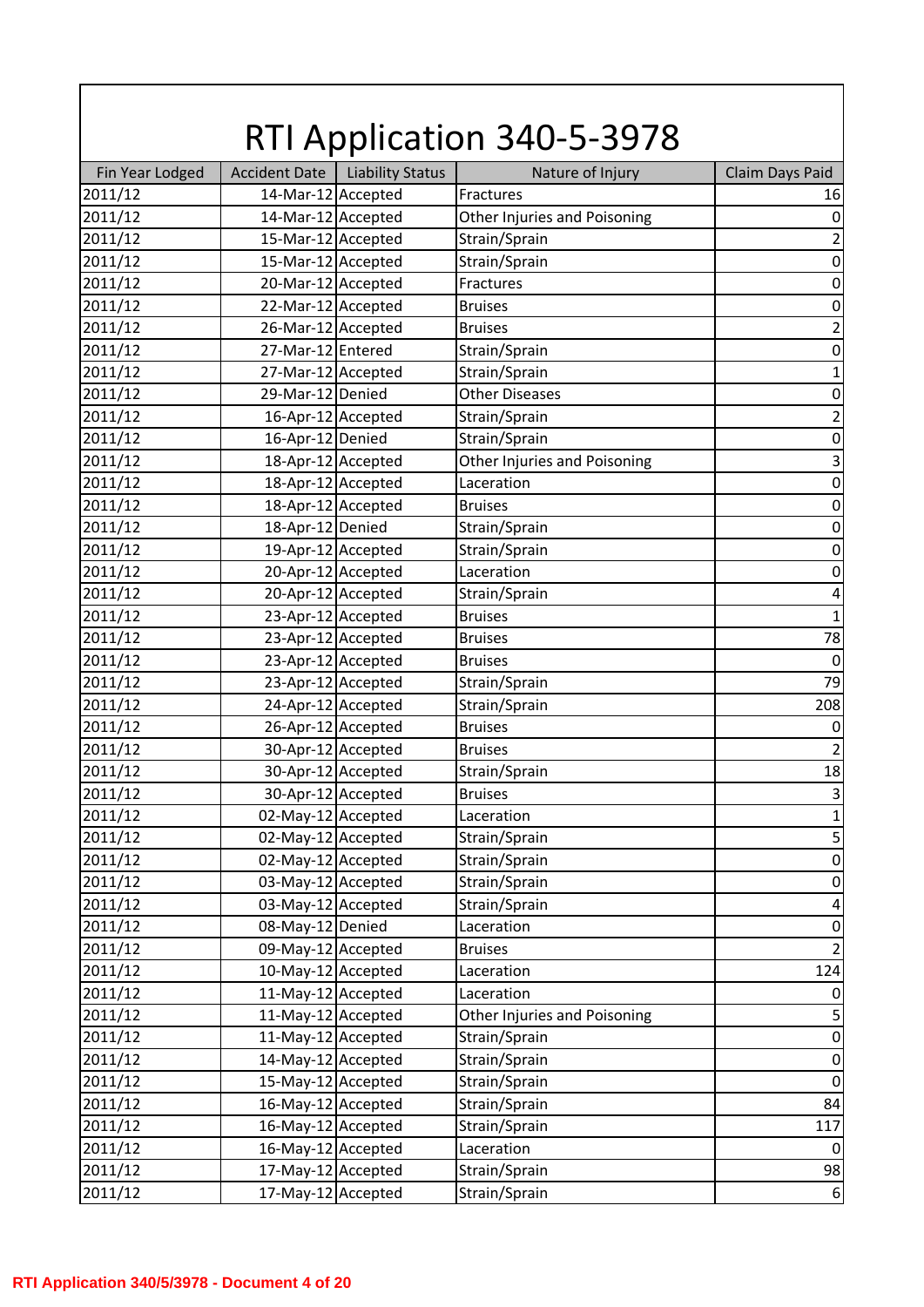|                 |                      |                         | <b>RTI Application 340-5-3978</b> |                         |
|-----------------|----------------------|-------------------------|-----------------------------------|-------------------------|
| Fin Year Lodged | <b>Accident Date</b> | <b>Liability Status</b> | Nature of Injury                  | Claim Days Paid         |
| 2011/12         | 18-May-12 Accepted   |                         | <b>Bruises</b>                    | 0                       |
| 2011/12         | 21-May-12 Accepted   |                         | Other Injuries and Poisoning      | $\boldsymbol{0}$        |
| 2011/12         | 22-May-12 Accepted   |                         | Laceration                        | $\boldsymbol{0}$        |
| 2011/12         | 22-May-12 Denied     |                         | <b>Fractures</b>                  | $\pmb{4}$               |
| 2011/12         | 25-May-12 Accepted   |                         | Laceration                        | $\boldsymbol{0}$        |
| 2011/12         | 28-May-12 Accepted   |                         | Strain/Sprain                     | $\boldsymbol{0}$        |
| 2011/12         | 28-May-12 Accepted   |                         | Strain/Sprain                     | $\boldsymbol{0}$        |
| 2011/12         | 29-May-12 Accepted   |                         | Strain/Sprain                     | $\boldsymbol{0}$        |
| 2011/12         | 31-May-12 Accepted   |                         | Strain/Sprain                     | $\boldsymbol{0}$        |
| 2011/12         | 31-May-12 Accepted   |                         | Strain/Sprain                     | $\boldsymbol{0}$        |
| 2011/12         | 05-Jun-12 Accepted   |                         | Strain/Sprain                     | $\mathbf{1}$            |
| 2011/12         | 05-Jun-12 Accepted   |                         | <b>Bruises</b>                    | 8                       |
| 2011/12         |                      | 06-Jun-12 Accepted      | Other Injuries and Poisoning      | $\boldsymbol{0}$        |
| 2011/12         | 07-Jun-12 Accepted   |                         | Strain/Sprain                     | $\boldsymbol{0}$        |
| 2011/12         |                      | 08-Jun-12 Accepted      | Strain/Sprain                     | $\mathbf 1$             |
| 2011/12         |                      | 12-Jun-12 Accepted      | Fractures                         | $\mathbf{1}$            |
| 2011/12         |                      | 18-Jun-12 Accepted      | <b>Bruises</b>                    | $\overline{\mathbf{3}}$ |
| 2011/12         |                      | 21-Jun-12 Accepted      | Other Injuries and Poisoning      | $\boldsymbol{0}$        |
| 2011/12         |                      | 22-Jun-12 Accepted      | Laceration                        | $\boldsymbol{0}$        |
| 2012/13         | 14-May-10 Denied     |                         | Hernia                            | $\mathbf 0$             |
| 2012/13         | 09-May-12 Accepted   |                         | Strain/Sprain                     | 21                      |
| 2012/13         |                      | 12-Jun-12 Accepted      | <b>Other Diseases</b>             | $\boldsymbol{0}$        |
| 2012/13         |                      | 20-Jun-12 Accepted      | Strain/Sprain                     | $\boldsymbol{0}$        |
| 2012/13         |                      | 09-Jul-12 Accepted      | Other Injuries and Poisoning      | $\boldsymbol{0}$        |
| 2012/13         |                      | 10-Jul-12 Accepted      | <b>Bruises</b>                    | $\boldsymbol{0}$        |
| 2012/13         | 11-Jul-12 Entered    |                         | <b>Bruises</b>                    | $\boldsymbol{0}$        |
| 2012/13         |                      | 11-Jul-12 Accepted      | Laceration                        | $\overline{2}$          |
| 2012/13         |                      | 13-Jul-12 Accepted      | <b>Bruises</b>                    | $\pmb{0}$               |
| 2012/13         |                      | 16-Jul-12 Accepted      | Strain/Sprain                     | $\overline{2}$          |
| 2012/13         |                      | 16-Jul-12 Accepted      | <b>Bruises</b>                    | $\overline{\mathbf{4}}$ |
| 2012/13         |                      | 18-Jul-12 Accepted      | Strain/Sprain                     | $\boldsymbol{0}$        |
| 2012/13         |                      | 24-Jul-12 Accepted      | <b>Bruises</b>                    | $\boldsymbol{0}$        |
| 2012/13         |                      | 25-Jul-12 Accepted      | Other Injuries and Poisoning      | $\boldsymbol{0}$        |
| 2012/13         | 25-Jul-12 Denied     |                         | <b>Bruises</b>                    | $\boldsymbol{0}$        |
| 2012/13         | 25-Jul-12 Entered    |                         | Other Injuries and Poisoning      | $\boldsymbol{0}$        |
| 2012/13         |                      | 26-Jul-12 Accepted      | Laceration                        | $\boldsymbol{0}$        |
| 2012/13         |                      | 27-Jul-12 Accepted      | Laceration                        | $\boldsymbol{0}$        |
| 2012/13         |                      | 30-Jul-12 Accepted      | Strain/Sprain                     | $\boldsymbol{0}$        |
| 2012/13         | 03-Aug-12 Accepted   |                         | Strain/Sprain                     | 88                      |
| 2012/13         | 07-Aug-12 Accepted   |                         | Laceration                        | $\boldsymbol{0}$        |
| 2012/13         | 07-Aug-12 Denied     |                         | Other Injuries and Poisoning      | $\boldsymbol{0}$        |
| 2012/13         | 10-Aug-12 Accepted   |                         | <b>Bruises</b>                    | $\boldsymbol{0}$        |
| 2012/13         | 10-Aug-12 Accepted   |                         | <b>Bruises</b>                    | $\boldsymbol{0}$        |
| 2012/13         | 10-Aug-12 Accepted   |                         | Fractures                         | $\boldsymbol{0}$        |
| 2012/13         | 16-Aug-12 Accepted   |                         | <b>Bruises</b>                    | $\mathbf 2$             |
| 2012/13         | 16-Aug-12 Accepted   |                         | Laceration                        | $\boldsymbol{0}$        |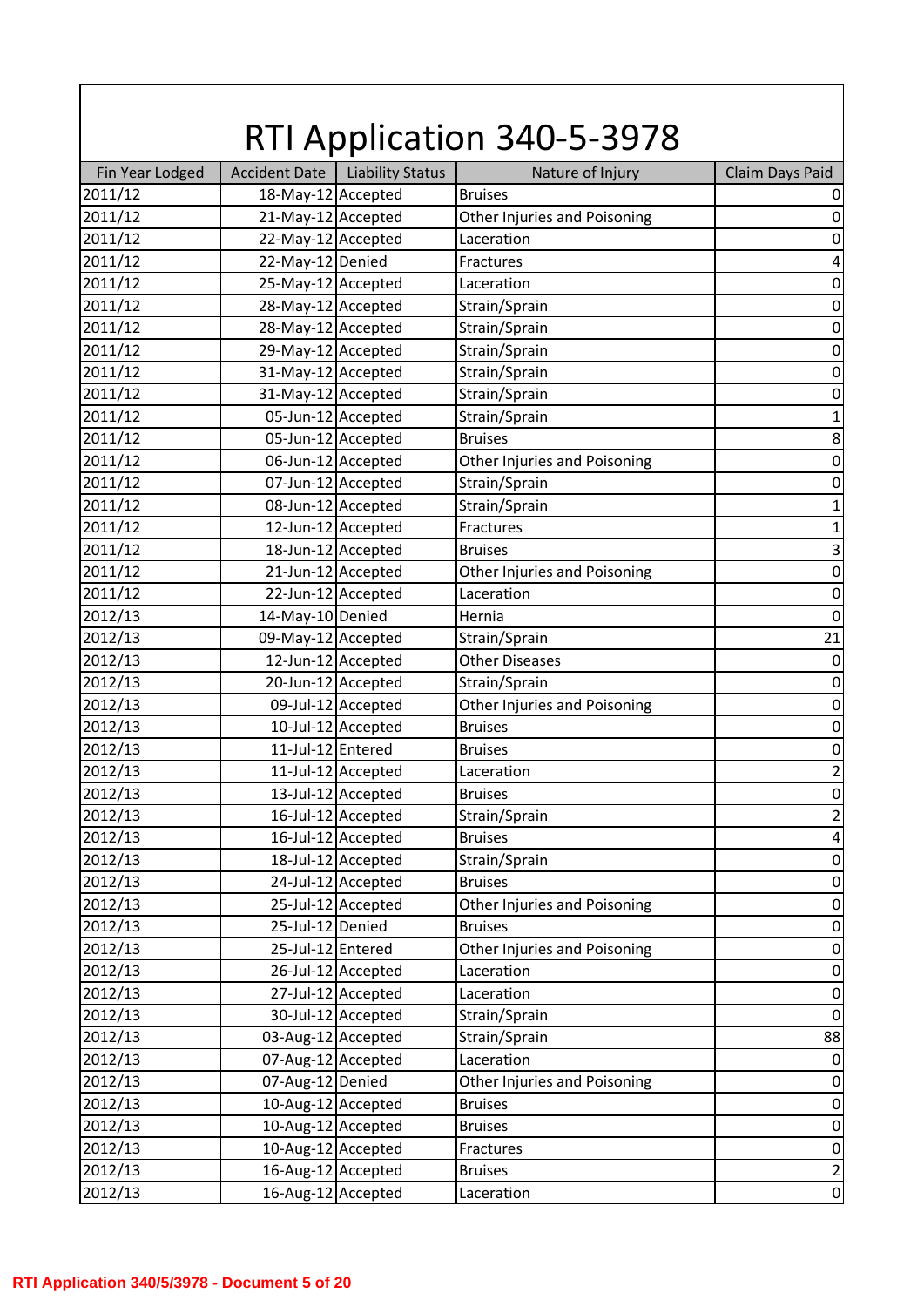|                 |                      |                         | <b>RTI Application 340-5-3978</b> |                           |
|-----------------|----------------------|-------------------------|-----------------------------------|---------------------------|
| Fin Year Lodged | <b>Accident Date</b> | <b>Liability Status</b> | Nature of Injury                  | Claim Days Paid           |
| 2012/13         | 17-Aug-12 Accepted   |                         | <b>Bruises</b>                    | 0                         |
| 2012/13         | 21-Aug-12 Accepted   |                         | <b>Bruises</b>                    | $\mathbf{1}$              |
| 2012/13         | 23-Aug-12 Accepted   |                         | Strain/Sprain                     | $\boldsymbol{0}$          |
| 2012/13         | 29-Aug-12 Accepted   |                         | Strain/Sprain                     | 64                        |
| 2012/13         | 31-Aug-12 Accepted   |                         | <b>Bruises</b>                    | $\boldsymbol{0}$          |
| 2012/13         | 03-Sep-12 Accepted   |                         | Laceration                        | 5                         |
| 2012/13         | 03-Sep-12 Accepted   |                         | <b>Bruises</b>                    | $\pmb{4}$                 |
| 2012/13         | 05-Sep-12 Accepted   |                         | Strain/Sprain                     | $\pmb{4}$                 |
| 2012/13         | 10-Sep-12 Accepted   |                         | Laceration                        | $\boldsymbol{0}$          |
| 2012/13         | 10-Sep-12 Accepted   |                         | <b>Bruises</b>                    | $\boldsymbol{0}$          |
| 2012/13         | 10-Sep-12 Accepted   |                         | Laceration                        | $\boldsymbol{0}$          |
| 2012/13         | 10-Sep-12 Accepted   |                         | Laceration                        | $\mathbf 0$               |
| 2012/13         | 10-Sep-12 Accepted   |                         | Other Injuries and Poisoning      | 56                        |
| 2012/13         | 11-Sep-12 Accepted   |                         | <b>Bruises</b>                    | 318                       |
| 2012/13         | 11-Sep-12 Accepted   |                         | Laceration                        | 113                       |
| 2012/13         | 11-Sep-12 Accepted   |                         | Strain/Sprain                     | $\boldsymbol{0}$          |
| 2012/13         | 11-Sep-12 Accepted   |                         | <b>Bruises</b>                    | $\boldsymbol{0}$          |
| 2012/13         | 12-Sep-12 Accepted   |                         | Strain/Sprain                     | $\mathbf 2$               |
| 2012/13         | 13-Sep-12 Accepted   |                         | Strain/Sprain                     | $\overline{\mathbf{c}}$   |
| 2012/13         | 14-Sep-12 Accepted   |                         | Laceration                        | $\boldsymbol{0}$          |
| 2012/13         | 14-Sep-12 Denied     |                         | Strain/Sprain                     | $\overline{3}$            |
| 2012/13         |                      | 17-Sep-12 Accepted      | Laceration                        | $\boldsymbol{0}$          |
| 2012/13         | 18-Sep-12 Accepted   |                         | <b>Bruises</b>                    | $\mathbf 1$               |
| 2012/13         | 19-Sep-12 Accepted   |                         | Strain/Sprain                     | $\boldsymbol{0}$          |
| 2012/13         | 20-Sep-12 Denied     |                         | Other Injuries and Poisoning      | $\mathbf 0$               |
| 2012/13         | 08-Oct-12 Accepted   |                         | Strain/Sprain                     | 114                       |
| 2012/13         | 08-Oct-12 Accepted   |                         | Strain/Sprain                     | $\boldsymbol{0}$          |
| 2012/13         | 08-Oct-12 Denied     |                         | Strain/Sprain                     | $\pmb{0}$                 |
| 2012/13         | 09-Oct-12 Accepted   |                         | <b>Bruises</b>                    | $\overline{2}$            |
| 2012/13         |                      | 11-Oct-12 Accepted      | <b>Bruises</b>                    | $\boldsymbol{0}$          |
| 2012/13         |                      | 11-Oct-12 Accepted      | Other Injuries and Poisoning      | $\boldsymbol{0}$          |
| 2012/13         |                      | 16-Oct-12 Accepted      | Strain/Sprain                     | $\boldsymbol{0}$          |
| 2012/13         |                      | 16-Oct-12 Accepted      | Strain/Sprain                     | 68                        |
| 2012/13         |                      | 17-Oct-12 Accepted      | <b>Bruises</b>                    | $\boldsymbol{0}$          |
| 2012/13         |                      | 18-Oct-12 Accepted      | <b>Bruises</b>                    | $\boldsymbol{0}$          |
| 2012/13         |                      | 19-Oct-12 Accepted      | <b>Bruises</b>                    | $\boldsymbol{0}$          |
| 2012/13         |                      | 23-Oct-12 Accepted      | Other Injuries and Poisoning      | $\mathsf 3$               |
| 2012/13         |                      | 24-Oct-12 Accepted      | Laceration                        | $\boldsymbol{0}$          |
| 2012/13         |                      | 26-Oct-12 Accepted      | Dislocation                       | 15                        |
| 2012/13         |                      | 29-Oct-12 Accepted      | Strain/Sprain                     | $\mathbf 1$               |
| 2012/13         |                      | 29-Oct-12 Accepted      | Other Injuries and Poisoning      | $\boldsymbol{0}$          |
| 2012/13         |                      | 29-Oct-12 Accepted      | Strain/Sprain                     | $\mathsf 3$               |
| 2012/13         |                      | 31-Oct-12 Accepted      | Laceration                        | $\boldsymbol{0}$          |
| 2012/13         | 31-Oct-12 Entered    |                         | Laceration                        | $\boldsymbol{0}$          |
| 2012/13         | 02-Nov-12 Accepted   |                         | Strain/Sprain                     | $\ensuremath{\mathsf{3}}$ |
| 2012/13         | 02-Nov-12 Accepted   |                         | Laceration                        | $\boldsymbol{0}$          |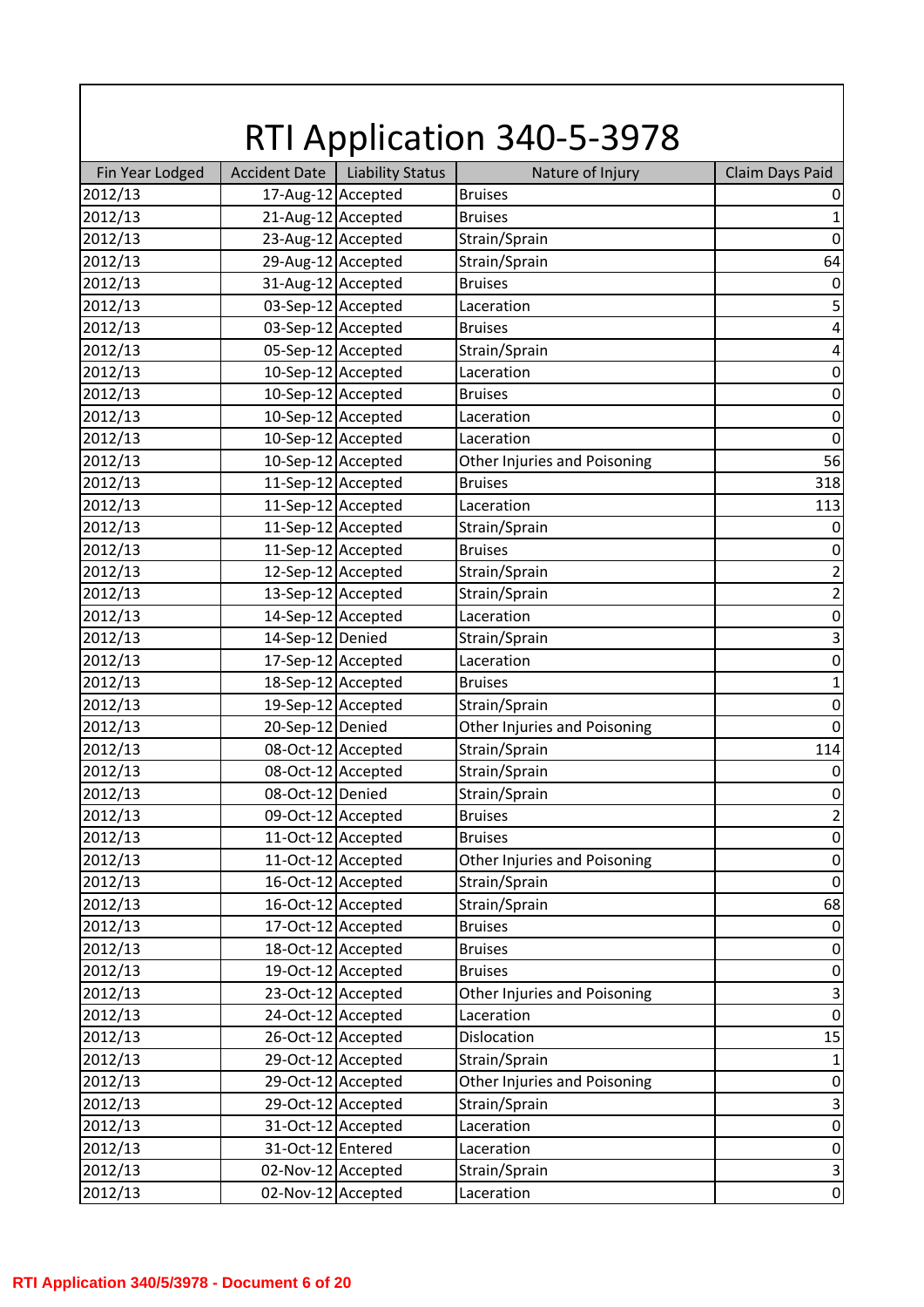| Fin Year Lodged<br><b>Accident Date</b><br><b>Liability Status</b><br>Nature of Injury<br>Claim Days Paid<br>09-Nov-12 Accepted<br>Strain/Sprain<br>2012/13<br>12-Nov-12 Accepted<br>2012/13<br>Fractures<br>13-Nov-12 Accepted<br>2012/13<br>$\boldsymbol{9}$<br><b>Bruises</b><br>13-Nov-12 Accepted<br>2012/13<br>$\pmb{4}$<br>Laceration<br>2012/13<br>13-Nov-12 Accepted<br>$\boldsymbol{0}$<br>Laceration<br>14-Nov-12 Accepted<br>2012/13<br>Laceration<br>14-Nov-12 Accepted<br>$\boldsymbol{0}$<br>2012/13<br><b>Bruises</b><br>16-Nov-12 Accepted<br>2012/13<br>Laceration<br>$\boldsymbol{0}$<br>16-Nov-12 Accepted<br>$\boldsymbol{0}$<br>2012/13<br>Other Injuries and Poisoning<br>16-Nov-12 Accepted<br>2012/13<br>$\boldsymbol{0}$<br>Laceration<br>19-Nov-12 Accepted<br>$\mathbf 2$<br>2012/13<br>Laceration<br>$\boldsymbol{0}$<br>2012/13<br>20-Nov-12 Accepted<br>Strain/Sprain<br>$\mathbf 2$<br>2012/13<br>21-Nov-12 Accepted<br><b>Bruises</b><br>22-Nov-12 Accepted<br>$\boldsymbol{0}$<br>2012/13<br>Strain/Sprain<br>22-Nov-12 Denied<br>$\boldsymbol{0}$<br>2012/13<br>Laceration<br>2012/13<br>23-Nov-12 Accepted<br>Strain/Sprain<br>$\mathbf 0$<br>26-Nov-12 Accepted<br>400<br>2012/13<br>Fractures<br>26-Nov-12 Accepted<br>2012/13<br>Laceration<br>$\mathbf{1}$<br>26-Nov-12 Accepted<br>2012/13<br>Strain/Sprain<br>$\boldsymbol{0}$<br>26-Nov-12 Accepted<br>2012/13<br>Laceration<br>$\mathbf 1$<br>2012/13<br>30-Nov-12 Denied<br>Strain/Sprain<br>$\boldsymbol{0}$<br>03-Dec-12 Accepted<br>$\mathbf{1}$<br>2012/13<br>Strain/Sprain<br>03-Dec-12 Accepted<br>$\boldsymbol{0}$<br>2012/13<br>Strain/Sprain<br>06-Dec-12 Accepted<br>2012/13<br>$\mathbf 1$<br><b>Bruises</b><br>$\boldsymbol{0}$<br>2012/13<br>06-Dec-12 Accepted<br>Strain/Sprain<br>2012/13<br>06-Dec-12 Accepted<br>$\boldsymbol{0}$<br><b>Bruises</b><br>31-Jan-13 Accepted<br>$\mathbf 0$<br>2012/13<br>Laceration<br>01-Feb-13 Accepted<br>2012/13<br>Laceration<br>$\pmb{0}$<br>04-Feb-13 Accepted<br>Strain/Sprain<br>2012/13<br>$\boldsymbol{0}$<br>06-Feb-13 Accepted<br>13<br>2012/13<br>Strain/Sprain<br>06-Feb-13 Accepted<br>2012/13<br>$\boldsymbol{0}$<br><b>Bruises</b><br>07-Feb-13 Accepted<br>Strain/Sprain<br>$\mathbf 2$<br>2012/13<br>07-Feb-13 Accepted<br>2012/13<br>Strain/Sprain<br>$\boldsymbol{0}$<br>2012/13<br>07-Feb-13 Accepted<br>$\boldsymbol{0}$<br>Laceration<br>08-Feb-13 Denied<br>2012/13<br>$\boldsymbol{0}$<br><b>Bruises</b><br>11-Feb-13 Accepted<br>2012/13<br>$\overline{\mathbf{4}}$<br><b>Bruises</b><br>11-Feb-13 Accepted<br>2012/13<br>Laceration<br>$\boldsymbol{0}$<br>12-Feb-13 Accepted<br>2012/13<br>Laceration<br>$\boldsymbol{0}$<br>$\overline{2}$<br>13-Feb-13 Accepted<br>2012/13<br>Other Injuries and Poisoning<br>13-Feb-13 Accepted<br>2012/13<br><b>Other Diseases</b><br>100<br>14-Feb-13 Accepted<br>2012/13<br>Laceration<br>$\mathbf 0$<br>15-Feb-13 Accepted<br>2012/13<br><b>Other Diseases</b><br>$\boldsymbol{0}$<br>19-Feb-13 Accepted<br>$\mathbf{1}$<br>2012/13<br>Other Injuries and Poisoning<br>19-Feb-13 Denied<br>Other Injuries and Poisoning<br>2012/13<br>$\boldsymbol{0}$<br>20-Feb-13 Accepted<br>2012/13<br>Laceration<br>$\pmb{0}$<br>2012/13<br>22-Feb-13 Accepted<br>$\boldsymbol{0}$<br>Strain/Sprain | <b>RTI Application 340-5-3978</b> |  |  |  |              |
|-----------------------------------------------------------------------------------------------------------------------------------------------------------------------------------------------------------------------------------------------------------------------------------------------------------------------------------------------------------------------------------------------------------------------------------------------------------------------------------------------------------------------------------------------------------------------------------------------------------------------------------------------------------------------------------------------------------------------------------------------------------------------------------------------------------------------------------------------------------------------------------------------------------------------------------------------------------------------------------------------------------------------------------------------------------------------------------------------------------------------------------------------------------------------------------------------------------------------------------------------------------------------------------------------------------------------------------------------------------------------------------------------------------------------------------------------------------------------------------------------------------------------------------------------------------------------------------------------------------------------------------------------------------------------------------------------------------------------------------------------------------------------------------------------------------------------------------------------------------------------------------------------------------------------------------------------------------------------------------------------------------------------------------------------------------------------------------------------------------------------------------------------------------------------------------------------------------------------------------------------------------------------------------------------------------------------------------------------------------------------------------------------------------------------------------------------------------------------------------------------------------------------------------------------------------------------------------------------------------------------------------------------------------------------------------------------------------------------------------------------------------------------------------------------------------------------------------------------------------------------------------------------------------------------------------------------------------------------------------------------------------------------------------------------------------------------------------------------------------------------------------------------------------------------------------------------------------------------------------------------------------------------------------------------------------|-----------------------------------|--|--|--|--------------|
|                                                                                                                                                                                                                                                                                                                                                                                                                                                                                                                                                                                                                                                                                                                                                                                                                                                                                                                                                                                                                                                                                                                                                                                                                                                                                                                                                                                                                                                                                                                                                                                                                                                                                                                                                                                                                                                                                                                                                                                                                                                                                                                                                                                                                                                                                                                                                                                                                                                                                                                                                                                                                                                                                                                                                                                                                                                                                                                                                                                                                                                                                                                                                                                                                                                                                                           |                                   |  |  |  |              |
|                                                                                                                                                                                                                                                                                                                                                                                                                                                                                                                                                                                                                                                                                                                                                                                                                                                                                                                                                                                                                                                                                                                                                                                                                                                                                                                                                                                                                                                                                                                                                                                                                                                                                                                                                                                                                                                                                                                                                                                                                                                                                                                                                                                                                                                                                                                                                                                                                                                                                                                                                                                                                                                                                                                                                                                                                                                                                                                                                                                                                                                                                                                                                                                                                                                                                                           |                                   |  |  |  | 0            |
|                                                                                                                                                                                                                                                                                                                                                                                                                                                                                                                                                                                                                                                                                                                                                                                                                                                                                                                                                                                                                                                                                                                                                                                                                                                                                                                                                                                                                                                                                                                                                                                                                                                                                                                                                                                                                                                                                                                                                                                                                                                                                                                                                                                                                                                                                                                                                                                                                                                                                                                                                                                                                                                                                                                                                                                                                                                                                                                                                                                                                                                                                                                                                                                                                                                                                                           |                                   |  |  |  | $\mathbf{1}$ |
|                                                                                                                                                                                                                                                                                                                                                                                                                                                                                                                                                                                                                                                                                                                                                                                                                                                                                                                                                                                                                                                                                                                                                                                                                                                                                                                                                                                                                                                                                                                                                                                                                                                                                                                                                                                                                                                                                                                                                                                                                                                                                                                                                                                                                                                                                                                                                                                                                                                                                                                                                                                                                                                                                                                                                                                                                                                                                                                                                                                                                                                                                                                                                                                                                                                                                                           |                                   |  |  |  |              |
|                                                                                                                                                                                                                                                                                                                                                                                                                                                                                                                                                                                                                                                                                                                                                                                                                                                                                                                                                                                                                                                                                                                                                                                                                                                                                                                                                                                                                                                                                                                                                                                                                                                                                                                                                                                                                                                                                                                                                                                                                                                                                                                                                                                                                                                                                                                                                                                                                                                                                                                                                                                                                                                                                                                                                                                                                                                                                                                                                                                                                                                                                                                                                                                                                                                                                                           |                                   |  |  |  |              |
|                                                                                                                                                                                                                                                                                                                                                                                                                                                                                                                                                                                                                                                                                                                                                                                                                                                                                                                                                                                                                                                                                                                                                                                                                                                                                                                                                                                                                                                                                                                                                                                                                                                                                                                                                                                                                                                                                                                                                                                                                                                                                                                                                                                                                                                                                                                                                                                                                                                                                                                                                                                                                                                                                                                                                                                                                                                                                                                                                                                                                                                                                                                                                                                                                                                                                                           |                                   |  |  |  |              |
|                                                                                                                                                                                                                                                                                                                                                                                                                                                                                                                                                                                                                                                                                                                                                                                                                                                                                                                                                                                                                                                                                                                                                                                                                                                                                                                                                                                                                                                                                                                                                                                                                                                                                                                                                                                                                                                                                                                                                                                                                                                                                                                                                                                                                                                                                                                                                                                                                                                                                                                                                                                                                                                                                                                                                                                                                                                                                                                                                                                                                                                                                                                                                                                                                                                                                                           |                                   |  |  |  | $\mathbf{1}$ |
|                                                                                                                                                                                                                                                                                                                                                                                                                                                                                                                                                                                                                                                                                                                                                                                                                                                                                                                                                                                                                                                                                                                                                                                                                                                                                                                                                                                                                                                                                                                                                                                                                                                                                                                                                                                                                                                                                                                                                                                                                                                                                                                                                                                                                                                                                                                                                                                                                                                                                                                                                                                                                                                                                                                                                                                                                                                                                                                                                                                                                                                                                                                                                                                                                                                                                                           |                                   |  |  |  |              |
|                                                                                                                                                                                                                                                                                                                                                                                                                                                                                                                                                                                                                                                                                                                                                                                                                                                                                                                                                                                                                                                                                                                                                                                                                                                                                                                                                                                                                                                                                                                                                                                                                                                                                                                                                                                                                                                                                                                                                                                                                                                                                                                                                                                                                                                                                                                                                                                                                                                                                                                                                                                                                                                                                                                                                                                                                                                                                                                                                                                                                                                                                                                                                                                                                                                                                                           |                                   |  |  |  |              |
|                                                                                                                                                                                                                                                                                                                                                                                                                                                                                                                                                                                                                                                                                                                                                                                                                                                                                                                                                                                                                                                                                                                                                                                                                                                                                                                                                                                                                                                                                                                                                                                                                                                                                                                                                                                                                                                                                                                                                                                                                                                                                                                                                                                                                                                                                                                                                                                                                                                                                                                                                                                                                                                                                                                                                                                                                                                                                                                                                                                                                                                                                                                                                                                                                                                                                                           |                                   |  |  |  |              |
|                                                                                                                                                                                                                                                                                                                                                                                                                                                                                                                                                                                                                                                                                                                                                                                                                                                                                                                                                                                                                                                                                                                                                                                                                                                                                                                                                                                                                                                                                                                                                                                                                                                                                                                                                                                                                                                                                                                                                                                                                                                                                                                                                                                                                                                                                                                                                                                                                                                                                                                                                                                                                                                                                                                                                                                                                                                                                                                                                                                                                                                                                                                                                                                                                                                                                                           |                                   |  |  |  |              |
|                                                                                                                                                                                                                                                                                                                                                                                                                                                                                                                                                                                                                                                                                                                                                                                                                                                                                                                                                                                                                                                                                                                                                                                                                                                                                                                                                                                                                                                                                                                                                                                                                                                                                                                                                                                                                                                                                                                                                                                                                                                                                                                                                                                                                                                                                                                                                                                                                                                                                                                                                                                                                                                                                                                                                                                                                                                                                                                                                                                                                                                                                                                                                                                                                                                                                                           |                                   |  |  |  |              |
|                                                                                                                                                                                                                                                                                                                                                                                                                                                                                                                                                                                                                                                                                                                                                                                                                                                                                                                                                                                                                                                                                                                                                                                                                                                                                                                                                                                                                                                                                                                                                                                                                                                                                                                                                                                                                                                                                                                                                                                                                                                                                                                                                                                                                                                                                                                                                                                                                                                                                                                                                                                                                                                                                                                                                                                                                                                                                                                                                                                                                                                                                                                                                                                                                                                                                                           |                                   |  |  |  |              |
|                                                                                                                                                                                                                                                                                                                                                                                                                                                                                                                                                                                                                                                                                                                                                                                                                                                                                                                                                                                                                                                                                                                                                                                                                                                                                                                                                                                                                                                                                                                                                                                                                                                                                                                                                                                                                                                                                                                                                                                                                                                                                                                                                                                                                                                                                                                                                                                                                                                                                                                                                                                                                                                                                                                                                                                                                                                                                                                                                                                                                                                                                                                                                                                                                                                                                                           |                                   |  |  |  |              |
|                                                                                                                                                                                                                                                                                                                                                                                                                                                                                                                                                                                                                                                                                                                                                                                                                                                                                                                                                                                                                                                                                                                                                                                                                                                                                                                                                                                                                                                                                                                                                                                                                                                                                                                                                                                                                                                                                                                                                                                                                                                                                                                                                                                                                                                                                                                                                                                                                                                                                                                                                                                                                                                                                                                                                                                                                                                                                                                                                                                                                                                                                                                                                                                                                                                                                                           |                                   |  |  |  |              |
|                                                                                                                                                                                                                                                                                                                                                                                                                                                                                                                                                                                                                                                                                                                                                                                                                                                                                                                                                                                                                                                                                                                                                                                                                                                                                                                                                                                                                                                                                                                                                                                                                                                                                                                                                                                                                                                                                                                                                                                                                                                                                                                                                                                                                                                                                                                                                                                                                                                                                                                                                                                                                                                                                                                                                                                                                                                                                                                                                                                                                                                                                                                                                                                                                                                                                                           |                                   |  |  |  |              |
|                                                                                                                                                                                                                                                                                                                                                                                                                                                                                                                                                                                                                                                                                                                                                                                                                                                                                                                                                                                                                                                                                                                                                                                                                                                                                                                                                                                                                                                                                                                                                                                                                                                                                                                                                                                                                                                                                                                                                                                                                                                                                                                                                                                                                                                                                                                                                                                                                                                                                                                                                                                                                                                                                                                                                                                                                                                                                                                                                                                                                                                                                                                                                                                                                                                                                                           |                                   |  |  |  |              |
|                                                                                                                                                                                                                                                                                                                                                                                                                                                                                                                                                                                                                                                                                                                                                                                                                                                                                                                                                                                                                                                                                                                                                                                                                                                                                                                                                                                                                                                                                                                                                                                                                                                                                                                                                                                                                                                                                                                                                                                                                                                                                                                                                                                                                                                                                                                                                                                                                                                                                                                                                                                                                                                                                                                                                                                                                                                                                                                                                                                                                                                                                                                                                                                                                                                                                                           |                                   |  |  |  |              |
|                                                                                                                                                                                                                                                                                                                                                                                                                                                                                                                                                                                                                                                                                                                                                                                                                                                                                                                                                                                                                                                                                                                                                                                                                                                                                                                                                                                                                                                                                                                                                                                                                                                                                                                                                                                                                                                                                                                                                                                                                                                                                                                                                                                                                                                                                                                                                                                                                                                                                                                                                                                                                                                                                                                                                                                                                                                                                                                                                                                                                                                                                                                                                                                                                                                                                                           |                                   |  |  |  |              |
|                                                                                                                                                                                                                                                                                                                                                                                                                                                                                                                                                                                                                                                                                                                                                                                                                                                                                                                                                                                                                                                                                                                                                                                                                                                                                                                                                                                                                                                                                                                                                                                                                                                                                                                                                                                                                                                                                                                                                                                                                                                                                                                                                                                                                                                                                                                                                                                                                                                                                                                                                                                                                                                                                                                                                                                                                                                                                                                                                                                                                                                                                                                                                                                                                                                                                                           |                                   |  |  |  |              |
|                                                                                                                                                                                                                                                                                                                                                                                                                                                                                                                                                                                                                                                                                                                                                                                                                                                                                                                                                                                                                                                                                                                                                                                                                                                                                                                                                                                                                                                                                                                                                                                                                                                                                                                                                                                                                                                                                                                                                                                                                                                                                                                                                                                                                                                                                                                                                                                                                                                                                                                                                                                                                                                                                                                                                                                                                                                                                                                                                                                                                                                                                                                                                                                                                                                                                                           |                                   |  |  |  |              |
|                                                                                                                                                                                                                                                                                                                                                                                                                                                                                                                                                                                                                                                                                                                                                                                                                                                                                                                                                                                                                                                                                                                                                                                                                                                                                                                                                                                                                                                                                                                                                                                                                                                                                                                                                                                                                                                                                                                                                                                                                                                                                                                                                                                                                                                                                                                                                                                                                                                                                                                                                                                                                                                                                                                                                                                                                                                                                                                                                                                                                                                                                                                                                                                                                                                                                                           |                                   |  |  |  |              |
|                                                                                                                                                                                                                                                                                                                                                                                                                                                                                                                                                                                                                                                                                                                                                                                                                                                                                                                                                                                                                                                                                                                                                                                                                                                                                                                                                                                                                                                                                                                                                                                                                                                                                                                                                                                                                                                                                                                                                                                                                                                                                                                                                                                                                                                                                                                                                                                                                                                                                                                                                                                                                                                                                                                                                                                                                                                                                                                                                                                                                                                                                                                                                                                                                                                                                                           |                                   |  |  |  |              |
|                                                                                                                                                                                                                                                                                                                                                                                                                                                                                                                                                                                                                                                                                                                                                                                                                                                                                                                                                                                                                                                                                                                                                                                                                                                                                                                                                                                                                                                                                                                                                                                                                                                                                                                                                                                                                                                                                                                                                                                                                                                                                                                                                                                                                                                                                                                                                                                                                                                                                                                                                                                                                                                                                                                                                                                                                                                                                                                                                                                                                                                                                                                                                                                                                                                                                                           |                                   |  |  |  |              |
|                                                                                                                                                                                                                                                                                                                                                                                                                                                                                                                                                                                                                                                                                                                                                                                                                                                                                                                                                                                                                                                                                                                                                                                                                                                                                                                                                                                                                                                                                                                                                                                                                                                                                                                                                                                                                                                                                                                                                                                                                                                                                                                                                                                                                                                                                                                                                                                                                                                                                                                                                                                                                                                                                                                                                                                                                                                                                                                                                                                                                                                                                                                                                                                                                                                                                                           |                                   |  |  |  |              |
|                                                                                                                                                                                                                                                                                                                                                                                                                                                                                                                                                                                                                                                                                                                                                                                                                                                                                                                                                                                                                                                                                                                                                                                                                                                                                                                                                                                                                                                                                                                                                                                                                                                                                                                                                                                                                                                                                                                                                                                                                                                                                                                                                                                                                                                                                                                                                                                                                                                                                                                                                                                                                                                                                                                                                                                                                                                                                                                                                                                                                                                                                                                                                                                                                                                                                                           |                                   |  |  |  |              |
|                                                                                                                                                                                                                                                                                                                                                                                                                                                                                                                                                                                                                                                                                                                                                                                                                                                                                                                                                                                                                                                                                                                                                                                                                                                                                                                                                                                                                                                                                                                                                                                                                                                                                                                                                                                                                                                                                                                                                                                                                                                                                                                                                                                                                                                                                                                                                                                                                                                                                                                                                                                                                                                                                                                                                                                                                                                                                                                                                                                                                                                                                                                                                                                                                                                                                                           |                                   |  |  |  |              |
|                                                                                                                                                                                                                                                                                                                                                                                                                                                                                                                                                                                                                                                                                                                                                                                                                                                                                                                                                                                                                                                                                                                                                                                                                                                                                                                                                                                                                                                                                                                                                                                                                                                                                                                                                                                                                                                                                                                                                                                                                                                                                                                                                                                                                                                                                                                                                                                                                                                                                                                                                                                                                                                                                                                                                                                                                                                                                                                                                                                                                                                                                                                                                                                                                                                                                                           |                                   |  |  |  |              |
|                                                                                                                                                                                                                                                                                                                                                                                                                                                                                                                                                                                                                                                                                                                                                                                                                                                                                                                                                                                                                                                                                                                                                                                                                                                                                                                                                                                                                                                                                                                                                                                                                                                                                                                                                                                                                                                                                                                                                                                                                                                                                                                                                                                                                                                                                                                                                                                                                                                                                                                                                                                                                                                                                                                                                                                                                                                                                                                                                                                                                                                                                                                                                                                                                                                                                                           |                                   |  |  |  |              |
|                                                                                                                                                                                                                                                                                                                                                                                                                                                                                                                                                                                                                                                                                                                                                                                                                                                                                                                                                                                                                                                                                                                                                                                                                                                                                                                                                                                                                                                                                                                                                                                                                                                                                                                                                                                                                                                                                                                                                                                                                                                                                                                                                                                                                                                                                                                                                                                                                                                                                                                                                                                                                                                                                                                                                                                                                                                                                                                                                                                                                                                                                                                                                                                                                                                                                                           |                                   |  |  |  |              |
|                                                                                                                                                                                                                                                                                                                                                                                                                                                                                                                                                                                                                                                                                                                                                                                                                                                                                                                                                                                                                                                                                                                                                                                                                                                                                                                                                                                                                                                                                                                                                                                                                                                                                                                                                                                                                                                                                                                                                                                                                                                                                                                                                                                                                                                                                                                                                                                                                                                                                                                                                                                                                                                                                                                                                                                                                                                                                                                                                                                                                                                                                                                                                                                                                                                                                                           |                                   |  |  |  |              |
|                                                                                                                                                                                                                                                                                                                                                                                                                                                                                                                                                                                                                                                                                                                                                                                                                                                                                                                                                                                                                                                                                                                                                                                                                                                                                                                                                                                                                                                                                                                                                                                                                                                                                                                                                                                                                                                                                                                                                                                                                                                                                                                                                                                                                                                                                                                                                                                                                                                                                                                                                                                                                                                                                                                                                                                                                                                                                                                                                                                                                                                                                                                                                                                                                                                                                                           |                                   |  |  |  |              |
|                                                                                                                                                                                                                                                                                                                                                                                                                                                                                                                                                                                                                                                                                                                                                                                                                                                                                                                                                                                                                                                                                                                                                                                                                                                                                                                                                                                                                                                                                                                                                                                                                                                                                                                                                                                                                                                                                                                                                                                                                                                                                                                                                                                                                                                                                                                                                                                                                                                                                                                                                                                                                                                                                                                                                                                                                                                                                                                                                                                                                                                                                                                                                                                                                                                                                                           |                                   |  |  |  |              |
|                                                                                                                                                                                                                                                                                                                                                                                                                                                                                                                                                                                                                                                                                                                                                                                                                                                                                                                                                                                                                                                                                                                                                                                                                                                                                                                                                                                                                                                                                                                                                                                                                                                                                                                                                                                                                                                                                                                                                                                                                                                                                                                                                                                                                                                                                                                                                                                                                                                                                                                                                                                                                                                                                                                                                                                                                                                                                                                                                                                                                                                                                                                                                                                                                                                                                                           |                                   |  |  |  |              |
|                                                                                                                                                                                                                                                                                                                                                                                                                                                                                                                                                                                                                                                                                                                                                                                                                                                                                                                                                                                                                                                                                                                                                                                                                                                                                                                                                                                                                                                                                                                                                                                                                                                                                                                                                                                                                                                                                                                                                                                                                                                                                                                                                                                                                                                                                                                                                                                                                                                                                                                                                                                                                                                                                                                                                                                                                                                                                                                                                                                                                                                                                                                                                                                                                                                                                                           |                                   |  |  |  |              |
|                                                                                                                                                                                                                                                                                                                                                                                                                                                                                                                                                                                                                                                                                                                                                                                                                                                                                                                                                                                                                                                                                                                                                                                                                                                                                                                                                                                                                                                                                                                                                                                                                                                                                                                                                                                                                                                                                                                                                                                                                                                                                                                                                                                                                                                                                                                                                                                                                                                                                                                                                                                                                                                                                                                                                                                                                                                                                                                                                                                                                                                                                                                                                                                                                                                                                                           |                                   |  |  |  |              |
|                                                                                                                                                                                                                                                                                                                                                                                                                                                                                                                                                                                                                                                                                                                                                                                                                                                                                                                                                                                                                                                                                                                                                                                                                                                                                                                                                                                                                                                                                                                                                                                                                                                                                                                                                                                                                                                                                                                                                                                                                                                                                                                                                                                                                                                                                                                                                                                                                                                                                                                                                                                                                                                                                                                                                                                                                                                                                                                                                                                                                                                                                                                                                                                                                                                                                                           |                                   |  |  |  |              |
|                                                                                                                                                                                                                                                                                                                                                                                                                                                                                                                                                                                                                                                                                                                                                                                                                                                                                                                                                                                                                                                                                                                                                                                                                                                                                                                                                                                                                                                                                                                                                                                                                                                                                                                                                                                                                                                                                                                                                                                                                                                                                                                                                                                                                                                                                                                                                                                                                                                                                                                                                                                                                                                                                                                                                                                                                                                                                                                                                                                                                                                                                                                                                                                                                                                                                                           |                                   |  |  |  |              |
|                                                                                                                                                                                                                                                                                                                                                                                                                                                                                                                                                                                                                                                                                                                                                                                                                                                                                                                                                                                                                                                                                                                                                                                                                                                                                                                                                                                                                                                                                                                                                                                                                                                                                                                                                                                                                                                                                                                                                                                                                                                                                                                                                                                                                                                                                                                                                                                                                                                                                                                                                                                                                                                                                                                                                                                                                                                                                                                                                                                                                                                                                                                                                                                                                                                                                                           |                                   |  |  |  |              |
|                                                                                                                                                                                                                                                                                                                                                                                                                                                                                                                                                                                                                                                                                                                                                                                                                                                                                                                                                                                                                                                                                                                                                                                                                                                                                                                                                                                                                                                                                                                                                                                                                                                                                                                                                                                                                                                                                                                                                                                                                                                                                                                                                                                                                                                                                                                                                                                                                                                                                                                                                                                                                                                                                                                                                                                                                                                                                                                                                                                                                                                                                                                                                                                                                                                                                                           |                                   |  |  |  |              |
|                                                                                                                                                                                                                                                                                                                                                                                                                                                                                                                                                                                                                                                                                                                                                                                                                                                                                                                                                                                                                                                                                                                                                                                                                                                                                                                                                                                                                                                                                                                                                                                                                                                                                                                                                                                                                                                                                                                                                                                                                                                                                                                                                                                                                                                                                                                                                                                                                                                                                                                                                                                                                                                                                                                                                                                                                                                                                                                                                                                                                                                                                                                                                                                                                                                                                                           |                                   |  |  |  |              |
|                                                                                                                                                                                                                                                                                                                                                                                                                                                                                                                                                                                                                                                                                                                                                                                                                                                                                                                                                                                                                                                                                                                                                                                                                                                                                                                                                                                                                                                                                                                                                                                                                                                                                                                                                                                                                                                                                                                                                                                                                                                                                                                                                                                                                                                                                                                                                                                                                                                                                                                                                                                                                                                                                                                                                                                                                                                                                                                                                                                                                                                                                                                                                                                                                                                                                                           |                                   |  |  |  |              |
|                                                                                                                                                                                                                                                                                                                                                                                                                                                                                                                                                                                                                                                                                                                                                                                                                                                                                                                                                                                                                                                                                                                                                                                                                                                                                                                                                                                                                                                                                                                                                                                                                                                                                                                                                                                                                                                                                                                                                                                                                                                                                                                                                                                                                                                                                                                                                                                                                                                                                                                                                                                                                                                                                                                                                                                                                                                                                                                                                                                                                                                                                                                                                                                                                                                                                                           |                                   |  |  |  |              |
|                                                                                                                                                                                                                                                                                                                                                                                                                                                                                                                                                                                                                                                                                                                                                                                                                                                                                                                                                                                                                                                                                                                                                                                                                                                                                                                                                                                                                                                                                                                                                                                                                                                                                                                                                                                                                                                                                                                                                                                                                                                                                                                                                                                                                                                                                                                                                                                                                                                                                                                                                                                                                                                                                                                                                                                                                                                                                                                                                                                                                                                                                                                                                                                                                                                                                                           |                                   |  |  |  |              |
|                                                                                                                                                                                                                                                                                                                                                                                                                                                                                                                                                                                                                                                                                                                                                                                                                                                                                                                                                                                                                                                                                                                                                                                                                                                                                                                                                                                                                                                                                                                                                                                                                                                                                                                                                                                                                                                                                                                                                                                                                                                                                                                                                                                                                                                                                                                                                                                                                                                                                                                                                                                                                                                                                                                                                                                                                                                                                                                                                                                                                                                                                                                                                                                                                                                                                                           |                                   |  |  |  |              |
|                                                                                                                                                                                                                                                                                                                                                                                                                                                                                                                                                                                                                                                                                                                                                                                                                                                                                                                                                                                                                                                                                                                                                                                                                                                                                                                                                                                                                                                                                                                                                                                                                                                                                                                                                                                                                                                                                                                                                                                                                                                                                                                                                                                                                                                                                                                                                                                                                                                                                                                                                                                                                                                                                                                                                                                                                                                                                                                                                                                                                                                                                                                                                                                                                                                                                                           |                                   |  |  |  |              |
|                                                                                                                                                                                                                                                                                                                                                                                                                                                                                                                                                                                                                                                                                                                                                                                                                                                                                                                                                                                                                                                                                                                                                                                                                                                                                                                                                                                                                                                                                                                                                                                                                                                                                                                                                                                                                                                                                                                                                                                                                                                                                                                                                                                                                                                                                                                                                                                                                                                                                                                                                                                                                                                                                                                                                                                                                                                                                                                                                                                                                                                                                                                                                                                                                                                                                                           |                                   |  |  |  |              |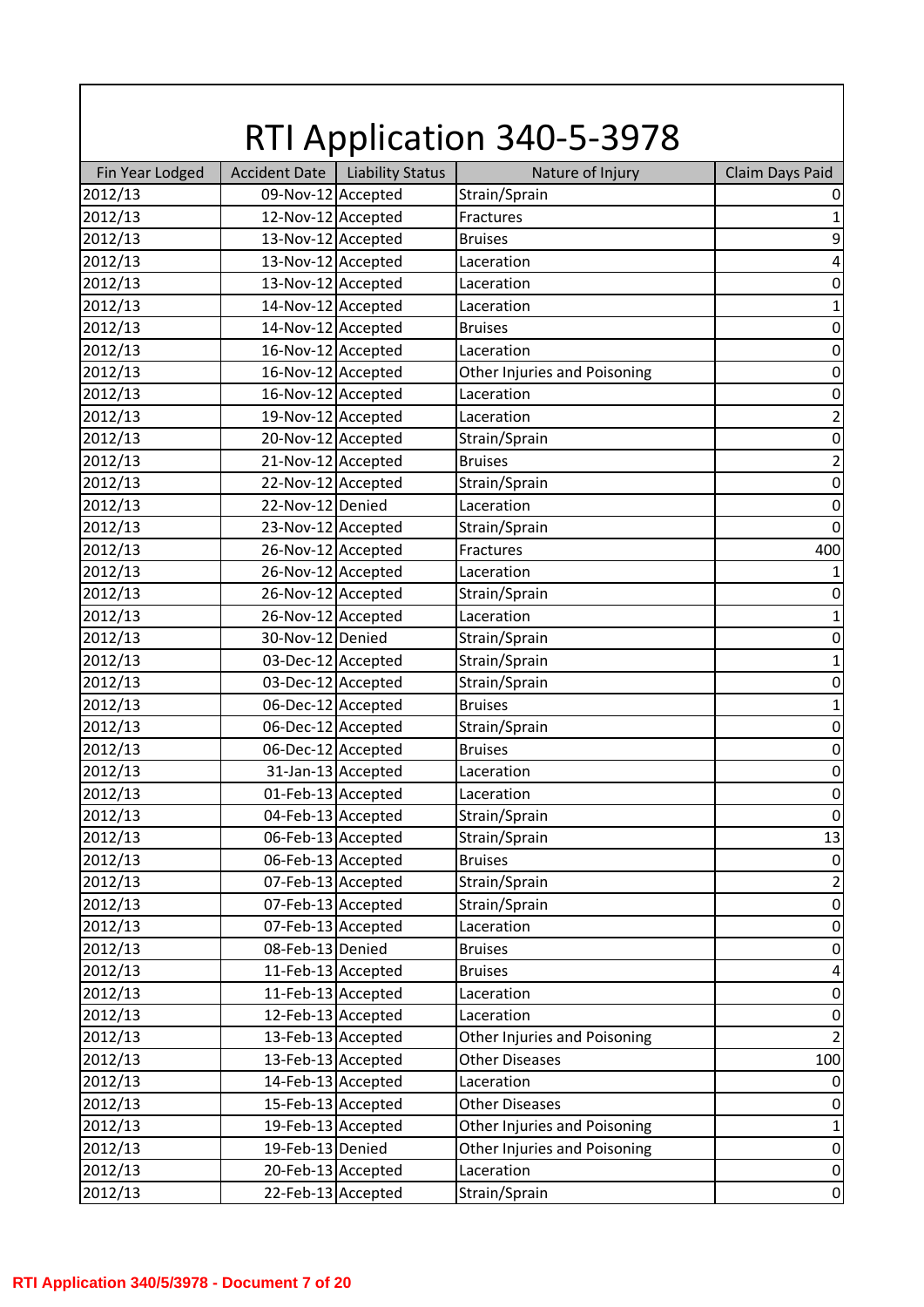|                 |                      |                         | <b>RTI Application 340-5-3978</b> |                           |
|-----------------|----------------------|-------------------------|-----------------------------------|---------------------------|
| Fin Year Lodged | <b>Accident Date</b> | <b>Liability Status</b> | Nature of Injury                  | Claim Days Paid           |
| 2012/13         | 22-Feb-13 Accepted   |                         | Laceration                        | 0                         |
| 2012/13         | 22-Feb-13 Accepted   |                         | Strain/Sprain                     | 9                         |
| 2012/13         |                      | 25-Feb-13 Accepted      | <b>Bruises</b>                    | $\overline{7}$            |
| 2012/13         |                      | 26-Feb-13 Accepted      | Strain/Sprain                     | $\mathbf 2$               |
| 2012/13         | 26-Feb-13 Denied     |                         | Other Injuries and Poisoning      | $\boldsymbol{0}$          |
| 2012/13         | 26-Feb-13 Accepted   |                         | Strain/Sprain                     | $\boldsymbol{6}$          |
| 2012/13         | 27-Feb-13 Accepted   |                         | Laceration                        | $\overline{2}$            |
| 2012/13         | 27-Feb-13 Accepted   |                         | Laceration                        | $\boldsymbol{0}$          |
| 2012/13         |                      | 27-Feb-13 Accepted      | Strain/Sprain                     | $\overline{2}$            |
| 2012/13         | 27-Feb-13 Accepted   |                         | Other Injuries and Poisoning      | $\boldsymbol{0}$          |
| 2012/13         | 28-Feb-13 Accepted   |                         | <b>Other Diseases</b>             | $\mathbf{1}$              |
| 2012/13         | 01-Mar-13 Accepted   |                         | <b>Bruises</b>                    | $\boldsymbol{0}$          |
| 2012/13         | 04-Mar-13 Accepted   |                         | Laceration                        | $\boldsymbol{0}$          |
| 2012/13         | 04-Mar-13 Accepted   |                         | Strain/Sprain                     | $\boldsymbol{0}$          |
| 2012/13         | 05-Mar-13 Accepted   |                         | Laceration                        | $\boldsymbol{0}$          |
| 2012/13         | 05-Mar-13 Accepted   |                         | Strain/Sprain                     | $\boldsymbol{0}$          |
| 2012/13         | 07-Mar-13 Accepted   |                         | Laceration                        | $\boldsymbol{0}$          |
| 2012/13         | 12-Mar-13 Accepted   |                         | Strain/Sprain                     | $\boldsymbol{0}$          |
| 2012/13         | 13-Mar-13 Accepted   |                         | Fractures                         | $\boldsymbol{0}$          |
| 2012/13         | 15-Mar-13 Accepted   |                         | Strain/Sprain                     | 281                       |
| 2012/13         | 18-Mar-13 Accepted   |                         | <b>Bruises</b>                    | $\pmb{4}$                 |
| 2012/13         | 20-Mar-13 Accepted   |                         | Strain/Sprain                     | $\overline{2}$            |
| 2012/13         | 20-Mar-13 Accepted   |                         | Strain/Sprain                     | $\overline{c}$            |
| 2012/13         | 21-Mar-13 Accepted   |                         | <b>Bruises</b>                    | $\mathbf 1$               |
| 2012/13         | 26-Mar-13 Accepted   |                         | Laceration                        | $\overline{2}$            |
| 2012/13         | 26-Mar-13 Accepted   |                         | Other Injuries and Poisoning      | $\boldsymbol{0}$          |
| 2012/13         | 26-Mar-13 Accepted   |                         | Strain/Sprain                     | $\mathbf 0$               |
| 2012/13         | 15-Apr-13 Accepted   |                         | <b>Bruises</b>                    | $\pmb{0}$                 |
| 2012/13         |                      | 16-Apr-13 Accepted      | Other Injuries and Poisoning      | $\boldsymbol{0}$          |
| 2012/13         |                      | 18-Apr-13 Accepted      | Strain/Sprain                     | 41                        |
| 2012/13         |                      | 18-Apr-13 Accepted      | Strain/Sprain                     | $\boldsymbol{0}$          |
| 2012/13         |                      | 18-Apr-13 Accepted      | Strain/Sprain                     | $\mathbf{1}$              |
| 2012/13         |                      | 22-Apr-13 Accepted      | Strain/Sprain                     | $\boldsymbol{0}$          |
| 2012/13         |                      | 26-Apr-13 Accepted      | Laceration                        | $\boldsymbol{0}$          |
| 2012/13         | 01-May-13 Accepted   |                         | <b>Other Diseases</b>             | $\boldsymbol{0}$          |
| 2012/13         | 02-May-13 Accepted   |                         | Strain/Sprain                     | 15                        |
| 2012/13         | 03-May-13 Accepted   |                         | Strain/Sprain                     | $\overline{2}$            |
| 2012/13         | 06-May-13 Accepted   |                         | <b>Bruises</b>                    | $\boldsymbol{0}$          |
| 2012/13         | 07-May-13 Accepted   |                         | Laceration                        | $\boldsymbol{0}$          |
| 2012/13         | 07-May-13 Accepted   |                         | <b>Bruises</b>                    | $\boldsymbol{0}$          |
| 2012/13         | 07-May-13 Accepted   |                         | Other Injuries and Poisoning      | $\ensuremath{\mathsf{3}}$ |
| 2012/13         | 08-May-13 Accepted   |                         | Strain/Sprain                     | 27                        |
| 2012/13         | 09-May-13 Accepted   |                         | Laceration                        | $\boldsymbol{0}$          |
| 2012/13         | 09-May-13 Accepted   |                         | Strain/Sprain                     | $\boldsymbol{0}$          |
| 2012/13         | 10-May-13 Accepted   |                         | Strain/Sprain                     | $\boldsymbol{0}$          |
| 2012/13         | 14-May-13 Accepted   |                         | Fractures                         | 25                        |
|                 |                      |                         |                                   |                           |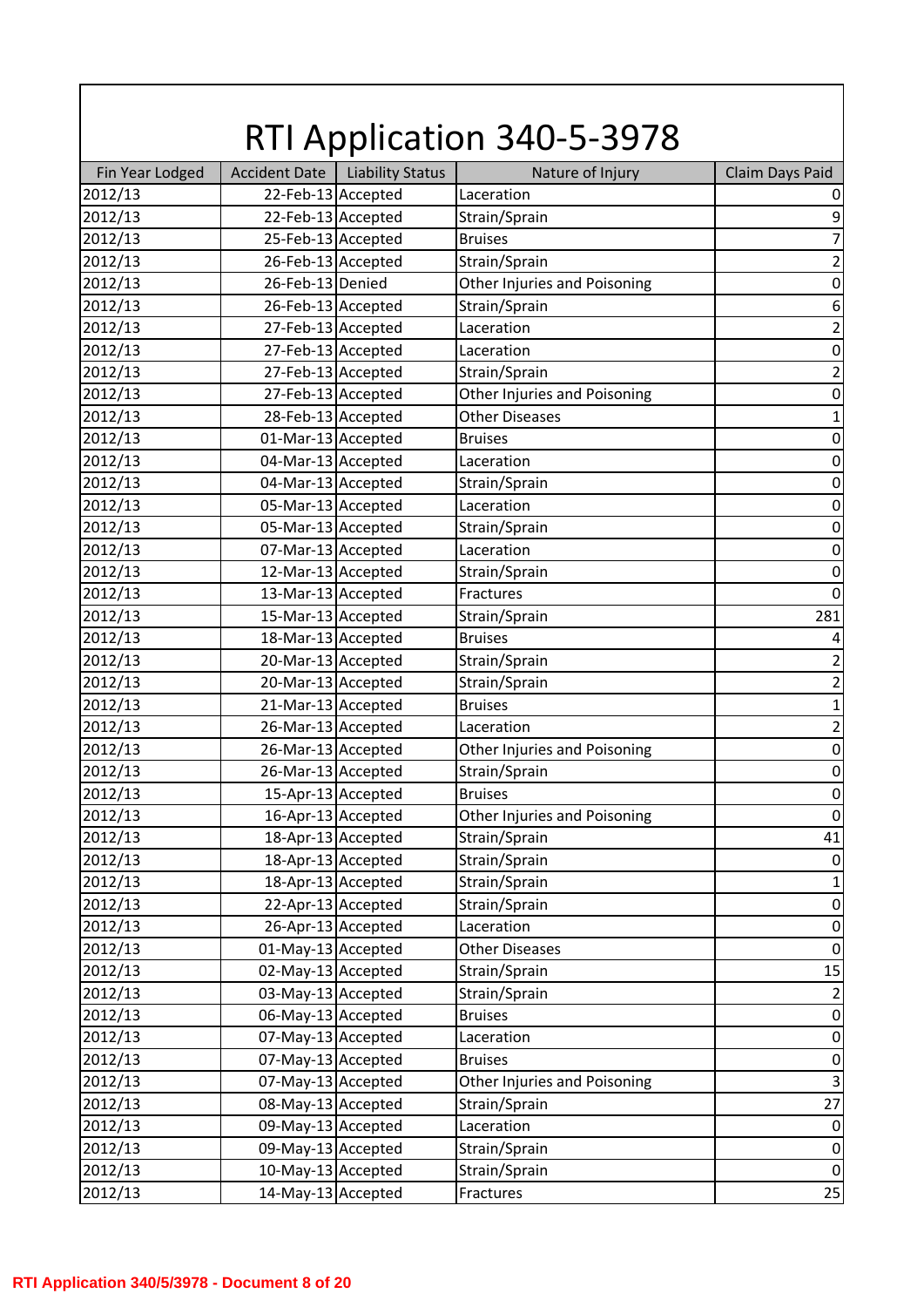|                 |                      |                         | <b>RTI Application 340-5-3978</b> |                                    |
|-----------------|----------------------|-------------------------|-----------------------------------|------------------------------------|
| Fin Year Lodged | <b>Accident Date</b> | <b>Liability Status</b> | Nature of Injury                  | Claim Days Paid                    |
| 2012/13         | 20-May-13 Accepted   |                         | Strain/Sprain                     | 4                                  |
| 2012/13         | 20-May-13 Accepted   |                         | Laceration                        | $\boldsymbol{0}$                   |
| 2012/13         | 20-May-13 Accepted   |                         | Strain/Sprain                     | $\boldsymbol{9}$                   |
| 2012/13         | 22-May-13 Accepted   |                         | <b>Bruises</b>                    | $\boldsymbol{0}$                   |
| 2012/13         | 23-May-13 Accepted   |                         | <b>Bruises</b>                    | $\boldsymbol{0}$                   |
| 2012/13         | 23-May-13 Accepted   |                         | <b>Bruises</b>                    | $\mathbf{1}$                       |
| 2012/13         | 23-May-13 Accepted   |                         | Laceration                        | $\boldsymbol{0}$                   |
| 2012/13         | 28-May-13 Accepted   |                         | Strain/Sprain                     | $\boldsymbol{0}$                   |
| 2012/13         | 28-May-13 Accepted   |                         | Other Injuries and Poisoning      | $\boldsymbol{0}$                   |
| 2012/13         | 28-May-13 Accepted   |                         | Laceration                        | $\boldsymbol{0}$                   |
| 2012/13         | 28-May-13 Accepted   |                         | Other Injuries and Poisoning      | 25                                 |
| 2012/13         | 29-May-13 Denied     |                         | Laceration                        | $\boldsymbol{0}$                   |
| 2012/13         | 30-May-13 Accepted   |                         | Strain/Sprain                     | 8                                  |
| 2012/13         | 31-May-13 Denied     |                         | Strain/Sprain                     | $\boldsymbol{0}$                   |
| 2012/13         | 31-May-13 Denied     |                         | <b>Bruises</b>                    | $\boldsymbol{0}$                   |
| 2012/13         |                      | 03-Jun-13 Accepted      | Other Injuries and Poisoning      | $\boldsymbol{0}$                   |
| 2012/13         |                      | 03-Jun-13 Accepted      | Strain/Sprain                     | $\boldsymbol{0}$                   |
| 2012/13         |                      | 04-Jun-13 Accepted      | Strain/Sprain                     | $\boldsymbol{0}$                   |
| 2012/13         |                      | 04-Jun-13 Accepted      | Strain/Sprain                     | $\mathbf{1}$                       |
| 2012/13         |                      | 05-Jun-13 Accepted      | <b>Other Diseases</b>             | 12                                 |
| 2012/13         | 05-Jun-13 Denied     |                         | <b>Other Diseases</b>             | $\mathbf 0$                        |
| 2012/13         |                      | 05-Jun-13 Accepted      | <b>Bruises</b>                    | $\pmb{4}$                          |
| 2012/13         |                      | 06-Jun-13 Accepted      | <b>Other Diseases</b>             | $\boldsymbol{0}$                   |
| 2012/13         |                      | 06-Jun-13 Accepted      | Strain/Sprain                     | $\boldsymbol{0}$                   |
| 2012/13         |                      | 19-Jun-13 Accepted      | Other Injuries and Poisoning      | $\boldsymbol{0}$                   |
| 2012/13         |                      | 19-Jun-13 Accepted      | Laceration                        | $\boldsymbol{0}$                   |
| 2012/13         |                      | 19-Jun-13 Accepted      | <b>Bruises</b>                    | $\mathbf 0$                        |
| 2013/14         | 03-Aug-10 Denied     |                         | Strain/Sprain                     | $\pmb{0}$                          |
| 2013/14         |                      | 15-Feb-11 Accepted      | Other Injuries and Poisoning      | $\mathbf{1}$                       |
| 2013/14         | 04-Dec-12 Accepted   |                         | Strain/Sprain                     | 30                                 |
| 2013/14         | 01-May-13 Accepted   |                         | Strain/Sprain                     | $\boldsymbol{0}$                   |
| 2013/14         | 10-May-13 Accepted   |                         | Laceration                        | $\boldsymbol{0}$                   |
| 2013/14         |                      | 04-Jun-13 Accepted      | Fractures                         | $\overline{\mathbf{4}}$            |
| 2013/14         |                      | 18-Jun-13 Accepted      | <b>Bruises</b>                    | $\mathbf 1$                        |
| 2013/14         |                      | 10-Jul-13 Accepted      | Strain/Sprain                     | $\pmb{0}$                          |
| 2013/14         |                      | 11-Jul-13 Accepted      | <b>Bruises</b>                    | $\overline{\mathbf{c}}$            |
| 2013/14         |                      | 15-Jul-13 Accepted      | Strain/Sprain                     | 14                                 |
| 2013/14         |                      | 16-Jul-13 Accepted      | Strain/Sprain                     | $\boldsymbol{0}$                   |
| 2013/14         |                      | 16-Jul-13 Accepted      | Strain/Sprain                     | $\mathbf 2$                        |
| 2013/14         |                      | 17-Jul-13 Accepted      | Laceration                        | $\boldsymbol{0}$                   |
| 2013/14         |                      | 18-Jul-13 Accepted      | <b>Bruises</b>                    |                                    |
| 2013/14         |                      | 19-Jul-13 Accepted      | Strain/Sprain                     | $\overline{2}$<br>12               |
| 2013/14         |                      | 22-Jul-13 Accepted      | Laceration                        | $\boldsymbol{0}$                   |
| 2013/14         |                      | 23-Jul-13 Accepted      | <b>Other Diseases</b>             | $\boldsymbol{0}$                   |
| 2013/14         |                      | 24-Jul-13 Accepted      | <b>Bruises</b>                    |                                    |
| 2013/14         | 25-Jul-13 Denied     |                         | <b>Other Diseases</b>             | $\overline{2}$<br>$\boldsymbol{0}$ |
|                 |                      |                         |                                   |                                    |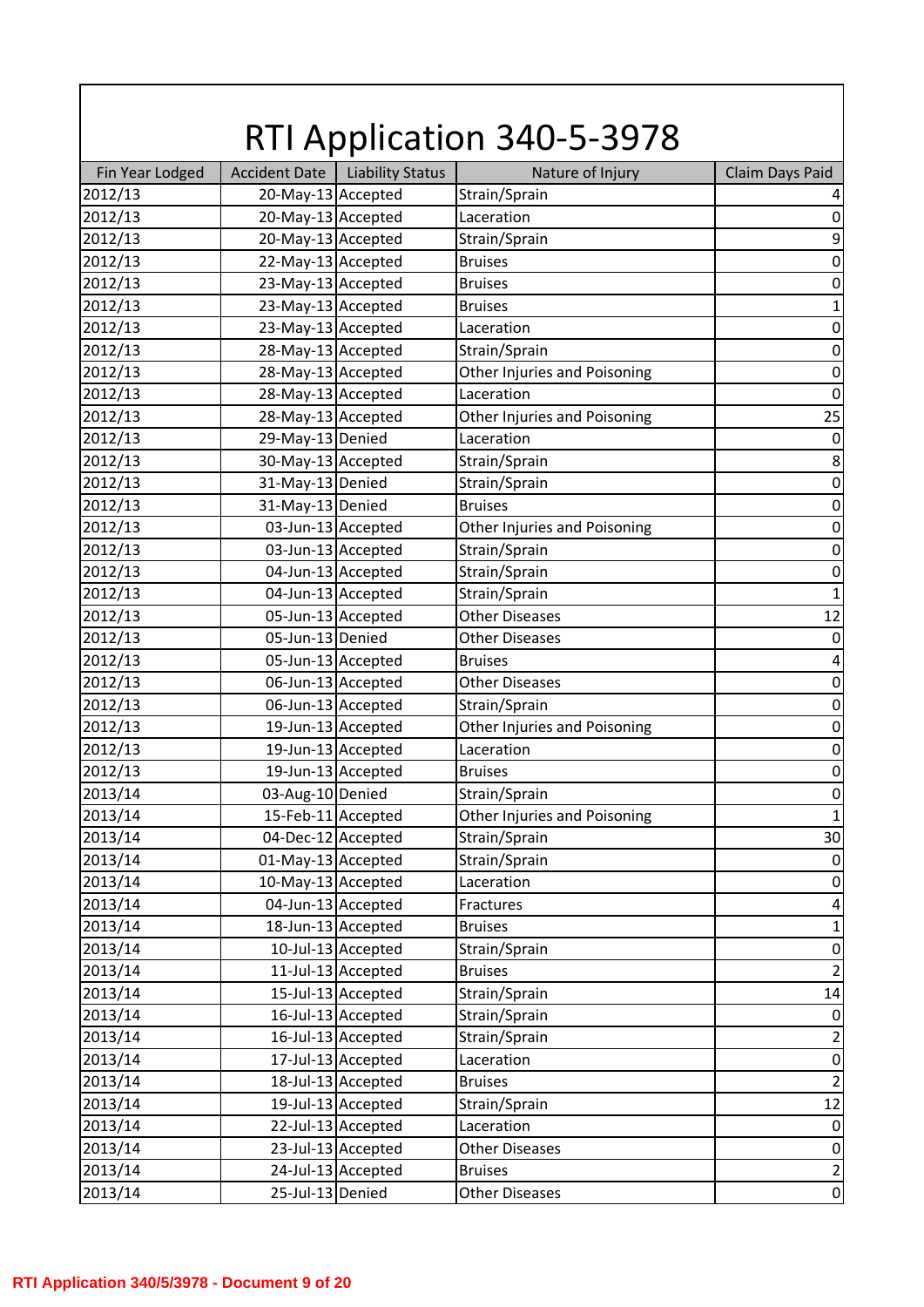|                 |                      |                         | <b>RTI Application 340-5-3978</b> |                           |
|-----------------|----------------------|-------------------------|-----------------------------------|---------------------------|
| Fin Year Lodged | <b>Accident Date</b> | <b>Liability Status</b> | Nature of Injury                  | Claim Days Paid           |
| 2013/14         |                      | 29-Jul-13 Accepted      | Strain/Sprain                     | $\mathbf{1}$              |
| 2013/14         |                      | 30-Jul-13 Accepted      | Strain/Sprain                     | $\boldsymbol{0}$          |
| 2013/14         | 05-Aug-13 Accepted   |                         | Strain/Sprain                     | $\mathbf 2$               |
| 2013/14         | 06-Aug-13 Accepted   |                         | Strain/Sprain                     | $\boldsymbol{0}$          |
| 2013/14         | 08-Aug-13 Accepted   |                         | Strain/Sprain                     | $\mathbf 2$               |
| 2013/14         | 08-Aug-13 Accepted   |                         | Strain/Sprain                     | 8                         |
| 2013/14         | 08-Aug-13 Accepted   |                         | <b>Bruises</b>                    | 129                       |
| 2013/14         | 09-Aug-13 Accepted   |                         | Laceration                        | $\boldsymbol{0}$          |
| 2013/14         | 09-Aug-13 Accepted   |                         | Laceration                        | $\boldsymbol{0}$          |
| 2013/14         | 09-Aug-13 Accepted   |                         | Strain/Sprain                     | $\boldsymbol{0}$          |
| 2013/14         | 13-Aug-13 Denied     |                         | Laceration                        | $\mathbf 0$               |
| 2013/14         | 21-Aug-13 Accepted   |                         | Strain/Sprain                     | 33                        |
| 2013/14         | 22-Aug-13 Accepted   |                         | Strain/Sprain                     | $\boldsymbol{0}$          |
| 2013/14         | 22-Aug-13 Accepted   |                         | Laceration                        | $\boldsymbol{0}$          |
| 2013/14         | 22-Aug-13 Accepted   |                         | <b>Bruises</b>                    | $\overline{\mathbf{3}}$   |
| 2013/14         | 23-Aug-13 Accepted   |                         | Laceration                        | $\boldsymbol{0}$          |
| 2013/14         | 26-Aug-13 Accepted   |                         | Strain/Sprain                     | $\pmb{4}$                 |
| 2013/14         | 26-Aug-13 Accepted   |                         | Other Injuries and Poisoning      | 30                        |
| 2013/14         | 26-Aug-13 Accepted   |                         | <b>Bruises</b>                    | $\boldsymbol{0}$          |
| 2013/14         | 27-Aug-13 Accepted   |                         |                                   | $\boldsymbol{0}$          |
| 2013/14         | 29-Aug-13 Accepted   |                         | Laceration<br>Fractures           | $\mathbf 2$               |
|                 |                      |                         |                                   | $\mathbf 2$               |
| 2013/14         | 30-Aug-13 Accepted   |                         | Strain/Sprain                     |                           |
| 2013/14         | 30-Aug-13 Accepted   |                         | Laceration                        | $\boldsymbol{0}$          |
| 2013/14         | 02-Sep-13 Accepted   |                         | Strain/Sprain                     | 33                        |
| 2013/14         | 03-Sep-13 Accepted   |                         | Strain/Sprain                     | $\mathbf 1$               |
| 2013/14         | 03-Sep-13 Accepted   |                         | Laceration                        | $\mathbf 1$               |
| 2013/14         | 04-Sep-13 Accepted   |                         | Other Injuries and Poisoning      | $\overline{2}$            |
| 2013/14         | 04-Sep-13 Accepted   |                         | <b>Bruises</b>                    | 12                        |
| 2013/14         | 04-Sep-13 Accepted   |                         | <b>Bruises</b>                    | $\mathbf 2$               |
| 2013/14         | 05-Sep-13 Accepted   |                         | Laceration                        | $\mathbf 1$               |
| 2013/14         | 05-Sep-13 Accepted   |                         | Strain/Sprain                     | $\overline{\mathbf{c}}$   |
| 2013/14         |                      | 06-Sep-13 Accepted      | Other Injuries and Poisoning      | $\mathbf 1$               |
| 2013/14         |                      | 09-Sep-13 Accepted      | Strain/Sprain                     | $\ensuremath{\mathsf{3}}$ |
| 2013/14         |                      | 12-Sep-13 Accepted      | Strain/Sprain                     | $\boldsymbol{0}$          |
| 2013/14         |                      | 12-Sep-13 Accepted      | <b>Bruises</b>                    | $\mathbf 1$               |
| 2013/14         |                      | 16-Sep-13 Accepted      | Laceration                        | $\pmb{0}$                 |
| 2013/14         |                      | 16-Sep-13 Accepted      | Strain/Sprain                     | $\overline{\mathbf{4}}$   |
| 2013/14         |                      | 18-Sep-13 Accepted      | <b>Bruises</b>                    | $\boldsymbol{0}$          |
| 2013/14         | 20-Sep-13 Denied     |                         | <b>Bruises</b>                    | $\boldsymbol{0}$          |
| 2013/14         |                      | 08-Oct-13 Accepted      | Strain/Sprain                     | $\boldsymbol{0}$          |
| 2013/14         |                      | 16-Oct-13 Accepted      | <b>Bruises</b>                    | $\boldsymbol{0}$          |
| 2013/14         |                      | 17-Oct-13 Accepted      | <b>Bruises</b>                    | $\boldsymbol{0}$          |
| 2013/14         |                      | 17-Oct-13 Accepted      | Strain/Sprain                     | $\boldsymbol{0}$          |
| 2013/14         |                      | 17-Oct-13 Accepted      | Laceration                        | $\boldsymbol{0}$          |
| 2013/14         |                      | 22-Oct-13 Accepted      | Strain/Sprain                     | $\mathbf{1}$              |
| 2013/14         |                      | 22-Oct-13 Accepted      | Strain/Sprain                     | $\boldsymbol{0}$          |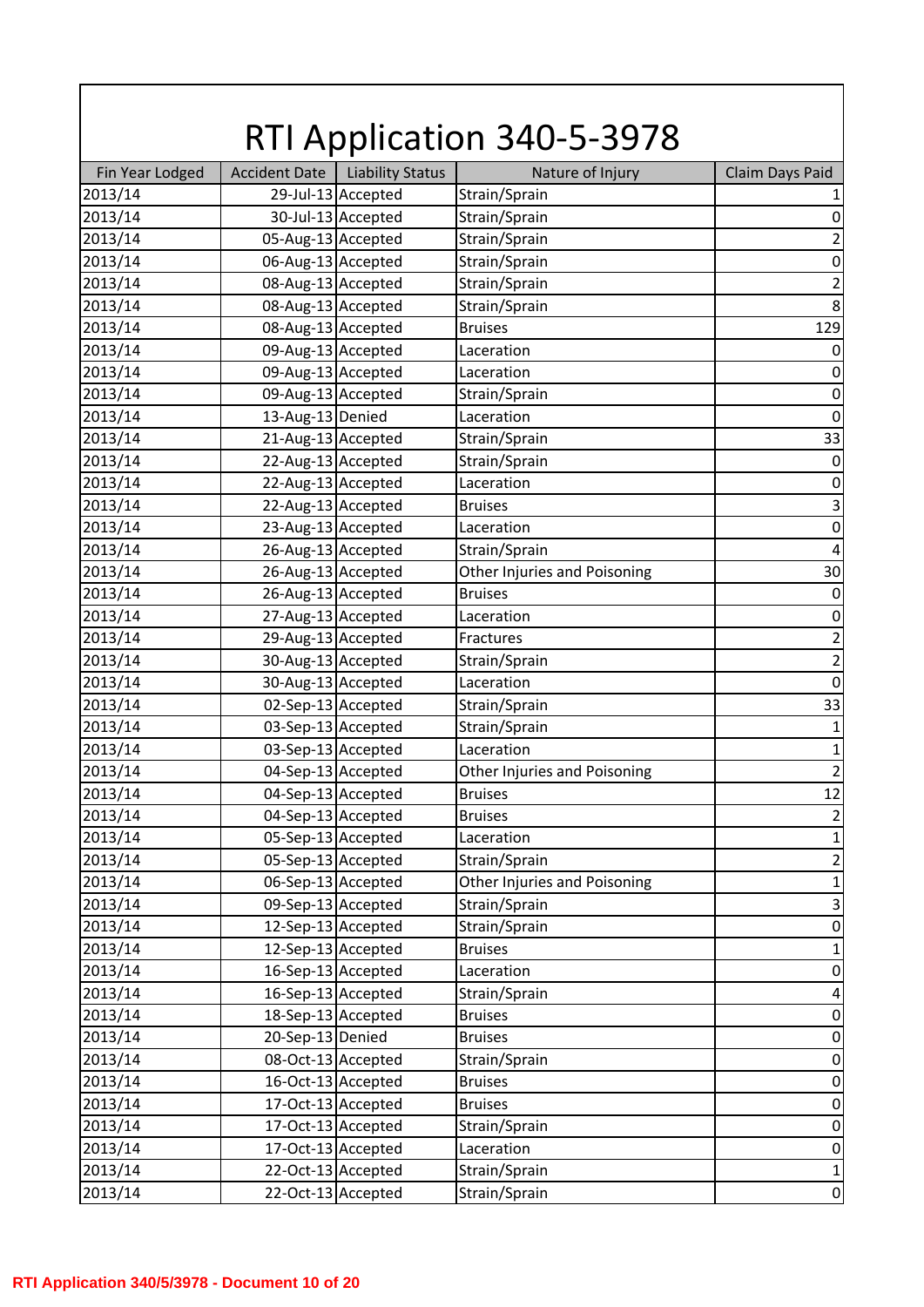|                 |                      |                         | <b>RTI Application 340-5-3978</b> |                  |
|-----------------|----------------------|-------------------------|-----------------------------------|------------------|
| Fin Year Lodged | <b>Accident Date</b> | <b>Liability Status</b> | Nature of Injury                  | Claim Days Paid  |
| 2013/14         |                      | 22-Oct-13 Accepted      | Strain/Sprain                     | $\pmb{0}$        |
| 2013/14         | 23-Oct-13 Denied     |                         | Other Injuries and Poisoning      | 224              |
| 2013/14         |                      | 23-Oct-13 Accepted      | <b>Other Diseases</b>             | 0                |
| 2013/14         |                      | 24-Oct-13 Accepted      | Strain/Sprain                     | 13               |
| 2013/14         |                      | 24-Oct-13 Accepted      | Other Injuries and Poisoning      | $\mathbf 0$      |
| 2013/14         |                      | 24-Oct-13 Accepted      | Laceration                        | $\pmb{4}$        |
| 2013/14         | 24-Oct-13 Denied     |                         | <b>Bruises</b>                    | $\boldsymbol{0}$ |
| 2013/14         |                      | 31-Oct-13 Accepted      | <b>Other Diseases</b>             | $\mathbf{1}$     |
| 2013/14         | 05-Nov-13 Accepted   |                         | Laceration                        | $\boldsymbol{0}$ |
| 2013/14         | 11-Nov-13 Accepted   |                         | Strain/Sprain                     | 5                |
| 2013/14         | 14-Nov-13 Accepted   |                         | Strain/Sprain                     | $\boldsymbol{0}$ |
| 2013/14         | 18-Nov-13 Accepted   |                         | Strain/Sprain                     | $\mathbf 2$      |
| 2013/14         | 18-Nov-13 Accepted   |                         | Strain/Sprain                     | 15               |
| 2013/14         | 18-Nov-13 Entered    |                         | <b>Bruises</b>                    | $\boldsymbol{0}$ |
| 2013/14         | 20-Nov-13 Accepted   |                         | <b>Bruises</b>                    | $\boldsymbol{6}$ |
| 2013/14         | 21-Nov-13 Accepted   |                         | Laceration                        | $\boldsymbol{0}$ |
| 2013/14         | 25-Nov-13 Accepted   |                         | Laceration                        | $\boldsymbol{0}$ |
| 2013/14         | 26-Nov-13 Accepted   |                         | Dislocation                       | $\mathbf 2$      |
| 2013/14         | 27-Nov-13 Accepted   |                         | Laceration                        | $\boldsymbol{0}$ |
| 2013/14         | 28-Nov-13 Accepted   |                         | Strain/Sprain                     | $\mathbf 1$      |
| 2013/14         | 29-Nov-13 Accepted   |                         | Strain/Sprain                     | $\mathbf 1$      |
| 2013/14         | 02-Dec-13 Accepted   |                         | Other Injuries and Poisoning      | $\sqrt{4}$       |
| 2013/14         | 03-Dec-13 Accepted   |                         | Laceration                        | $\mathbf 1$      |
| 2013/14         | 11-Dec-13 Accepted   |                         | <b>Bruises</b>                    | $\boldsymbol{0}$ |
| 2013/14         | 11-Dec-13 Accepted   |                         | Strain/Sprain                     | $\mathbf 1$      |
| 2013/14         |                      | 29-Jan-14 Accepted      | Other Injuries and Poisoning      | $\mathbf 1$      |
| 2013/14         | 04-Feb-14 Accepted   |                         | Laceration                        | $\overline{2}$   |
| 2013/14         | 05-Feb-14 Accepted   |                         | <b>Bruises</b>                    | $\overline{2}$   |
| 2013/14         |                      | 06-Feb-14 Accepted      | Strain/Sprain                     | 442              |
| 2013/14         |                      | 07-Feb-14 Accepted      | Other Injuries and Poisoning      | $\mathbf{3}$     |
| 2013/14         |                      | 11-Feb-14 Accepted      | <b>Bruises</b>                    | $\mathsf 3$      |
| 2013/14         |                      | 13-Feb-14 Accepted      | <b>Bruises</b>                    | $\mathbf 1$      |
| 2013/14         |                      | 13-Feb-14 Accepted      | Strain/Sprain                     | $\mathsf S$      |
| 2013/14         |                      | 13-Feb-14 Accepted      | Strain/Sprain                     | 36               |
| 2013/14         |                      | 17-Feb-14 Accepted      | Strain/Sprain                     | $\mathbf 2$      |
| 2013/14         |                      | 17-Feb-14 Accepted      | Other Injuries and Poisoning      | $\boldsymbol{0}$ |
| 2013/14         |                      | 18-Feb-14 Accepted      | Strain/Sprain                     | $\mathsf 3$      |
| 2013/14         |                      | 19-Feb-14 Accepted      | Other Injuries and Poisoning      | $\boldsymbol{0}$ |
|                 |                      |                         |                                   |                  |
| 2013/14         |                      | 20-Feb-14 Accepted      | Laceration                        | $\boldsymbol{0}$ |
| 2013/14         |                      | 25-Feb-14 Accepted      | Laceration                        | $\boldsymbol{0}$ |
| 2013/14         |                      | 25-Feb-14 Accepted      | Other Injuries and Poisoning      | $\boldsymbol{0}$ |
| 2013/14         |                      | 25-Feb-14 Accepted      | Strain/Sprain                     | $\boldsymbol{0}$ |
| 2013/14         |                      | 25-Feb-14 Accepted      | Strain/Sprain                     | 22               |
| 2013/14         |                      | 26-Feb-14 Accepted      | Laceration                        | $\mathsf 3$      |
| 2013/14         |                      | 28-Feb-14 Accepted      | Strain/Sprain                     | 20               |
| 2013/14         |                      | 28-Feb-14 Accepted      | Laceration                        | $\boldsymbol{0}$ |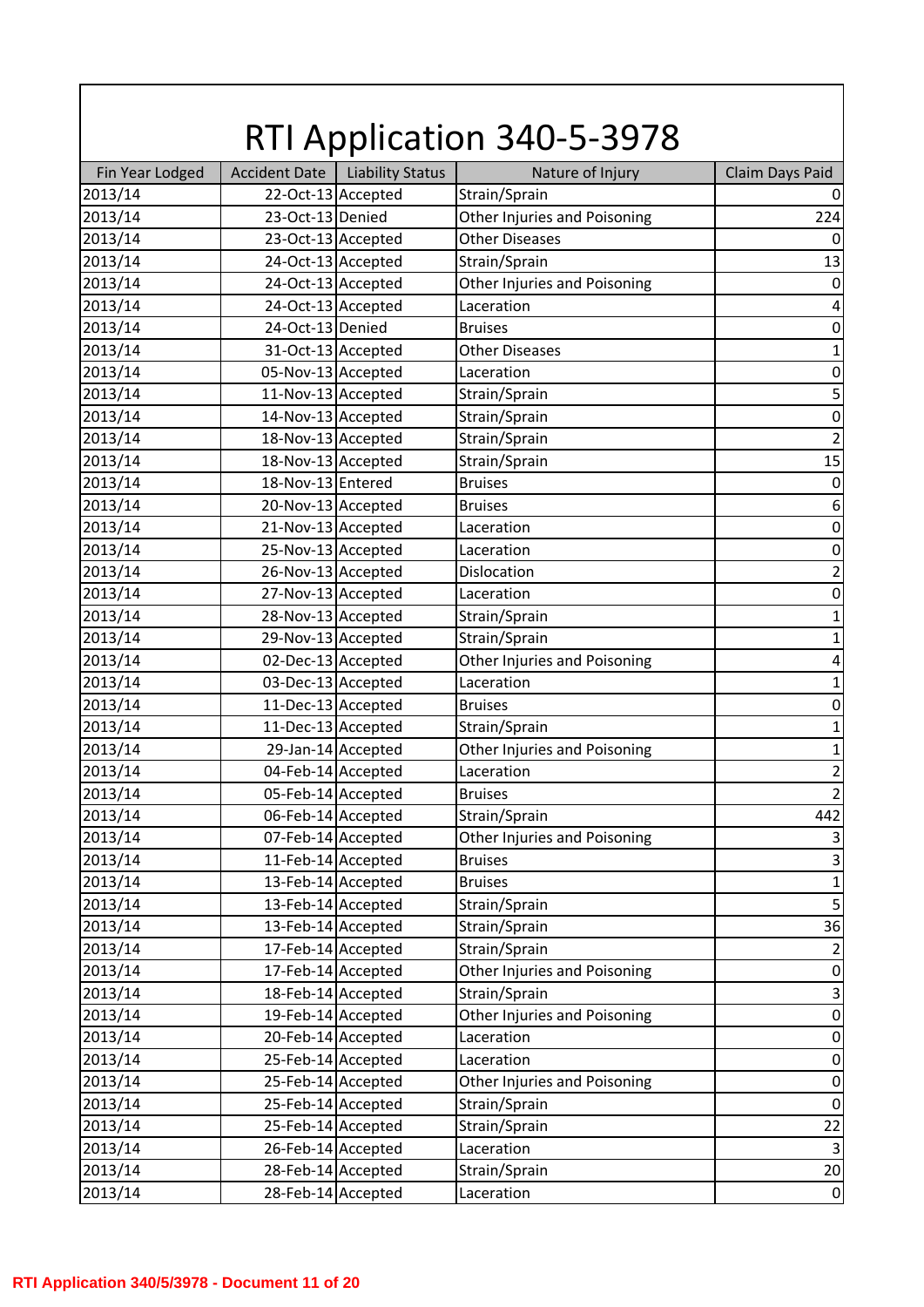| <b>RTI Application 340-5-3978</b> |                                          |                         |                              |                           |
|-----------------------------------|------------------------------------------|-------------------------|------------------------------|---------------------------|
| Fin Year Lodged                   | <b>Accident Date</b>                     | <b>Liability Status</b> | Nature of Injury             | Claim Days Paid           |
| 2013/14                           | 03-Mar-14 Accepted                       |                         | Strain/Sprain                | 135                       |
| 2013/14                           | 03-Mar-14 Accepted                       |                         | <b>Bruises</b>               | $\boldsymbol{0}$          |
| 2013/14                           | 04-Mar-14 Accepted                       |                         | Strain/Sprain                | $\boldsymbol{0}$          |
| 2013/14                           | 06-Mar-14 Accepted                       |                         | Strain/Sprain                | $\boldsymbol{0}$          |
| 2013/14                           | 06-Mar-14 Accepted                       |                         | Strain/Sprain                | $\mathbf{1}$              |
| 2013/14                           | 07-Mar-14 Accepted                       |                         | Strain/Sprain                | 519                       |
| 2013/14                           | 10-Mar-14 Accepted                       |                         | Laceration                   | $\boldsymbol{0}$          |
| 2013/14                           | 10-Mar-14 Accepted                       |                         | Strain/Sprain                | $\boldsymbol{0}$          |
| 2013/14                           | 11-Mar-14 Accepted                       |                         | Other Injuries and Poisoning | $\mathbf 2$               |
| 2013/14                           | 14-Mar-14 Accepted                       |                         | Strain/Sprain                | $\bf 8$                   |
| 2013/14                           | 14-Mar-14 Accepted                       |                         | <b>Bruises</b>               | $\mathbf{1}$              |
| 2013/14                           | 14-Mar-14 Denied                         |                         | Strain/Sprain                | 35                        |
| 2013/14                           | 18-Mar-14 Accepted                       |                         | Strain/Sprain                | $\boldsymbol{0}$          |
| 2013/14                           | 19-Mar-14 Accepted                       |                         | <b>Bruises</b>               | $\mathbf 2$               |
| 2013/14                           | 19-Mar-14 Accepted                       |                         | <b>Bruises</b>               | $\overline{c}$            |
| 2013/14                           | 20-Mar-14 Accepted                       |                         | <b>Bruises</b>               | $\boldsymbol{0}$          |
| 2013/14                           | 20-Mar-14 Accepted                       |                         | <b>Bruises</b>               | 5                         |
| 2013/14                           | 24-Mar-14 Accepted                       |                         | <b>Bruises</b>               | $\overline{\mathbf{4}}$   |
| 2013/14                           | 24-Mar-14 Accepted                       |                         | <b>Bruises</b>               | $\overline{7}$            |
| 2013/14                           | 25-Mar-14 Accepted                       |                         | <b>Bruises</b>               | $\boldsymbol{0}$          |
| 2013/14                           | 25-Mar-14 Accepted                       |                         | Strain/Sprain                | $\boldsymbol{0}$          |
| 2013/14                           | 27-Mar-14 Accepted                       |                         | <b>Bruises</b>               | $\boldsymbol{6}$          |
| 2013/14                           | 28-Mar-14 Accepted                       |                         | Strain/Sprain                | 14                        |
| 2013/14                           | 28-Mar-14 Accepted                       |                         | Other Injuries and Poisoning | $\boldsymbol{0}$          |
| 2013/14                           | 31-Mar-14 Accepted                       |                         | Strain/Sprain                | $\overline{2}$            |
| 2013/14                           | 01-Apr-14 Accepted                       |                         | Strain/Sprain                | 113                       |
| 2013/14                           | 01-Apr-14 Accepted                       |                         | <b>Bruises</b>               | 84                        |
| 2013/14                           | 03-Apr-14 Accepted                       |                         | Strain/Sprain                | $\boldsymbol{0}$          |
| 2013/14                           | 23-Apr-14 Accepted                       |                         | <b>Bruises</b>               | 50                        |
| 2013/14                           |                                          | 23-Apr-14 Accepted      | Laceration                   | $\boldsymbol{0}$          |
| 2013/14                           | 23-Apr-14 Accepted                       |                         | Strain/Sprain                | $\boldsymbol{0}$          |
| 2013/14                           |                                          | 29-Apr-14 Accepted      | Strain/Sprain                | $\boldsymbol{0}$          |
| 2013/14                           | 30-Apr-14 Accepted                       |                         | Laceration                   | $\pmb{0}$                 |
| 2013/14                           | 01-May-14 Accepted                       |                         | Strain/Sprain                | $\boldsymbol{0}$          |
| 2013/14                           | 01-May-14 Accepted                       |                         | <b>Bruises</b>               | $\ensuremath{\mathsf{3}}$ |
| 2013/14                           | 02-May-14 Accepted                       |                         | Strain/Sprain                | $\boldsymbol{0}$          |
| 2013/14                           | 05-May-14 Accepted                       |                         | Laceration                   | $\pmb{0}$                 |
| 2013/14                           | 05-May-14 Denied                         |                         | Laceration                   | $\boldsymbol{0}$          |
|                                   |                                          |                         | <b>Bruises</b>               |                           |
| 2013/14                           | 06-May-14 Accepted<br>06-May-14 Accepted |                         |                              | $\boldsymbol{0}$          |
| 2013/14                           |                                          |                         | <b>Other Diseases</b>        | $\boldsymbol{9}$          |
| 2013/14                           | 07-May-14 Accepted                       |                         | Strain/Sprain                | $\boldsymbol{0}$          |
| 2013/14                           | 08-May-14 Accepted                       |                         | Strain/Sprain                | $\mathbf 1$               |
| 2013/14                           | 08-May-14 Accepted                       |                         | Strain/Sprain                | $\boldsymbol{0}$          |
| 2013/14                           | 13-May-14 Accepted                       |                         | Strain/Sprain                | $\boldsymbol{0}$          |
| 2013/14                           | 14-May-14 Accepted                       |                         | Other Injuries and Poisoning | $\pmb{0}$                 |
| 2013/14                           | 14-May-14 Accepted                       |                         | Strain/Sprain                | $\boldsymbol{0}$          |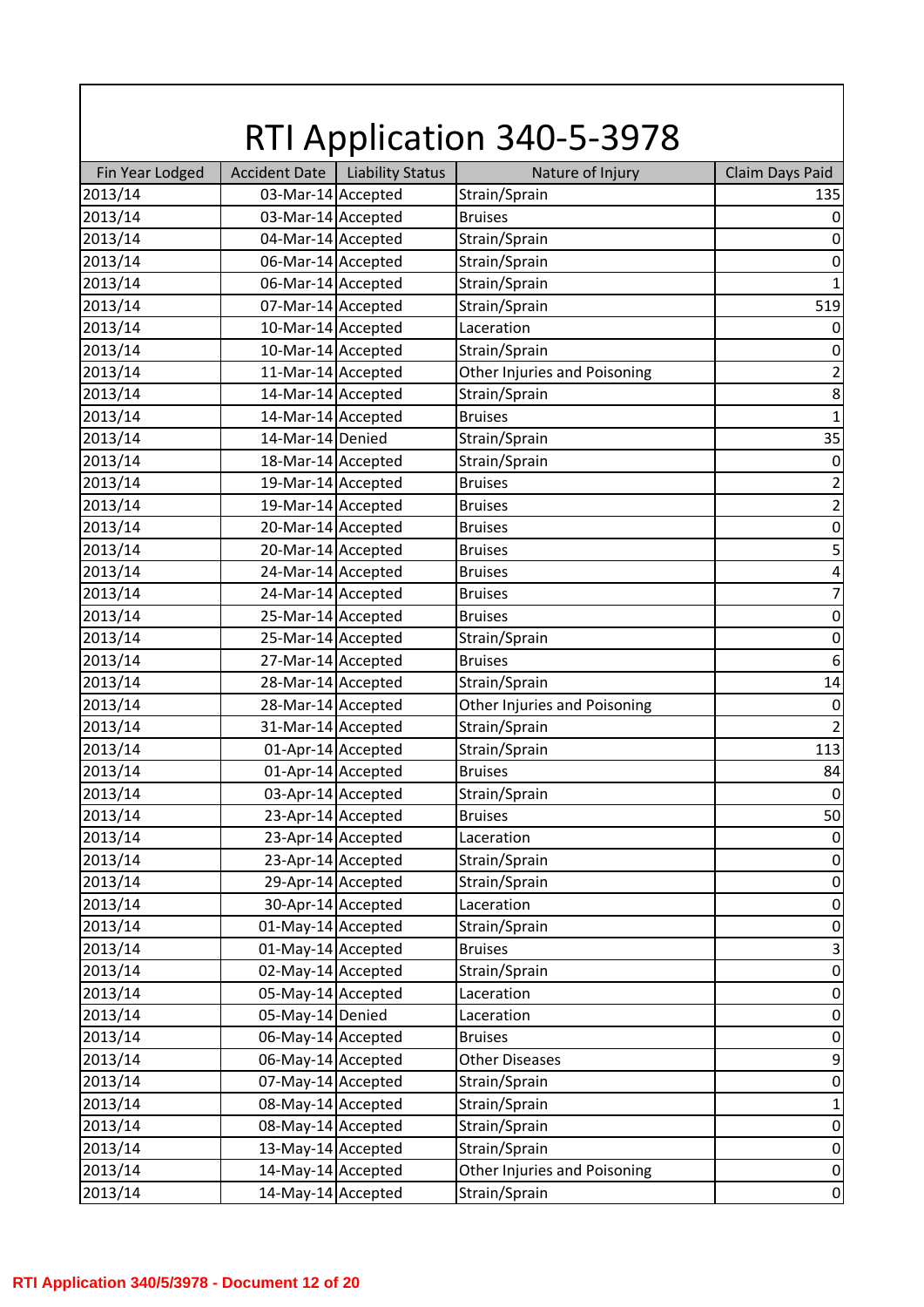| <b>RTI Application 340-5-3978</b> |                      |                         |                              |                         |  |
|-----------------------------------|----------------------|-------------------------|------------------------------|-------------------------|--|
| Fin Year Lodged                   | <b>Accident Date</b> | <b>Liability Status</b> | Nature of Injury             | Claim Days Paid         |  |
| 2013/14                           | 15-May-14 Accepted   |                         | Laceration                   | $\mathbf{1}$            |  |
| 2013/14                           | 21-May-14 Accepted   |                         | Strain/Sprain                | 17                      |  |
| 2013/14                           | 22-May-14 Accepted   |                         | Strain/Sprain                | $\mathbf 2$             |  |
| 2013/14                           | 22-May-14 Accepted   |                         | Other Injuries and Poisoning | $\mathbf 0$             |  |
| 2013/14                           | 22-May-14 Accepted   |                         | Strain/Sprain                | $\pmb{0}$               |  |
| 2013/14                           | 22-May-14 Accepted   |                         | Laceration                   | $\boldsymbol{0}$        |  |
| 2013/14                           | 27-May-14 Accepted   |                         | Fractures                    | $\boldsymbol{0}$        |  |
| 2013/14                           | 27-May-14 Accepted   |                         | <b>Bruises</b>               | $\mathsf 3$             |  |
| 2013/14                           | 29-May-14 Accepted   |                         | Laceration                   | $\boldsymbol{0}$        |  |
| 2013/14                           | 29-May-14 Accepted   |                         | Other Injuries and Poisoning | $\mathbf{1}$            |  |
| 2013/14                           | 29-May-14 Accepted   |                         | Other Injuries and Poisoning | $\boldsymbol{0}$        |  |
| 2013/14                           | 30-May-14 Accepted   |                         | <b>Bruises</b>               | $\mathbf{1}$            |  |
| 2013/14                           |                      | 02-Jun-14 Accepted      | <b>Other Diseases</b>        | 483                     |  |
| 2013/14                           |                      | 02-Jun-14 Accepted      | Strain/Sprain                | $\overline{2}$          |  |
| 2013/14                           |                      | 03-Jun-14 Accepted      | Strain/Sprain                | $\pmb{4}$               |  |
| 2013/14                           |                      | 04-Jun-14 Accepted      | Strain/Sprain                | $\boldsymbol{0}$        |  |
| 2013/14                           |                      | 04-Jun-14 Accepted      | Laceration                   | $\mathbf{3}$            |  |
| 2013/14                           |                      | 04-Jun-14 Accepted      | Hernia                       | 109                     |  |
| 2013/14                           |                      | 04-Jun-14 Accepted      | Laceration                   | $\overline{4}$          |  |
| 2013/14                           |                      | 05-Jun-14 Accepted      | Other Injuries and Poisoning | $\mathsf 3$             |  |
| 2013/14                           |                      | 10-Jun-14 Accepted      | Laceration                   | $\mathbf 0$             |  |
| 2013/14                           |                      | 11-Jun-14 Accepted      | <b>Bruises</b>               | $\boldsymbol{0}$        |  |
| 2013/14                           |                      | 11-Jun-14 Accepted      | Laceration                   | $\boldsymbol{0}$        |  |
| 2013/14                           |                      | 16-Jun-14 Accepted      | Strain/Sprain                | $\overline{\mathbf{4}}$ |  |
| 2013/14                           |                      | 16-Jun-14 Accepted      | Laceration                   | $\pmb{0}$               |  |
| 2013/14                           |                      | 18-Jun-14 Accepted      | <b>Bruises</b>               | $\mathbf 1$             |  |
| 2013/14                           | 19-Jun-14 Denied     |                         | Laceration                   | $\mathbf 0$             |  |
| 2013/14                           |                      | 19-Jun-14 Accepted      | Other Injuries and Poisoning | $\boldsymbol{0}$        |  |
| 2013/14                           |                      | 24-Jun-14 Accepted      | Strain/Sprain                | 8                       |  |
| 2013/14                           |                      | 24-Jun-14 Accepted      | Other Injuries and Poisoning | $\mathsf 3$             |  |
| 2014/15                           |                      | 01-Jan-11 Accepted      | Strain/Sprain                | $\boldsymbol{0}$        |  |
| 2014/15                           | 17-Mar-14 Accepted   |                         | <b>Other Diseases</b>        | $\boldsymbol{0}$        |  |
| 2014/15                           |                      | 03-Jun-14 Accepted      | Strain/Sprain                | $\boldsymbol{0}$        |  |
| 2014/15                           |                      | 03-Jun-14 Accepted      | <b>Mental Disorders</b>      | 150                     |  |
| 2014/15                           |                      | 27-Jun-14 Accepted      | Strain/Sprain                | $\pmb{0}$               |  |
| 2014/15                           |                      | 08-Jul-14 Accepted      | Laceration                   | $\boldsymbol{0}$        |  |
| 2014/15                           |                      | 17-Jul-14 Accepted      | Strain/Sprain                | 11                      |  |
| 2014/15                           |                      | 17-Jul-14 Accepted      | Strain/Sprain                | $\boldsymbol{0}$        |  |
| 2014/15                           |                      | 18-Jul-14 Accepted      | Strain/Sprain                | $\overline{7}$          |  |
| 2014/15                           |                      | 23-Jul-14 Accepted      | Strain/Sprain                | $\overline{\mathbf{c}}$ |  |
| 2014/15                           |                      | 24-Jul-14 Accepted      | <b>Other Diseases</b>        | $\mathbf{1}$            |  |
| 2014/15                           |                      | 28-Jul-14 Accepted      | Other Injuries and Poisoning | $\boldsymbol{0}$        |  |
| 2014/15                           |                      | 31-Jul-14 Accepted      | Strain/Sprain                | $\,6\,$                 |  |
| 2014/15                           |                      | 31-Jul-14 Accepted      | <b>Bruises</b>               | $\boldsymbol{6}$        |  |
| 2014/15                           |                      | 31-Jul-14 Accepted      | Dislocation                  | 171                     |  |
| 2014/15                           | 04-Aug-14 Accepted   |                         | Other Injuries and Poisoning | $\boldsymbol{9}$        |  |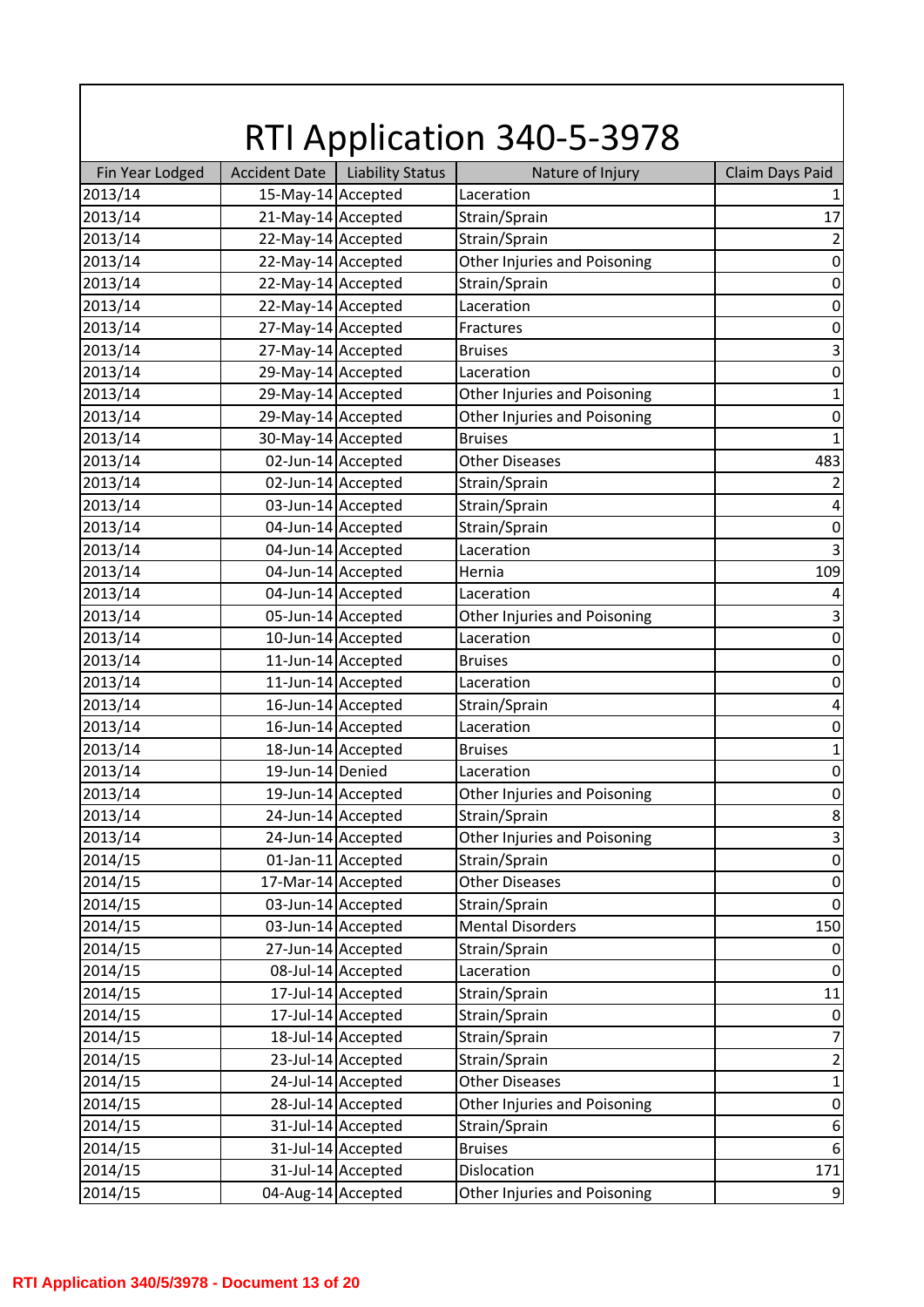|                 |                      |                         | <b>RTI Application 340-5-3978</b> |                         |
|-----------------|----------------------|-------------------------|-----------------------------------|-------------------------|
| Fin Year Lodged | <b>Accident Date</b> | <b>Liability Status</b> | Nature of Injury                  | Claim Days Paid         |
| 2014/15         | 04-Aug-14 Denied     |                         | <b>Bruises</b>                    | 1                       |
| 2014/15         | 05-Aug-14 Accepted   |                         | Strain/Sprain                     | $\boldsymbol{0}$        |
| 2014/15         | 05-Aug-14 Accepted   |                         | Laceration                        | $\boldsymbol{0}$        |
| 2014/15         | 06-Aug-14 Accepted   |                         | Strain/Sprain                     | $\mathbf 0$             |
| 2014/15         | 08-Aug-14 Accepted   |                         | <b>Bruises</b>                    | 181                     |
| 2014/15         | 11-Aug-14 Accepted   |                         | Strain/Sprain                     | $\boldsymbol{0}$        |
| 2014/15         | 13-Aug-14 Entered    |                         | <b>Bruises</b>                    | $\boldsymbol{0}$        |
| 2014/15         | 13-Aug-14 Denied     |                         | <b>Bruises</b>                    | $\boldsymbol{0}$        |
| 2014/15         | 14-Aug-14 Accepted   |                         | Strain/Sprain                     | 5                       |
| 2014/15         | 15-Aug-14 Accepted   |                         | Strain/Sprain                     | $\boldsymbol{0}$        |
| 2014/15         | 18-Aug-14 Accepted   |                         | Strain/Sprain                     | 5                       |
| 2014/15         | 18-Aug-14 Accepted   |                         | Strain/Sprain                     | 19                      |
| 2014/15         | 19-Aug-14 Accepted   |                         | Strain/Sprain                     | $\overline{2}$          |
| 2014/15         | 20-Aug-14 Accepted   |                         | Strain/Sprain                     | 53                      |
| 2014/15         | 22-Aug-14 Accepted   |                         | Laceration                        | $\boldsymbol{0}$        |
| 2014/15         | 25-Aug-14 Accepted   |                         | Laceration                        | $\boldsymbol{0}$        |
| 2014/15         | 25-Aug-14 Accepted   |                         | Fractures                         | $\overline{\mathbf{c}}$ |
| 2014/15         | 25-Aug-14 Accepted   |                         | Other Injuries and Poisoning      | $\boldsymbol{0}$        |
| 2014/15         | 25-Aug-14 Denied     |                         | Strain/Sprain                     | $\boldsymbol{0}$        |
| 2014/15         | 26-Aug-14 Accepted   |                         | <b>Bruises</b>                    | $\mathbf{1}$            |
| 2014/15         | 29-Aug-14 Accepted   |                         | <b>Bruises</b>                    | $\mathbf 0$             |
| 2014/15         | 29-Aug-14 Accepted   |                         | Other Injuries and Poisoning      | $\boldsymbol{0}$        |
| 2014/15         | 02-Sep-14 Accepted   |                         | Strain/Sprain                     | $\boldsymbol{0}$        |
| 2014/15         | 02-Sep-14 Accepted   |                         | <b>Bruises</b>                    | $\mathbf 1$             |
| 2014/15         | 03-Sep-14 Accepted   |                         | Strain/Sprain                     | $\mathbf 0$             |
| 2014/15         | 03-Sep-14 Accepted   |                         | Strain/Sprain                     | 16                      |
| 2014/15         | 09-Sep-14 Accepted   |                         | Strain/Sprain                     | $\mathbf 0$             |
| 2014/15         | 11-Sep-14 Accepted   |                         | Laceration                        | $\pmb{0}$               |
| 2014/15         | 12-Sep-14 Denied     |                         | Strain/Sprain                     | $\boldsymbol{0}$        |
| 2014/15         | 12-Sep-14 Accepted   |                         | Strain/Sprain                     | $\boldsymbol{0}$        |
| 2014/15         | 15-Sep-14 Accepted   |                         | Other Injuries and Poisoning      | 9                       |
| 2014/15         | 17-Sep-14 Accepted   |                         | Strain/Sprain                     | $\boldsymbol{0}$        |
| 2014/15         | 17-Sep-14 Accepted   |                         | Strain/Sprain                     | $\boldsymbol{0}$        |
| 2014/15         | 08-Oct-14 Accepted   |                         | Other Injuries and Poisoning      | $\boldsymbol{0}$        |
| 2014/15         | 09-Oct-14 Accepted   |                         | Other Injuries and Poisoning      | $\boldsymbol{0}$        |
| 2014/15         | 09-Oct-14 Accepted   |                         | Strain/Sprain                     | $\boldsymbol{0}$        |
| 2014/15         | 09-Oct-14 Accepted   |                         | Strain/Sprain                     | $\boldsymbol{0}$        |
| 2014/15         | 10-Oct-14 Accepted   |                         | Other Injuries and Poisoning      | $\boldsymbol{0}$        |
| 2014/15         | 10-Oct-14 Accepted   |                         | Strain/Sprain                     | $\boldsymbol{0}$        |
| 2014/15         | 13-Oct-14 Accepted   |                         | Laceration                        | $\boldsymbol{0}$        |
| 2014/15         | 13-Oct-14 Accepted   |                         | Strain/Sprain                     | $\overline{\mathbf{c}}$ |
| 2014/15         | 14-Oct-14 Accepted   |                         | Laceration                        | $\boldsymbol{0}$        |
| 2014/15         | 14-Oct-14 Accepted   |                         | Strain/Sprain                     | $\mathbf 1$             |
| 2014/15         | 14-Oct-14 Accepted   |                         | <b>Bruises</b>                    | $\mathbf 1$             |
| 2014/15         | 21-Oct-14 Accepted   |                         | <b>Other Diseases</b>             | 16                      |
| 2014/15         | 23-Oct-14 Accepted   |                         | <b>Bruises</b>                    | $\mathbf 2$             |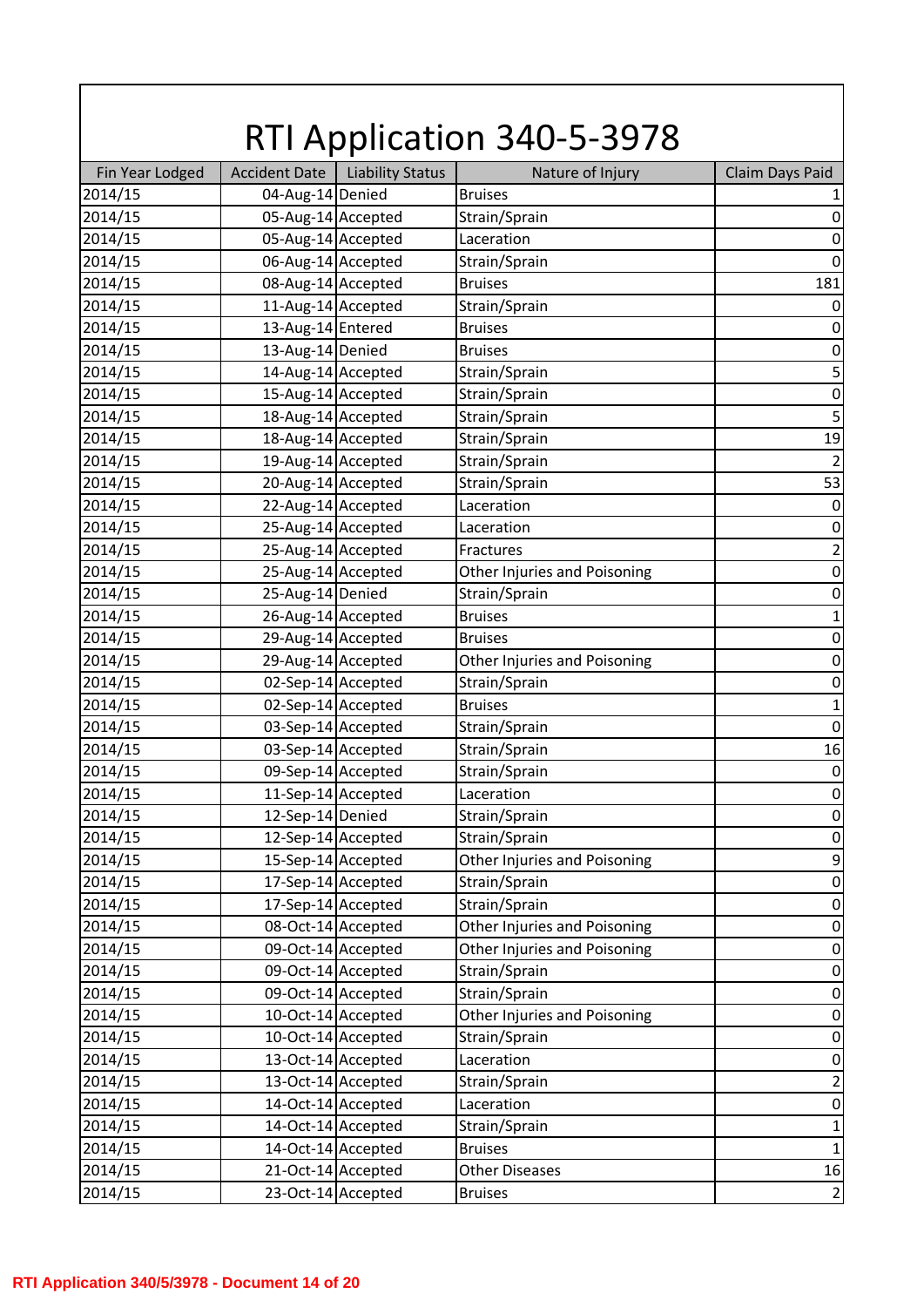|                 |                      |                         | <b>RTI Application 340-5-3978</b> |                  |
|-----------------|----------------------|-------------------------|-----------------------------------|------------------|
| Fin Year Lodged | <b>Accident Date</b> | <b>Liability Status</b> | Nature of Injury                  | Claim Days Paid  |
| 2014/15         | 23-Oct-14 Denied     |                         | Strain/Sprain                     | 0                |
| 2014/15         | 23-Oct-14 Accepted   |                         | Strain/Sprain                     | 1                |
| 2014/15         | 28-Oct-14 Accepted   |                         | Strain/Sprain                     | 65               |
| 2014/15         | 28-Oct-14 Accepted   |                         | Strain/Sprain                     | 0                |
| 2014/15         | 28-Oct-14 Accepted   |                         | Strain/Sprain                     | $\Omega$         |
| 2014/15         | 30-Oct-14 Accepted   |                         | Other Injuries and Poisoning      | 264              |
| 2014/15         | 31-Oct-14 Accepted   |                         | Laceration                        | 7                |
| 2014/15         | 31-Oct-14 Accepted   |                         | Strain/Sprain                     | 40               |
| 2014/15         | 03-Nov-14 Accepted   |                         | Other Injuries and Poisoning      | 19               |
| 2014/15         | 04-Nov-14 Accepted   |                         | Strain/Sprain                     | $\overline{3}$   |
| 2014/15         | 04-Nov-14 Accepted   |                         | Laceration                        | $\boldsymbol{0}$ |
| 2014/15         | 06-Nov-14 Accepted   |                         | Laceration                        | $\Omega$         |
| 2014/15         | 06-Nov-14 Accepted   |                         | Strain/Sprain                     | 126              |
| 2014/15         | 07-Nov-14 Accepted   |                         | <b>Other Diseases</b>             | 0                |
| 2014/15         | 10-Nov-14 Accepted   |                         | Strain/Sprain                     | 53               |
| 2014/15         | 10-Nov-14 Accepted   |                         | <b>Bruises</b>                    | 0                |
| 2014/15         | 10-Nov-14 Accepted   |                         | <b>Bruises</b>                    | 9                |
| 2014/15         | 11-Nov-14 Accepted   |                         | <b>Bruises</b>                    | 8                |
| 2014/15         | 11-Nov-14 Accepted   |                         | <b>Bruises</b>                    | 4                |
| 2014/15         | 11-Nov-14 Accepted   |                         | Other Injuries and Poisoning      | $\overline{c}$   |
| 2014/15         | 12-Nov-14 Accepted   |                         | Other Injuries and Poisoning      | 3                |
| 2014/15         | 12-Nov-14 Accepted   |                         | Strain/Sprain                     | 20               |
| 2014/15         | 12-Nov-14 Accepted   |                         | <b>Other Diseases</b>             | 0                |
| 2014/15         | 14-Nov-14 Accepted   |                         | <b>Bruises</b>                    | $\boldsymbol{0}$ |
| 2014/15         | 19-Nov-14 Accepted   |                         | Laceration                        | 1                |
| 2014/15         | 19-Nov-14 Accepted   |                         | Laceration                        | $\boldsymbol{0}$ |
| 2014/15         | 20-Nov-14 Accepted   |                         | <b>Bruises</b>                    | $\mathbf{1}$     |
| 2014/15         | 24-Nov-14 Accepted   |                         | <b>Bruises</b>                    | $6\phantom{1}6$  |
| 2014/15         | 24-Nov-14 Accepted   |                         | <b>Bruises</b>                    | 11               |
| 2014/15         | 25-Nov-14 Accepted   |                         | <b>Bruises</b>                    |                  |
| 2014/15         | 25-Nov-14 Accepted   |                         | <b>Bruises</b>                    | $\boldsymbol{0}$ |
| 2014/15         | 26-Nov-14 Accepted   |                         | Strain/Sprain                     | $\boldsymbol{0}$ |
| 2014/15         | 01-Dec-14 Accepted   |                         | <b>Other Diseases</b>             | $\mathbf{1}$     |
| 2014/15         | 01-Dec-14 Accepted   |                         | Laceration                        | $\boldsymbol{0}$ |
| 2014/15         | 01-Dec-14 Accepted   |                         | <b>Bruises</b>                    | 9                |
| 2014/15         | 03-Dec-14 Accepted   |                         | <b>Bruises</b>                    | $\overline{2}$   |
| 2014/15         | 04-Dec-14 Accepted   |                         | Strain/Sprain                     | 3                |
| 2014/15         | 05-Dec-14 Accepted   |                         | Other Injuries and Poisoning      | 5                |
| 2014/15         | 09-Dec-14 Accepted   |                         | Strain/Sprain                     | $\overline{3}$   |
| 2014/15         | 26-Jan-15 Accepted   |                         | Laceration                        | $\mathbf 0$      |
| 2014/15         | 27-Jan-15 Accepted   |                         | Other Injuries and Poisoning      | $\mathbf{1}$     |
| 2014/15         | 28-Jan-15 Accepted   |                         | Strain/Sprain                     | 11               |
| 2014/15         |                      | 28-Jan-15 Accepted      | Strain/Sprain                     | 1                |
| 2014/15         |                      | 28-Jan-15 Accepted      | Laceration                        | $\pmb{0}$        |
| 2014/15         |                      | 29-Jan-15 Accepted      | <b>Bruises</b>                    | $\mathbf 1$      |
| 2014/15         |                      | 29-Jan-15 Accepted      | <b>Bruises</b>                    | $\mathbf 0$      |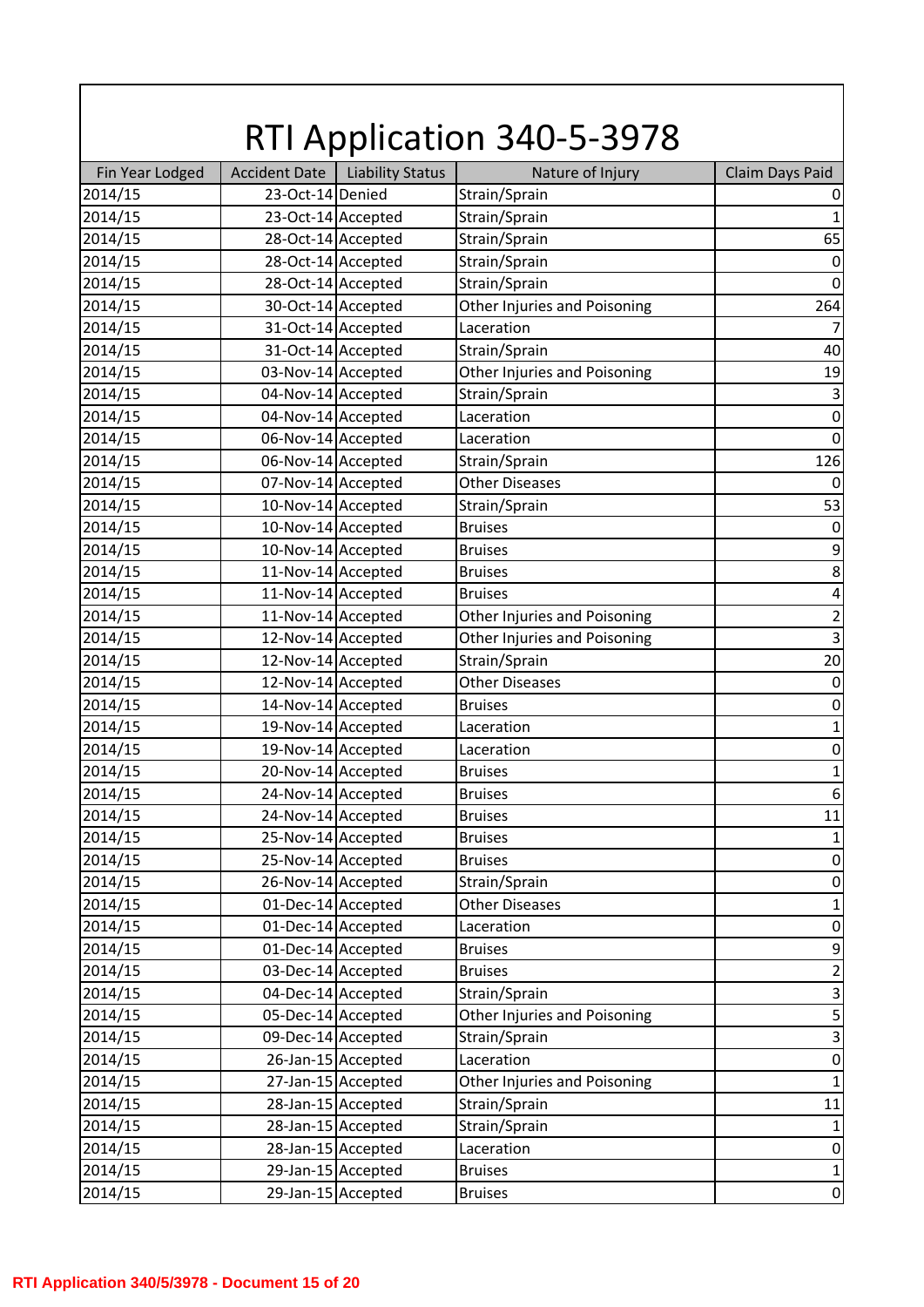| <b>RTI Application 340-5-3978</b> |                      |                         |                              |                  |  |
|-----------------------------------|----------------------|-------------------------|------------------------------|------------------|--|
| Fin Year Lodged                   | <b>Accident Date</b> | <b>Liability Status</b> | Nature of Injury             | Claim Days Paid  |  |
| 2014/15                           |                      | 29-Jan-15 Accepted      | <b>Bruises</b>               | 1                |  |
| 2014/15                           |                      | 29-Jan-15 Accepted      | Strain/Sprain                | $\boldsymbol{0}$ |  |
| 2014/15                           | 02-Feb-15 Accepted   |                         | Laceration                   | $\boldsymbol{0}$ |  |
| 2014/15                           | 02-Feb-15 Accepted   |                         | <b>Bruises</b>               | $\mathbf 0$      |  |
| 2014/15                           | 02-Feb-15 Accepted   |                         | Laceration                   | $\boldsymbol{0}$ |  |
| 2014/15                           | 03-Feb-15 Accepted   |                         | Laceration                   | $\boldsymbol{0}$ |  |
| 2014/15                           | 03-Feb-15 Accepted   |                         | Laceration                   | $\mathbf{1}$     |  |
| 2014/15                           | 03-Feb-15 Accepted   |                         | Laceration                   | $\boldsymbol{0}$ |  |
| 2014/15                           | 04-Feb-15 Accepted   |                         | Strain/Sprain                | $\mathbf 0$      |  |
| 2014/15                           | 04-Feb-15 Accepted   |                         | Fractures                    | $\boldsymbol{0}$ |  |
| 2014/15                           | 05-Feb-15 Accepted   |                         | <b>Other Diseases</b>        | $\boldsymbol{0}$ |  |
| 2014/15                           | 09-Feb-15 Accepted   |                         | <b>Bruises</b>               | $\mathbf 0$      |  |
| 2014/15                           | 09-Feb-15 Denied     |                         | <b>Bruises</b>               | 380              |  |
| 2014/15                           | 09-Feb-15 Accepted   |                         | <b>Bruises</b>               | 0                |  |
| 2014/15                           | 10-Feb-15 Accepted   |                         | <b>Bruises</b>               | $\boldsymbol{0}$ |  |
| 2014/15                           | 10-Feb-15 Accepted   |                         | Other Injuries and Poisoning | $\boldsymbol{0}$ |  |
| 2014/15                           | 11-Feb-15 Accepted   |                         | Laceration                   | $\boldsymbol{0}$ |  |
| 2014/15                           | 12-Feb-15 Accepted   |                         | Strain/Sprain                | $\mathsf 3$      |  |
| 2014/15                           | 13-Feb-15 Denied     |                         | <b>Bruises</b>               | $\boldsymbol{0}$ |  |
| 2014/15                           | 17-Feb-15 Accepted   |                         | Other Injuries and Poisoning | $\mathsf 3$      |  |
| 2014/15                           | 19-Feb-15 Accepted   |                         | Strain/Sprain                | $\mathbf 0$      |  |
| 2014/15                           | 19-Feb-15 Accepted   |                         | Strain/Sprain                | $\mathbf 0$      |  |
| 2014/15                           | 23-Feb-15 Accepted   |                         | Strain/Sprain                | 86               |  |
| 2014/15                           | 23-Feb-15 Entered    |                         | <b>Bruises</b>               | $\boldsymbol{0}$ |  |
| 2014/15                           | 23-Feb-15 Accepted   |                         | Strain/Sprain                | $\mathbf 1$      |  |
| 2014/15                           | 23-Feb-15 Accepted   |                         | Other Injuries and Poisoning | $\pmb{0}$        |  |
| 2014/15                           | 24-Feb-15 Accepted   |                         | <b>Bruises</b>               | $\overline{2}$   |  |
| 2014/15                           | 25-Feb-15 Accepted   |                         | Dislocation                  | $\mathbf 2$      |  |
| 2014/15                           | 25-Feb-15 Accepted   |                         | <b>Bruises</b>               | $\boldsymbol{0}$ |  |
| 2014/15                           | 25-Feb-15 Denied     |                         | Strain/Sprain                | $\boldsymbol{0}$ |  |
| 2014/15                           |                      | 26-Feb-15 Accepted      | <b>Bruises</b>               | $\mathbf 1$      |  |
| 2014/15                           | 26-Feb-15 Accepted   |                         | Strain/Sprain                | $\mathbf 2$      |  |
| 2014/15                           | 27-Feb-15 Accepted   |                         | <b>Bruises</b>               | $\boldsymbol{0}$ |  |
| 2014/15                           |                      | 27-Feb-15 Accepted      | Strain/Sprain                | $\boldsymbol{0}$ |  |
| 2014/15                           | 27-Feb-15 Accepted   |                         | Other Injuries and Poisoning | $\boldsymbol{0}$ |  |
| 2014/15                           | 02-Mar-15 Accepted   |                         | Laceration                   | $\boldsymbol{0}$ |  |
| 2014/15                           | 03-Mar-15 Denied     |                         | Laceration                   | $\boldsymbol{0}$ |  |
| 2014/15                           | 03-Mar-15 Accepted   |                         | <b>Bruises</b>               | $\boldsymbol{0}$ |  |
| 2014/15                           | 03-Mar-15 Accepted   |                         | Strain/Sprain                | $\boldsymbol{0}$ |  |
| 2014/15                           | 05-Mar-15 Accepted   |                         | Other Injuries and Poisoning | $\,6\,$          |  |
| 2014/15                           | 05-Mar-15 Accepted   |                         | Strain/Sprain                | $\overline{2}$   |  |
| 2014/15                           | 06-Mar-15 Accepted   |                         | <b>Bruises</b>               | $\boldsymbol{0}$ |  |
| 2014/15                           | 06-Mar-15 Accepted   |                         | Strain/Sprain                | $\boldsymbol{0}$ |  |
| 2014/15                           | 06-Mar-15 Accepted   |                         | <b>Bruises</b>               | $\boldsymbol{0}$ |  |
| 2014/15                           | 09-Mar-15 Accepted   |                         | <b>Bruises</b>               | $\overline{2}$   |  |
| 2014/15                           | 16-Mar-15 Accepted   |                         | <b>Bruises</b>               | $\overline{a}$   |  |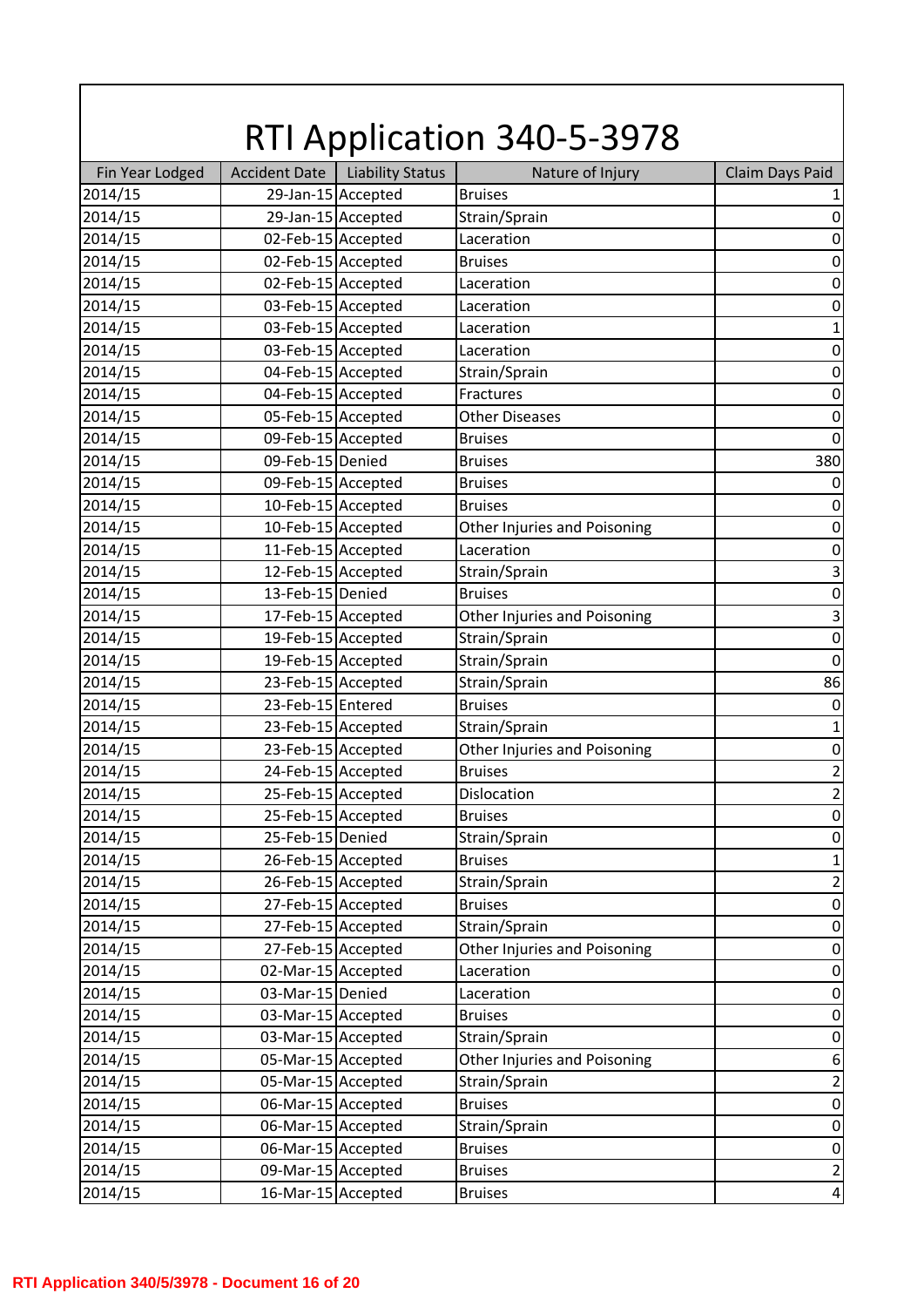|                    |                                          |                         | <b>RTI Application 340-5-3978</b>      |                             |
|--------------------|------------------------------------------|-------------------------|----------------------------------------|-----------------------------|
| Fin Year Lodged    | <b>Accident Date</b>                     | <b>Liability Status</b> | Nature of Injury                       | Claim Days Paid             |
| 2014/15            | 16-Mar-15 Accepted                       |                         | <b>Bruises</b>                         |                             |
| 2014/15            | 16-Mar-15 Accepted                       |                         | Laceration                             | $\Omega$                    |
| 2014/15            | 18-Mar-15 Accepted                       |                         | Strain/Sprain                          | 118                         |
| 2014/15            | 20-Mar-15 Accepted                       |                         | Other Injuries and Poisoning           | 15                          |
| 2014/15            | 24-Mar-15 Accepted                       |                         | <b>Other Diseases</b>                  | $\overline{0}$              |
| 2014/15            | 24-Mar-15 Accepted                       |                         | Other Injuries and Poisoning           | $\mathbf 0$                 |
| 2014/15            | 25-Mar-15 Accepted                       |                         | <b>Other Diseases</b>                  | 10                          |
| 2014/15            | 26-Mar-15 Accepted                       |                         | Strain/Sprain                          | $\mathbf{1}$                |
| 2014/15            | 26-Mar-15 Accepted                       |                         | Strain/Sprain                          | 5                           |
| 2014/15            | 30-Mar-15 Accepted                       |                         | Laceration                             | $\mathbf 0$                 |
| 2014/15            | 30-Mar-15 Accepted                       |                         | Strain/Sprain                          | 3                           |
| 2014/15            | 31-Mar-15 Accepted                       |                         | Other Injuries and Poisoning           | $\mathbf 0$                 |
| 2014/15            | 31-Mar-15 Accepted                       |                         | Laceration                             | $\mathbf 0$                 |
| 2014/15            | 02-Apr-15 Denied                         |                         | Hernia                                 | 80                          |
| 2014/15            | 02-Apr-15 Accepted                       |                         | Strain/Sprain                          | 27                          |
| 2014/15            | 20-Apr-15 Accepted                       |                         | Fractures                              | 4                           |
| 2014/15            | 21-Apr-15 Accepted                       |                         | <b>Bruises</b>                         | 3                           |
| 2014/15            | 21-Apr-15 Accepted                       |                         | Fractures                              | $\mathbf 0$                 |
| 2014/15            | 22-Apr-15 Accepted                       |                         | <b>Bruises</b>                         | 2                           |
| 2014/15            | 23-Apr-15 Accepted                       |                         | Laceration                             | $\boldsymbol{0}$            |
| 2014/15            | 23-Apr-15 Accepted                       |                         | Laceration                             | $\mathbf 0$                 |
| 2014/15            | 24-Apr-15 Accepted                       |                         | <b>Bruises</b>                         | $\overline{0}$              |
| 2014/15            | 27-Apr-15 Accepted                       |                         | Fractures                              | 26                          |
| 2014/15            | 28-Apr-15 Accepted                       |                         | Laceration                             | $\mathbf 0$                 |
| 2014/15            | 28-Apr-15 Accepted                       |                         | <b>Bruises</b>                         | 3                           |
| 2014/15            | 28-Apr-15 Accepted                       |                         | <b>Bruises</b>                         | $\overline{3}$              |
| 2014/15            | 29-Apr-15 Accepted                       |                         | <b>Other Diseases</b>                  | 229                         |
| 2014/15            | 29-Apr-15 Denied                         |                         | <b>Bruises</b>                         | $\mathbf 0$                 |
| 2014/15            | 29-Apr-15 Accepted                       |                         | Laceration                             | $\overline{2}$              |
| 2014/15            | 01-May-15 Accepted                       |                         | Laceration                             | $\mathbf 0$                 |
| 2014/15            | 04-May-15 Accepted                       |                         | Other Injuries and Poisoning           | 68                          |
| 2014/15            | 05-May-15 Accepted                       |                         | Laceration                             | 0                           |
| 2014/15            | 05-May-15 Accepted                       |                         | Strain/Sprain                          | 0                           |
| 2014/15            | 05-May-15 Accepted                       |                         | Other Injuries and Poisoning           | $\mathbf{1}$                |
| 2014/15            | 05-May-15 Accepted                       |                         | Strain/Sprain                          | $\mathbf 0$                 |
| 2014/15            | 08-May-15 Accepted                       |                         | Strain/Sprain                          | 39                          |
| 2014/15            | 12-May-15 Accepted                       |                         | Laceration                             | $\Omega$                    |
|                    |                                          |                         |                                        |                             |
| 2014/15<br>2014/15 | 12-May-15 Accepted<br>13-May-15 Accepted |                         | <b>Other Diseases</b><br>Strain/Sprain | 0<br>$\boldsymbol{0}$       |
|                    |                                          |                         |                                        |                             |
| 2014/15            | 14-May-15 Accepted                       |                         | Strain/Sprain                          | $\boldsymbol{0}$            |
| 2014/15            | 18-May-15 Accepted                       |                         | Strain/Sprain                          | 5                           |
| 2014/15            | 18-May-15 Accepted                       |                         | Strain/Sprain                          | $\overline{a}$              |
| 2014/15            | 18-May-15 Accepted                       |                         | Strain/Sprain                          | $\overline{3}$              |
| 2014/15            | 19-May-15 Accepted                       |                         | Other Injuries and Poisoning           | $\boldsymbol{6}$            |
| 2014/15            | 19-May-15 Accepted                       |                         | Laceration                             | $\pmb{0}$<br>$\overline{2}$ |
| 2014/15            | 20-May-15 Accepted                       |                         | <b>Bruises</b>                         |                             |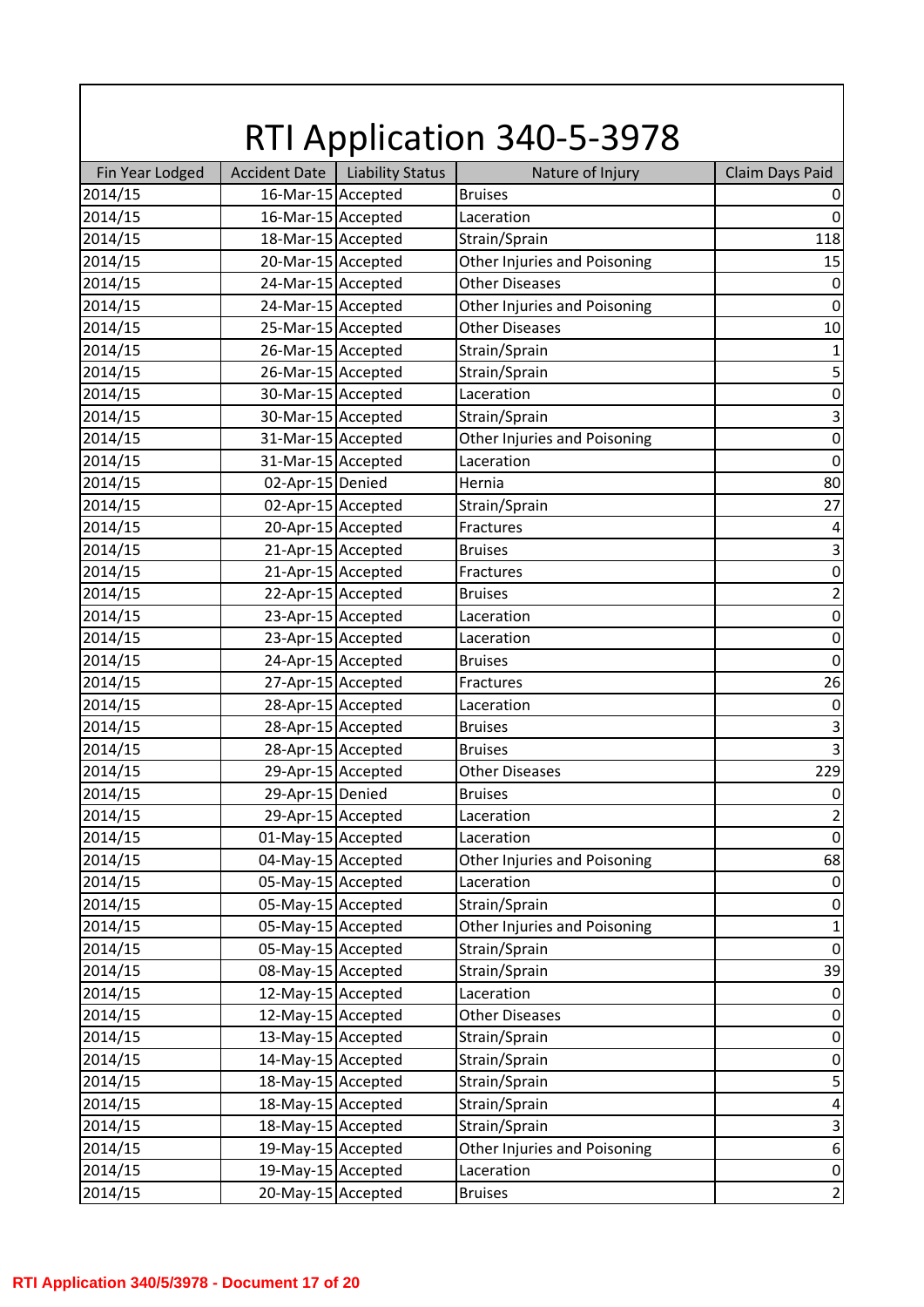| <b>RTI Application 340-5-3978</b> |                      |                         |                              |                           |  |
|-----------------------------------|----------------------|-------------------------|------------------------------|---------------------------|--|
| Fin Year Lodged                   | <b>Accident Date</b> | <b>Liability Status</b> | Nature of Injury             | Claim Days Paid           |  |
| 2014/15                           | 21-May-15 Accepted   |                         | Strain/Sprain                | 1                         |  |
| 2014/15                           | 21-May-15 Accepted   |                         | Laceration                   | $\boldsymbol{0}$          |  |
| 2014/15                           | 21-May-15 Accepted   |                         | <b>Other Diseases</b>        | $\boldsymbol{0}$          |  |
| 2014/15                           | 21-May-15 Accepted   |                         | Other Injuries and Poisoning | $\boldsymbol{0}$          |  |
| 2014/15                           | 25-May-15 Accepted   |                         | Laceration                   | $\boldsymbol{0}$          |  |
| 2014/15                           | 25-May-15 Accepted   |                         | Strain/Sprain                | $\boldsymbol{0}$          |  |
| 2014/15                           | 25-May-15 Accepted   |                         | <b>Other Diseases</b>        | $\sqrt{4}$                |  |
| 2014/15                           | 25-May-15 Accepted   |                         | Fractures                    | 39                        |  |
| 2014/15                           | 26-May-15 Accepted   |                         | Strain/Sprain                | $\boldsymbol{0}$          |  |
| 2014/15                           | 27-May-15 Accepted   |                         | Strain/Sprain                | $\mathbf{1}$              |  |
| 2014/15                           | 27-May-15 Accepted   |                         | Strain/Sprain                | 13                        |  |
| 2014/15                           | 27-May-15 Denied     |                         | <b>Bruises</b>               | 133                       |  |
| 2014/15                           | 29-May-15 Accepted   |                         | <b>Bruises</b>               | $\mathbf{1}$              |  |
| 2014/15                           | 01-Jun-15 Accepted   |                         | Laceration                   | $\mathbf{1}$              |  |
| 2014/15                           |                      | 02-Jun-15 Accepted      | Laceration                   | $\boldsymbol{0}$          |  |
| 2014/15                           | 02-Jun-15 Accepted   |                         | <b>Other Diseases</b>        | $\mathbf{1}$              |  |
| 2014/15                           |                      | 02-Jun-15 Accepted      | Strain/Sprain                | $\overline{\mathbf{c}}$   |  |
| 2014/15                           |                      | 09-Jun-15 Accepted      | Strain/Sprain                | $\boldsymbol{0}$          |  |
| 2014/15                           |                      | 10-Jun-15 Accepted      | <b>Bruises</b>               | $\boldsymbol{6}$          |  |
| 2014/15                           |                      | 10-Jun-15 Accepted      | Laceration                   | $\boldsymbol{0}$          |  |
| 2014/15                           | 10-Jun-15 Denied     |                         | Strain/Sprain                | $\boldsymbol{0}$          |  |
| 2014/15                           |                      | 12-Jun-15 Accepted      | Laceration                   | $\overline{\mathbf{4}}$   |  |
| 2014/15                           |                      | 15-Jun-15 Accepted      | Laceration                   | $\boldsymbol{0}$          |  |
| 2014/15                           |                      | 15-Jun-15 Accepted      | <b>Bruises</b>               | 99                        |  |
| 2014/15                           |                      | 15-Jun-15 Accepted      | Strain/Sprain                | $\boldsymbol{0}$          |  |
| 2014/15                           |                      | 16-Jun-15 Accepted      | Strain/Sprain                | $\boldsymbol{0}$          |  |
| 2014/15                           |                      | 16-Jun-15 Accepted      | Strain/Sprain                | $\boldsymbol{0}$          |  |
| 2014/15                           |                      | 17-Jun-15 Accepted      | Laceration                   | $\pmb{0}$                 |  |
| 2014/15                           | 18-Jun-15 Denied     |                         | <b>Bruises</b>               | 29                        |  |
| 2014/15                           |                      | 19-Jun-15 Accepted      | <b>Bruises</b>               | $\boldsymbol{0}$          |  |
| 2014/15                           |                      | 19-Jun-15 Accepted      | Strain/Sprain                | $\boldsymbol{0}$          |  |
| 2014/15                           |                      | 19-Jun-15 Accepted      | Laceration                   | $\boldsymbol{0}$          |  |
| 2014/15                           |                      | 19-Jun-15 Accepted      | Other Injuries and Poisoning | $\boldsymbol{0}$          |  |
| 2014/15                           |                      | 22-Jun-15 Accepted      | Strain/Sprain                | $\mathsf 3$               |  |
| 2014/15                           |                      | 23-Jun-15 Accepted      | Strain/Sprain                | $\ensuremath{\mathsf{3}}$ |  |
| 2015/16                           | 30-Jan-14 Denied     |                         | Other Injuries and Poisoning | $\boldsymbol{0}$          |  |
| 2015/16                           | 10-Oct-14 Denied     |                         | Fractures                    | $\boldsymbol{0}$          |  |
| 2015/16                           | 11-May-15 Accepted   |                         | Strain/Sprain                | 15                        |  |
| 2015/16                           |                      | 05-Jun-15 Accepted      | Laceration                   | $\boldsymbol{0}$          |  |
| 2015/16                           |                      | 22-Jun-15 Accepted      | Strain/Sprain                | 45                        |  |
| 2015/16                           |                      | 23-Jun-15 Accepted      | Strain/Sprain                | $\mathbf{1}$              |  |
| 2015/16                           |                      | 13-Jul-15 Accepted      | Strain/Sprain                | $\boldsymbol{9}$          |  |
| 2015/16                           |                      | 16-Jul-15 Accepted      | Fractures                    | $\mathbf 2$               |  |
| 2015/16                           |                      | 16-Jul-15 Accepted      | Strain/Sprain                | $\overline{\mathbf{r}}$   |  |
| 2015/16                           |                      | 21-Jul-15 Accepted      | Laceration                   | $\pmb{0}$                 |  |
| 2015/16                           | 21-Jul-15 Denied     |                         | Other Injuries and Poisoning | $\boldsymbol{0}$          |  |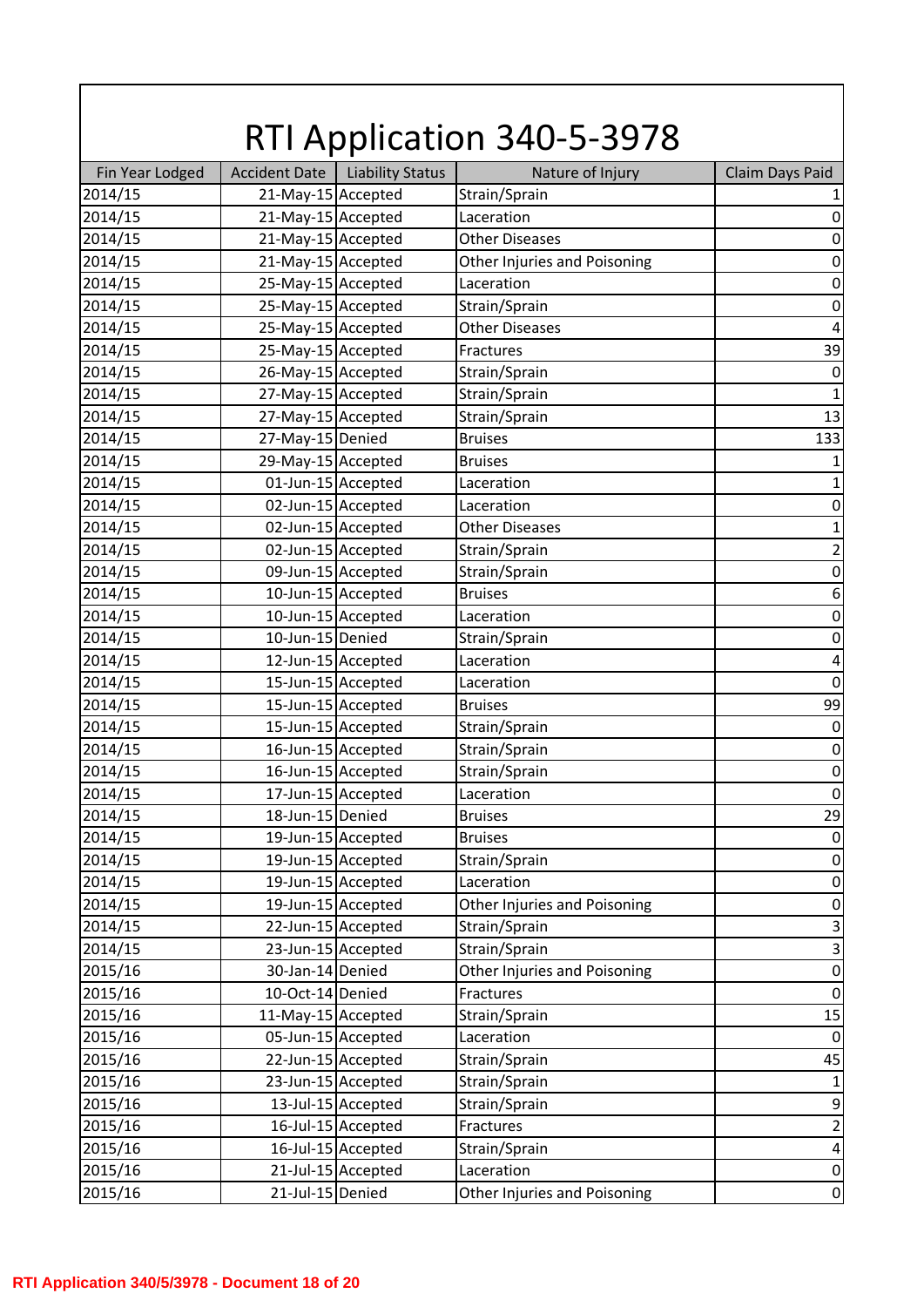| <b>RTI Application 340-5-3978</b> |                      |                         |                              |                              |  |
|-----------------------------------|----------------------|-------------------------|------------------------------|------------------------------|--|
| Fin Year Lodged                   | <b>Accident Date</b> | <b>Liability Status</b> | Nature of Injury             | Claim Days Paid              |  |
| 2015/16                           |                      | 22-Jul-15 Accepted      | <b>Bruises</b>               | 3                            |  |
| 2015/16                           |                      | 22-Jul-15 Accepted      | Strain/Sprain                | 61                           |  |
| 2015/16                           |                      | 22-Jul-15 Accepted      | <b>Bruises</b>               | $\mathbf 2$                  |  |
| 2015/16                           |                      | 23-Jul-15 Accepted      | Strain/Sprain                | $\overline{2}$               |  |
| 2015/16                           |                      | 23-Jul-15 Accepted      | Fractures                    | 236                          |  |
| 2015/16                           | 27-Jul-15 Denied     |                         | <b>Other Diseases</b>        | $\boldsymbol{0}$             |  |
| 2015/16                           |                      | 28-Jul-15 Accepted      | Other Injuries and Poisoning | $\boldsymbol{0}$             |  |
| 2015/16                           |                      | 29-Jul-15 Accepted      | Other Injuries and Poisoning | $\mathbf 2$                  |  |
| 2015/16                           |                      | 29-Jul-15 Accepted      | Laceration                   | $\boldsymbol{0}$             |  |
| 2015/16                           |                      | 31-Jul-15 Accepted      | <b>Bruises</b>               | $\boldsymbol{0}$             |  |
| 2015/16                           | 05-Aug-15 Accepted   |                         | <b>Bruises</b>               | $\mathbf 2$                  |  |
| 2015/16                           | 06-Aug-15 Accepted   |                         | Strain/Sprain                | $\boldsymbol{0}$             |  |
| 2015/16                           | 10-Aug-15 Accepted   |                         | <b>Bruises</b>               | $\boldsymbol{0}$             |  |
| 2015/16                           | 10-Aug-15 Denied     |                         | <b>Bruises</b>               | $\boldsymbol{0}$             |  |
| 2015/16                           | 10-Aug-15 Accepted   |                         | Strain/Sprain                | $\overline{\mathbf{c}}$      |  |
| 2015/16                           | 12-Aug-15 Accepted   |                         | <b>Bruises</b>               | $\mathsf 3$                  |  |
| 2015/16                           | 17-Aug-15 Accepted   |                         | Strain/Sprain                | 5                            |  |
| 2015/16                           | 17-Aug-15 Denied     |                         | Strain/Sprain                | $\boldsymbol{0}$             |  |
| 2015/16                           | 17-Aug-15 Accepted   |                         | Other Injuries and Poisoning | $\mathsf 3$                  |  |
| 2015/16                           | 17-Aug-15 Accepted   |                         | Laceration                   | $\boldsymbol{0}$             |  |
| 2015/16                           | 17-Aug-15 Accepted   |                         | Laceration                   | $\boldsymbol{0}$             |  |
| 2015/16                           | 19-Aug-15 Accepted   |                         | Fractures                    | $\boldsymbol{0}$             |  |
| 2015/16                           | 20-Aug-15 Accepted   |                         | Strain/Sprain                | $\boldsymbol{0}$             |  |
| 2015/16                           | 21-Aug-15 Accepted   |                         | Strain/Sprain                | $\mathsf 3$                  |  |
| 2015/16                           | 25-Aug-15 Denied     |                         | Strain/Sprain                | $\boldsymbol{0}$             |  |
| 2015/16                           | 28-Aug-15 Accepted   |                         | Strain/Sprain                | 5                            |  |
| 2015/16                           | 29-Aug-15 Denied     |                         | Strain/Sprain                | $\mathbf 0$                  |  |
| 2015/16                           | 31-Aug-15 Accepted   |                         | <b>Bruises</b>               | $\pmb{0}$                    |  |
| 2015/16                           | 01-Sep-15 Accepted   |                         | Hernia                       | 73                           |  |
| 2015/16                           | 01-Sep-15 Accepted   |                         | Strain/Sprain                | $\boldsymbol{0}$             |  |
| 2015/16                           | 02-Sep-15 Accepted   |                         | Strain/Sprain                | $\boldsymbol{0}$             |  |
| 2015/16                           | 04-Sep-15 Accepted   |                         | Strain/Sprain                | $\boldsymbol{0}$             |  |
| 2015/16                           | 04-Sep-15 Accepted   |                         | Strain/Sprain                |                              |  |
| 2015/16                           | 07-Sep-15 Accepted   |                         | <b>Bruises</b>               | 5<br>$\overline{\mathbf{3}}$ |  |
| 2015/16                           | 07-Sep-15 Accepted   |                         | <b>Bruises</b>               | $\mathbf 1$                  |  |
| 2015/16                           | 08-Sep-15 Accepted   |                         | Strain/Sprain                | 201                          |  |
| 2015/16                           | 08-Sep-15 Accepted   |                         | <b>Bruises</b>               | $\mathbf 0$                  |  |
|                                   |                      | 08-Sep-15 Accepted      |                              | $\boldsymbol{6}$             |  |
| 2015/16                           |                      |                         | Strain/Sprain                |                              |  |
| 2015/16                           | 11-Sep-15 Accepted   |                         | Strain/Sprain                | $\boldsymbol{0}$             |  |
| 2015/16                           | 15-Sep-15 Denied     |                         | Strain/Sprain                | 26                           |  |
| 2015/16                           |                      | 15-Sep-15 Accepted      | <b>Bruises</b>               | $\mathbf{1}$                 |  |
| 2015/16                           | 15-Sep-15 Denied     |                         | Strain/Sprain                | $\boldsymbol{0}$             |  |
| 2015/16                           |                      | 17-Sep-15 Accepted      | Strain/Sprain                | 8                            |  |
| 2015/16                           | 06-Oct-15 Denied     |                         | Hernia                       | $\pmb{0}$                    |  |
| 2015/16                           |                      | 13-Oct-15 Accepted      | Other Injuries and Poisoning | $\boldsymbol{6}$             |  |
| 2015/16                           |                      | 13-Oct-15 Accepted      | Strain/Sprain                | 98                           |  |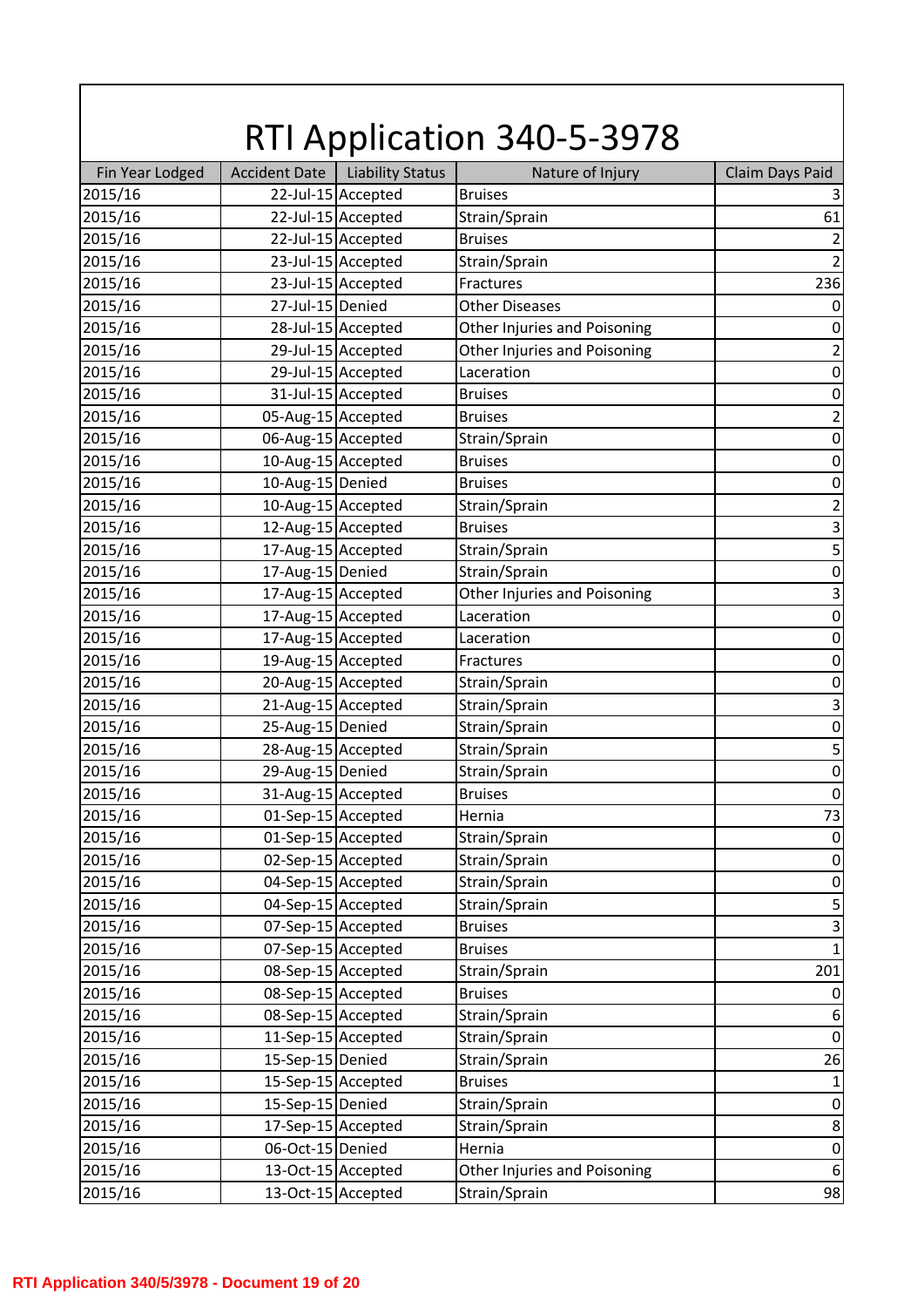| Fin Year Lodged<br><b>Accident Date</b><br><b>Liability Status</b><br>Claim Days Paid<br>Nature of Injury<br>13-Oct-15 Accepted<br>Strain/Sprain<br>2015/16<br>$\overline{2}$<br>14-Oct-15 Accepted<br>2015/16<br>Other Injuries and Poisoning<br>15-Oct-15 Accepted<br>2015/16<br>Laceration<br>2015/16<br>15-Oct-15 Accepted<br>Strain/Sprain<br>2015/16<br>21-Oct-15 Accepted<br>Other Injuries and Poisoning<br>27-Oct-15 Accepted<br>2015/16<br>Strain/Sprain<br>29-Oct-15 Accepted<br>2015/16<br><b>Bruises</b><br>30-Oct-15 Accepted<br>2015/16<br>Laceration<br>30-Oct-15 Accepted<br>2015/16<br>Laceration<br>02-Nov-15 Accepted<br>2015/16<br>Strain/Sprain<br>$\boldsymbol{0}$<br>02-Nov-15 Accepted<br>2015/16<br>$\pmb{4}$<br>Laceration<br>$\mathbf 0$<br>2015/16<br>03-Nov-15 Accepted<br><b>Other Diseases</b><br>2015/16<br>05-Nov-15 Accepted<br>91<br>Fractures<br>05-Nov-15 Accepted<br>5<br>2015/16<br><b>Bruises</b><br>49<br>05-Nov-15 Accepted<br>2015/16<br>Strain/Sprain<br>05-Nov-15 Accepted<br>2015/16<br>$\boldsymbol{0}$<br>Fractures<br>06-Nov-15 Accepted<br>$\boldsymbol{0}$<br>2015/16<br><b>Bruises</b><br>06-Nov-15 Accepted<br>2015/16<br>$\boldsymbol{0}$<br>Fractures<br>2015/16<br>11-Nov-15 Accepted<br><b>Other Diseases</b><br>$\boldsymbol{0}$<br>12-Nov-15 Accepted<br>2015/16<br>$\mathbf 1$<br>Laceration<br>2015/16<br>12-Nov-15 Accepted<br>Other Injuries and Poisoning<br>$\boldsymbol{0}$<br>$\mathsf 3$<br>13-Nov-15 Accepted<br>2015/16<br>Strain/Sprain<br>$\boldsymbol{0}$<br>13-Nov-15 Denied<br>Strain/Sprain<br>2015/16<br>2015/16<br>16-Nov-15 Accepted<br><b>Other Diseases</b><br>11<br>2015/16<br>16-Nov-15 Accepted<br>$\mathbf 0$<br>Laceration<br>16-Nov-15 Accepted<br>2015/16<br>Other Injuries and Poisoning<br>14<br>16-Nov-15 Denied<br>2015/16<br>$\boldsymbol{0}$<br>Laceration<br>2015/16<br>17-Nov-15 Accepted<br><b>Bruises</b><br>$\mathbf{1}$<br>19-Nov-15 Accepted<br>2015/16<br>Laceration<br>$\boldsymbol{0}$<br>19-Nov-15 Accepted<br>$11\,$<br>2015/16<br>Strain/Sprain<br>20-Nov-15 Accepted<br>2015/16<br>Strain/Sprain<br>$\boldsymbol{0}$<br>24-Nov-15 Accepted<br>$\mathbf 2$<br>2015/16<br>Strain/Sprain<br>25-Nov-15 Accepted<br>2015/16<br>Strain/Sprain<br>$\boldsymbol{0}$<br>26-Nov-15 Accepted<br>$\boldsymbol{6}$<br>2015/16<br>Strain/Sprain<br>30-Nov-15 Accepted<br>2015/16<br>Other Injuries and Poisoning<br>$\boldsymbol{0}$<br>30-Nov-15 Accepted<br>2015/16<br>$\mathbf 1$<br><b>Bruises</b><br>02-Dec-15 Accepted<br>37<br>2015/16<br><b>Bruises</b><br>02-Dec-15 Denied<br>2015/16<br>Strain/Sprain<br>$\boldsymbol{0}$<br>07-Dec-15 Accepted<br>2015/16<br><b>Other Diseases</b><br>$\boldsymbol{0}$<br>07-Dec-15 Accepted<br>2015/16<br>Laceration<br>$\boldsymbol{0}$<br>07-Dec-15 Accepted<br>13<br>2015/16<br>Fractures<br>2015/16<br>10-Dec-15 Accepted<br>Other Injuries and Poisoning<br>$\boldsymbol{0}$<br>28-Jan-16 Accepted<br>Other Injuries and Poisoning<br>5<br>2015/16<br>01-Feb-16 Accepted<br>Strain/Sprain<br>2015/16<br>$\mathbf{1}$<br>01-Feb-16 Accepted<br>2015/16<br>$\overline{2}$<br><b>Other Diseases</b><br>2015/16<br>01-Feb-16 Accepted<br>Strain/Sprain |  | <b>RTI Application 340-5-3978</b> |                  |
|----------------------------------------------------------------------------------------------------------------------------------------------------------------------------------------------------------------------------------------------------------------------------------------------------------------------------------------------------------------------------------------------------------------------------------------------------------------------------------------------------------------------------------------------------------------------------------------------------------------------------------------------------------------------------------------------------------------------------------------------------------------------------------------------------------------------------------------------------------------------------------------------------------------------------------------------------------------------------------------------------------------------------------------------------------------------------------------------------------------------------------------------------------------------------------------------------------------------------------------------------------------------------------------------------------------------------------------------------------------------------------------------------------------------------------------------------------------------------------------------------------------------------------------------------------------------------------------------------------------------------------------------------------------------------------------------------------------------------------------------------------------------------------------------------------------------------------------------------------------------------------------------------------------------------------------------------------------------------------------------------------------------------------------------------------------------------------------------------------------------------------------------------------------------------------------------------------------------------------------------------------------------------------------------------------------------------------------------------------------------------------------------------------------------------------------------------------------------------------------------------------------------------------------------------------------------------------------------------------------------------------------------------------------------------------------------------------------------------------------------------------------------------------------------------------------------------------------------------------------------------------------------------------------------------------------------------------------------------------------------------------------------------------------------------------------------------------------------------------------------------------------------------------------------------------------------------|--|-----------------------------------|------------------|
|                                                                                                                                                                                                                                                                                                                                                                                                                                                                                                                                                                                                                                                                                                                                                                                                                                                                                                                                                                                                                                                                                                                                                                                                                                                                                                                                                                                                                                                                                                                                                                                                                                                                                                                                                                                                                                                                                                                                                                                                                                                                                                                                                                                                                                                                                                                                                                                                                                                                                                                                                                                                                                                                                                                                                                                                                                                                                                                                                                                                                                                                                                                                                                                                    |  |                                   |                  |
|                                                                                                                                                                                                                                                                                                                                                                                                                                                                                                                                                                                                                                                                                                                                                                                                                                                                                                                                                                                                                                                                                                                                                                                                                                                                                                                                                                                                                                                                                                                                                                                                                                                                                                                                                                                                                                                                                                                                                                                                                                                                                                                                                                                                                                                                                                                                                                                                                                                                                                                                                                                                                                                                                                                                                                                                                                                                                                                                                                                                                                                                                                                                                                                                    |  |                                   |                  |
|                                                                                                                                                                                                                                                                                                                                                                                                                                                                                                                                                                                                                                                                                                                                                                                                                                                                                                                                                                                                                                                                                                                                                                                                                                                                                                                                                                                                                                                                                                                                                                                                                                                                                                                                                                                                                                                                                                                                                                                                                                                                                                                                                                                                                                                                                                                                                                                                                                                                                                                                                                                                                                                                                                                                                                                                                                                                                                                                                                                                                                                                                                                                                                                                    |  |                                   | $\boldsymbol{0}$ |
|                                                                                                                                                                                                                                                                                                                                                                                                                                                                                                                                                                                                                                                                                                                                                                                                                                                                                                                                                                                                                                                                                                                                                                                                                                                                                                                                                                                                                                                                                                                                                                                                                                                                                                                                                                                                                                                                                                                                                                                                                                                                                                                                                                                                                                                                                                                                                                                                                                                                                                                                                                                                                                                                                                                                                                                                                                                                                                                                                                                                                                                                                                                                                                                                    |  |                                   | $\boldsymbol{0}$ |
|                                                                                                                                                                                                                                                                                                                                                                                                                                                                                                                                                                                                                                                                                                                                                                                                                                                                                                                                                                                                                                                                                                                                                                                                                                                                                                                                                                                                                                                                                                                                                                                                                                                                                                                                                                                                                                                                                                                                                                                                                                                                                                                                                                                                                                                                                                                                                                                                                                                                                                                                                                                                                                                                                                                                                                                                                                                                                                                                                                                                                                                                                                                                                                                                    |  |                                   | $\mathbf 0$      |
|                                                                                                                                                                                                                                                                                                                                                                                                                                                                                                                                                                                                                                                                                                                                                                                                                                                                                                                                                                                                                                                                                                                                                                                                                                                                                                                                                                                                                                                                                                                                                                                                                                                                                                                                                                                                                                                                                                                                                                                                                                                                                                                                                                                                                                                                                                                                                                                                                                                                                                                                                                                                                                                                                                                                                                                                                                                                                                                                                                                                                                                                                                                                                                                                    |  |                                   | 20               |
|                                                                                                                                                                                                                                                                                                                                                                                                                                                                                                                                                                                                                                                                                                                                                                                                                                                                                                                                                                                                                                                                                                                                                                                                                                                                                                                                                                                                                                                                                                                                                                                                                                                                                                                                                                                                                                                                                                                                                                                                                                                                                                                                                                                                                                                                                                                                                                                                                                                                                                                                                                                                                                                                                                                                                                                                                                                                                                                                                                                                                                                                                                                                                                                                    |  |                                   | $\boldsymbol{0}$ |
|                                                                                                                                                                                                                                                                                                                                                                                                                                                                                                                                                                                                                                                                                                                                                                                                                                                                                                                                                                                                                                                                                                                                                                                                                                                                                                                                                                                                                                                                                                                                                                                                                                                                                                                                                                                                                                                                                                                                                                                                                                                                                                                                                                                                                                                                                                                                                                                                                                                                                                                                                                                                                                                                                                                                                                                                                                                                                                                                                                                                                                                                                                                                                                                                    |  |                                   | $\boldsymbol{0}$ |
|                                                                                                                                                                                                                                                                                                                                                                                                                                                                                                                                                                                                                                                                                                                                                                                                                                                                                                                                                                                                                                                                                                                                                                                                                                                                                                                                                                                                                                                                                                                                                                                                                                                                                                                                                                                                                                                                                                                                                                                                                                                                                                                                                                                                                                                                                                                                                                                                                                                                                                                                                                                                                                                                                                                                                                                                                                                                                                                                                                                                                                                                                                                                                                                                    |  |                                   | $\boldsymbol{0}$ |
|                                                                                                                                                                                                                                                                                                                                                                                                                                                                                                                                                                                                                                                                                                                                                                                                                                                                                                                                                                                                                                                                                                                                                                                                                                                                                                                                                                                                                                                                                                                                                                                                                                                                                                                                                                                                                                                                                                                                                                                                                                                                                                                                                                                                                                                                                                                                                                                                                                                                                                                                                                                                                                                                                                                                                                                                                                                                                                                                                                                                                                                                                                                                                                                                    |  |                                   | $\boldsymbol{0}$ |
|                                                                                                                                                                                                                                                                                                                                                                                                                                                                                                                                                                                                                                                                                                                                                                                                                                                                                                                                                                                                                                                                                                                                                                                                                                                                                                                                                                                                                                                                                                                                                                                                                                                                                                                                                                                                                                                                                                                                                                                                                                                                                                                                                                                                                                                                                                                                                                                                                                                                                                                                                                                                                                                                                                                                                                                                                                                                                                                                                                                                                                                                                                                                                                                                    |  |                                   |                  |
|                                                                                                                                                                                                                                                                                                                                                                                                                                                                                                                                                                                                                                                                                                                                                                                                                                                                                                                                                                                                                                                                                                                                                                                                                                                                                                                                                                                                                                                                                                                                                                                                                                                                                                                                                                                                                                                                                                                                                                                                                                                                                                                                                                                                                                                                                                                                                                                                                                                                                                                                                                                                                                                                                                                                                                                                                                                                                                                                                                                                                                                                                                                                                                                                    |  |                                   |                  |
|                                                                                                                                                                                                                                                                                                                                                                                                                                                                                                                                                                                                                                                                                                                                                                                                                                                                                                                                                                                                                                                                                                                                                                                                                                                                                                                                                                                                                                                                                                                                                                                                                                                                                                                                                                                                                                                                                                                                                                                                                                                                                                                                                                                                                                                                                                                                                                                                                                                                                                                                                                                                                                                                                                                                                                                                                                                                                                                                                                                                                                                                                                                                                                                                    |  |                                   |                  |
|                                                                                                                                                                                                                                                                                                                                                                                                                                                                                                                                                                                                                                                                                                                                                                                                                                                                                                                                                                                                                                                                                                                                                                                                                                                                                                                                                                                                                                                                                                                                                                                                                                                                                                                                                                                                                                                                                                                                                                                                                                                                                                                                                                                                                                                                                                                                                                                                                                                                                                                                                                                                                                                                                                                                                                                                                                                                                                                                                                                                                                                                                                                                                                                                    |  |                                   |                  |
|                                                                                                                                                                                                                                                                                                                                                                                                                                                                                                                                                                                                                                                                                                                                                                                                                                                                                                                                                                                                                                                                                                                                                                                                                                                                                                                                                                                                                                                                                                                                                                                                                                                                                                                                                                                                                                                                                                                                                                                                                                                                                                                                                                                                                                                                                                                                                                                                                                                                                                                                                                                                                                                                                                                                                                                                                                                                                                                                                                                                                                                                                                                                                                                                    |  |                                   |                  |
|                                                                                                                                                                                                                                                                                                                                                                                                                                                                                                                                                                                                                                                                                                                                                                                                                                                                                                                                                                                                                                                                                                                                                                                                                                                                                                                                                                                                                                                                                                                                                                                                                                                                                                                                                                                                                                                                                                                                                                                                                                                                                                                                                                                                                                                                                                                                                                                                                                                                                                                                                                                                                                                                                                                                                                                                                                                                                                                                                                                                                                                                                                                                                                                                    |  |                                   |                  |
|                                                                                                                                                                                                                                                                                                                                                                                                                                                                                                                                                                                                                                                                                                                                                                                                                                                                                                                                                                                                                                                                                                                                                                                                                                                                                                                                                                                                                                                                                                                                                                                                                                                                                                                                                                                                                                                                                                                                                                                                                                                                                                                                                                                                                                                                                                                                                                                                                                                                                                                                                                                                                                                                                                                                                                                                                                                                                                                                                                                                                                                                                                                                                                                                    |  |                                   |                  |
|                                                                                                                                                                                                                                                                                                                                                                                                                                                                                                                                                                                                                                                                                                                                                                                                                                                                                                                                                                                                                                                                                                                                                                                                                                                                                                                                                                                                                                                                                                                                                                                                                                                                                                                                                                                                                                                                                                                                                                                                                                                                                                                                                                                                                                                                                                                                                                                                                                                                                                                                                                                                                                                                                                                                                                                                                                                                                                                                                                                                                                                                                                                                                                                                    |  |                                   |                  |
|                                                                                                                                                                                                                                                                                                                                                                                                                                                                                                                                                                                                                                                                                                                                                                                                                                                                                                                                                                                                                                                                                                                                                                                                                                                                                                                                                                                                                                                                                                                                                                                                                                                                                                                                                                                                                                                                                                                                                                                                                                                                                                                                                                                                                                                                                                                                                                                                                                                                                                                                                                                                                                                                                                                                                                                                                                                                                                                                                                                                                                                                                                                                                                                                    |  |                                   |                  |
|                                                                                                                                                                                                                                                                                                                                                                                                                                                                                                                                                                                                                                                                                                                                                                                                                                                                                                                                                                                                                                                                                                                                                                                                                                                                                                                                                                                                                                                                                                                                                                                                                                                                                                                                                                                                                                                                                                                                                                                                                                                                                                                                                                                                                                                                                                                                                                                                                                                                                                                                                                                                                                                                                                                                                                                                                                                                                                                                                                                                                                                                                                                                                                                                    |  |                                   |                  |
|                                                                                                                                                                                                                                                                                                                                                                                                                                                                                                                                                                                                                                                                                                                                                                                                                                                                                                                                                                                                                                                                                                                                                                                                                                                                                                                                                                                                                                                                                                                                                                                                                                                                                                                                                                                                                                                                                                                                                                                                                                                                                                                                                                                                                                                                                                                                                                                                                                                                                                                                                                                                                                                                                                                                                                                                                                                                                                                                                                                                                                                                                                                                                                                                    |  |                                   |                  |
|                                                                                                                                                                                                                                                                                                                                                                                                                                                                                                                                                                                                                                                                                                                                                                                                                                                                                                                                                                                                                                                                                                                                                                                                                                                                                                                                                                                                                                                                                                                                                                                                                                                                                                                                                                                                                                                                                                                                                                                                                                                                                                                                                                                                                                                                                                                                                                                                                                                                                                                                                                                                                                                                                                                                                                                                                                                                                                                                                                                                                                                                                                                                                                                                    |  |                                   |                  |
|                                                                                                                                                                                                                                                                                                                                                                                                                                                                                                                                                                                                                                                                                                                                                                                                                                                                                                                                                                                                                                                                                                                                                                                                                                                                                                                                                                                                                                                                                                                                                                                                                                                                                                                                                                                                                                                                                                                                                                                                                                                                                                                                                                                                                                                                                                                                                                                                                                                                                                                                                                                                                                                                                                                                                                                                                                                                                                                                                                                                                                                                                                                                                                                                    |  |                                   |                  |
|                                                                                                                                                                                                                                                                                                                                                                                                                                                                                                                                                                                                                                                                                                                                                                                                                                                                                                                                                                                                                                                                                                                                                                                                                                                                                                                                                                                                                                                                                                                                                                                                                                                                                                                                                                                                                                                                                                                                                                                                                                                                                                                                                                                                                                                                                                                                                                                                                                                                                                                                                                                                                                                                                                                                                                                                                                                                                                                                                                                                                                                                                                                                                                                                    |  |                                   |                  |
|                                                                                                                                                                                                                                                                                                                                                                                                                                                                                                                                                                                                                                                                                                                                                                                                                                                                                                                                                                                                                                                                                                                                                                                                                                                                                                                                                                                                                                                                                                                                                                                                                                                                                                                                                                                                                                                                                                                                                                                                                                                                                                                                                                                                                                                                                                                                                                                                                                                                                                                                                                                                                                                                                                                                                                                                                                                                                                                                                                                                                                                                                                                                                                                                    |  |                                   |                  |
|                                                                                                                                                                                                                                                                                                                                                                                                                                                                                                                                                                                                                                                                                                                                                                                                                                                                                                                                                                                                                                                                                                                                                                                                                                                                                                                                                                                                                                                                                                                                                                                                                                                                                                                                                                                                                                                                                                                                                                                                                                                                                                                                                                                                                                                                                                                                                                                                                                                                                                                                                                                                                                                                                                                                                                                                                                                                                                                                                                                                                                                                                                                                                                                                    |  |                                   |                  |
|                                                                                                                                                                                                                                                                                                                                                                                                                                                                                                                                                                                                                                                                                                                                                                                                                                                                                                                                                                                                                                                                                                                                                                                                                                                                                                                                                                                                                                                                                                                                                                                                                                                                                                                                                                                                                                                                                                                                                                                                                                                                                                                                                                                                                                                                                                                                                                                                                                                                                                                                                                                                                                                                                                                                                                                                                                                                                                                                                                                                                                                                                                                                                                                                    |  |                                   |                  |
|                                                                                                                                                                                                                                                                                                                                                                                                                                                                                                                                                                                                                                                                                                                                                                                                                                                                                                                                                                                                                                                                                                                                                                                                                                                                                                                                                                                                                                                                                                                                                                                                                                                                                                                                                                                                                                                                                                                                                                                                                                                                                                                                                                                                                                                                                                                                                                                                                                                                                                                                                                                                                                                                                                                                                                                                                                                                                                                                                                                                                                                                                                                                                                                                    |  |                                   |                  |
|                                                                                                                                                                                                                                                                                                                                                                                                                                                                                                                                                                                                                                                                                                                                                                                                                                                                                                                                                                                                                                                                                                                                                                                                                                                                                                                                                                                                                                                                                                                                                                                                                                                                                                                                                                                                                                                                                                                                                                                                                                                                                                                                                                                                                                                                                                                                                                                                                                                                                                                                                                                                                                                                                                                                                                                                                                                                                                                                                                                                                                                                                                                                                                                                    |  |                                   |                  |
|                                                                                                                                                                                                                                                                                                                                                                                                                                                                                                                                                                                                                                                                                                                                                                                                                                                                                                                                                                                                                                                                                                                                                                                                                                                                                                                                                                                                                                                                                                                                                                                                                                                                                                                                                                                                                                                                                                                                                                                                                                                                                                                                                                                                                                                                                                                                                                                                                                                                                                                                                                                                                                                                                                                                                                                                                                                                                                                                                                                                                                                                                                                                                                                                    |  |                                   |                  |
|                                                                                                                                                                                                                                                                                                                                                                                                                                                                                                                                                                                                                                                                                                                                                                                                                                                                                                                                                                                                                                                                                                                                                                                                                                                                                                                                                                                                                                                                                                                                                                                                                                                                                                                                                                                                                                                                                                                                                                                                                                                                                                                                                                                                                                                                                                                                                                                                                                                                                                                                                                                                                                                                                                                                                                                                                                                                                                                                                                                                                                                                                                                                                                                                    |  |                                   |                  |
|                                                                                                                                                                                                                                                                                                                                                                                                                                                                                                                                                                                                                                                                                                                                                                                                                                                                                                                                                                                                                                                                                                                                                                                                                                                                                                                                                                                                                                                                                                                                                                                                                                                                                                                                                                                                                                                                                                                                                                                                                                                                                                                                                                                                                                                                                                                                                                                                                                                                                                                                                                                                                                                                                                                                                                                                                                                                                                                                                                                                                                                                                                                                                                                                    |  |                                   |                  |
|                                                                                                                                                                                                                                                                                                                                                                                                                                                                                                                                                                                                                                                                                                                                                                                                                                                                                                                                                                                                                                                                                                                                                                                                                                                                                                                                                                                                                                                                                                                                                                                                                                                                                                                                                                                                                                                                                                                                                                                                                                                                                                                                                                                                                                                                                                                                                                                                                                                                                                                                                                                                                                                                                                                                                                                                                                                                                                                                                                                                                                                                                                                                                                                                    |  |                                   |                  |
|                                                                                                                                                                                                                                                                                                                                                                                                                                                                                                                                                                                                                                                                                                                                                                                                                                                                                                                                                                                                                                                                                                                                                                                                                                                                                                                                                                                                                                                                                                                                                                                                                                                                                                                                                                                                                                                                                                                                                                                                                                                                                                                                                                                                                                                                                                                                                                                                                                                                                                                                                                                                                                                                                                                                                                                                                                                                                                                                                                                                                                                                                                                                                                                                    |  |                                   |                  |
|                                                                                                                                                                                                                                                                                                                                                                                                                                                                                                                                                                                                                                                                                                                                                                                                                                                                                                                                                                                                                                                                                                                                                                                                                                                                                                                                                                                                                                                                                                                                                                                                                                                                                                                                                                                                                                                                                                                                                                                                                                                                                                                                                                                                                                                                                                                                                                                                                                                                                                                                                                                                                                                                                                                                                                                                                                                                                                                                                                                                                                                                                                                                                                                                    |  |                                   |                  |
|                                                                                                                                                                                                                                                                                                                                                                                                                                                                                                                                                                                                                                                                                                                                                                                                                                                                                                                                                                                                                                                                                                                                                                                                                                                                                                                                                                                                                                                                                                                                                                                                                                                                                                                                                                                                                                                                                                                                                                                                                                                                                                                                                                                                                                                                                                                                                                                                                                                                                                                                                                                                                                                                                                                                                                                                                                                                                                                                                                                                                                                                                                                                                                                                    |  |                                   |                  |
|                                                                                                                                                                                                                                                                                                                                                                                                                                                                                                                                                                                                                                                                                                                                                                                                                                                                                                                                                                                                                                                                                                                                                                                                                                                                                                                                                                                                                                                                                                                                                                                                                                                                                                                                                                                                                                                                                                                                                                                                                                                                                                                                                                                                                                                                                                                                                                                                                                                                                                                                                                                                                                                                                                                                                                                                                                                                                                                                                                                                                                                                                                                                                                                                    |  |                                   |                  |
|                                                                                                                                                                                                                                                                                                                                                                                                                                                                                                                                                                                                                                                                                                                                                                                                                                                                                                                                                                                                                                                                                                                                                                                                                                                                                                                                                                                                                                                                                                                                                                                                                                                                                                                                                                                                                                                                                                                                                                                                                                                                                                                                                                                                                                                                                                                                                                                                                                                                                                                                                                                                                                                                                                                                                                                                                                                                                                                                                                                                                                                                                                                                                                                                    |  |                                   |                  |
|                                                                                                                                                                                                                                                                                                                                                                                                                                                                                                                                                                                                                                                                                                                                                                                                                                                                                                                                                                                                                                                                                                                                                                                                                                                                                                                                                                                                                                                                                                                                                                                                                                                                                                                                                                                                                                                                                                                                                                                                                                                                                                                                                                                                                                                                                                                                                                                                                                                                                                                                                                                                                                                                                                                                                                                                                                                                                                                                                                                                                                                                                                                                                                                                    |  |                                   |                  |
|                                                                                                                                                                                                                                                                                                                                                                                                                                                                                                                                                                                                                                                                                                                                                                                                                                                                                                                                                                                                                                                                                                                                                                                                                                                                                                                                                                                                                                                                                                                                                                                                                                                                                                                                                                                                                                                                                                                                                                                                                                                                                                                                                                                                                                                                                                                                                                                                                                                                                                                                                                                                                                                                                                                                                                                                                                                                                                                                                                                                                                                                                                                                                                                                    |  |                                   |                  |
|                                                                                                                                                                                                                                                                                                                                                                                                                                                                                                                                                                                                                                                                                                                                                                                                                                                                                                                                                                                                                                                                                                                                                                                                                                                                                                                                                                                                                                                                                                                                                                                                                                                                                                                                                                                                                                                                                                                                                                                                                                                                                                                                                                                                                                                                                                                                                                                                                                                                                                                                                                                                                                                                                                                                                                                                                                                                                                                                                                                                                                                                                                                                                                                                    |  |                                   |                  |
|                                                                                                                                                                                                                                                                                                                                                                                                                                                                                                                                                                                                                                                                                                                                                                                                                                                                                                                                                                                                                                                                                                                                                                                                                                                                                                                                                                                                                                                                                                                                                                                                                                                                                                                                                                                                                                                                                                                                                                                                                                                                                                                                                                                                                                                                                                                                                                                                                                                                                                                                                                                                                                                                                                                                                                                                                                                                                                                                                                                                                                                                                                                                                                                                    |  |                                   |                  |
|                                                                                                                                                                                                                                                                                                                                                                                                                                                                                                                                                                                                                                                                                                                                                                                                                                                                                                                                                                                                                                                                                                                                                                                                                                                                                                                                                                                                                                                                                                                                                                                                                                                                                                                                                                                                                                                                                                                                                                                                                                                                                                                                                                                                                                                                                                                                                                                                                                                                                                                                                                                                                                                                                                                                                                                                                                                                                                                                                                                                                                                                                                                                                                                                    |  |                                   |                  |
|                                                                                                                                                                                                                                                                                                                                                                                                                                                                                                                                                                                                                                                                                                                                                                                                                                                                                                                                                                                                                                                                                                                                                                                                                                                                                                                                                                                                                                                                                                                                                                                                                                                                                                                                                                                                                                                                                                                                                                                                                                                                                                                                                                                                                                                                                                                                                                                                                                                                                                                                                                                                                                                                                                                                                                                                                                                                                                                                                                                                                                                                                                                                                                                                    |  |                                   |                  |
|                                                                                                                                                                                                                                                                                                                                                                                                                                                                                                                                                                                                                                                                                                                                                                                                                                                                                                                                                                                                                                                                                                                                                                                                                                                                                                                                                                                                                                                                                                                                                                                                                                                                                                                                                                                                                                                                                                                                                                                                                                                                                                                                                                                                                                                                                                                                                                                                                                                                                                                                                                                                                                                                                                                                                                                                                                                                                                                                                                                                                                                                                                                                                                                                    |  |                                   |                  |
|                                                                                                                                                                                                                                                                                                                                                                                                                                                                                                                                                                                                                                                                                                                                                                                                                                                                                                                                                                                                                                                                                                                                                                                                                                                                                                                                                                                                                                                                                                                                                                                                                                                                                                                                                                                                                                                                                                                                                                                                                                                                                                                                                                                                                                                                                                                                                                                                                                                                                                                                                                                                                                                                                                                                                                                                                                                                                                                                                                                                                                                                                                                                                                                                    |  |                                   |                  |
|                                                                                                                                                                                                                                                                                                                                                                                                                                                                                                                                                                                                                                                                                                                                                                                                                                                                                                                                                                                                                                                                                                                                                                                                                                                                                                                                                                                                                                                                                                                                                                                                                                                                                                                                                                                                                                                                                                                                                                                                                                                                                                                                                                                                                                                                                                                                                                                                                                                                                                                                                                                                                                                                                                                                                                                                                                                                                                                                                                                                                                                                                                                                                                                                    |  |                                   | $\boldsymbol{0}$ |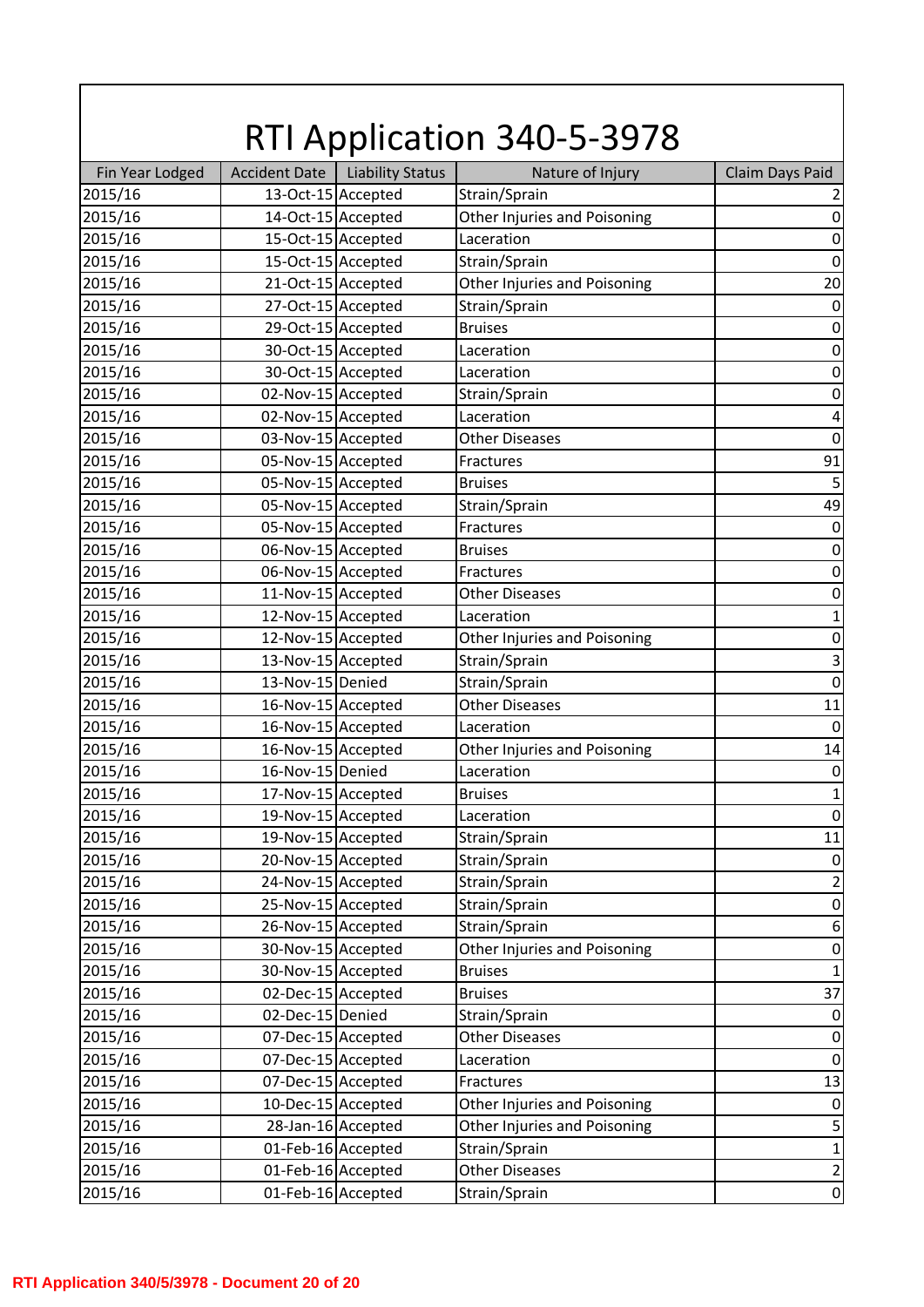| Fin Year Lodged<br><b>Accident Date</b><br><b>Liability Status</b><br>Nature of Injury<br>Claim Days Paid<br>02-Feb-16 Accepted<br>Strain/Sprain<br>2015/16<br>13<br>02-Feb-16 Accepted<br>2015/16<br>Strain/Sprain<br>$\mathbf{1}$<br>03-Feb-16 Accepted<br>2015/16<br>Strain/Sprain<br>$\boldsymbol{0}$<br>$\mathbf 2$<br>2015/16<br>04-Feb-16 Accepted<br>Fractures<br>2015/16<br>05-Feb-16 Accepted<br>$\boldsymbol{0}$<br>Laceration<br>05-Feb-16 Accepted<br>2015/16<br>$\boldsymbol{0}$<br><b>Bruises</b><br>2015/16<br>08-Feb-16 Accepted<br>$\boldsymbol{0}$<br>Laceration<br>09-Feb-16 Accepted<br>2015/16<br>8<br><b>Bruises</b><br>10-Feb-16 Accepted<br>2015/16<br>1<br>Other Injuries and Poisoning<br>$\mathbf 2$<br>10-Feb-16 Accepted<br>Other Injuries and Poisoning<br>2015/16<br>11-Feb-16 Accepted<br>2015/16<br><b>Other Diseases</b><br>$\mathbf{1}$<br>2015/16<br>11-Feb-16 Accepted<br>$\boldsymbol{0}$<br><b>Bruises</b><br>$\mathbf 2$<br>2015/16<br>12-Feb-16 Accepted<br><b>Bruises</b><br>12-Feb-16 Accepted<br>2015/16<br>$\boldsymbol{0}$<br><b>Bruises</b><br>15-Feb-16 Accepted<br>$\boldsymbol{0}$<br>2015/16<br>Strain/Sprain<br>2015/16<br>15-Feb-16 Accepted<br>$\boldsymbol{0}$<br>Laceration<br>$\overline{\mathbf{c}}$<br>2015/16<br>15-Feb-16 Accepted<br>Other Injuries and Poisoning<br>$\boldsymbol{0}$<br>2015/16<br>15-Feb-16 Accepted<br>Strain/Sprain<br>2015/16<br>15-Feb-16 Accepted<br>Strain/Sprain<br>24<br>15-Feb-16 Accepted<br>12<br>2015/16<br><b>Bruises</b><br>2015/16<br>16-Feb-16 Accepted<br>$\mathbf 0$<br><b>Bruises</b><br>38<br>17-Feb-16 Accepted<br>2015/16<br>Strain/Sprain<br>17-Feb-16 Accepted<br>$\boldsymbol{0}$<br>2015/16<br>Strain/Sprain<br>2015/16<br>18-Feb-16 Accepted<br>Strain/Sprain<br>15<br>2015/16<br>18-Feb-16 Accepted<br>$\boldsymbol{0}$<br>Laceration<br>$\mathbf 2$<br>2015/16<br>22-Feb-16 Accepted<br>Strain/Sprain<br>25-Feb-16 Accepted<br>$\boldsymbol{0}$<br>2015/16<br>Laceration<br>25-Feb-16 Accepted<br>Strain/Sprain<br>$\overline{2}$<br>2015/16<br>29-Feb-16 Accepted<br>2015/16<br>Strain/Sprain<br>$\overline{\mathbf{4}}$<br>$\mathsf 3$<br>01-Mar-16 Accepted<br>2015/16<br><b>Bruises</b><br>$\mathbf 2$<br>2015/16<br>02-Mar-16 Accepted<br><b>Bruises</b><br>02-Mar-16 Accepted<br>2015/16<br>$\boldsymbol{0}$<br><b>Bruises</b><br>2015/16<br>02-Mar-16 Denied<br>Strain/Sprain<br>$\boldsymbol{0}$<br>03-Mar-16 Accepted<br>$\mathbf 1$<br>2015/16<br><b>Bruises</b><br>04-Mar-16 Accepted<br>2015/16<br>$\boldsymbol{0}$<br><b>Bruises</b><br>07-Mar-16 Accepted<br>2015/16<br>$\boldsymbol{0}$<br>Laceration<br>07-Mar-16 Accepted<br>2015/16<br><b>Bruises</b><br>$\pmb{0}$<br>07-Mar-16 Accepted<br>2015/16<br>$\boldsymbol{0}$<br>Laceration<br>07-Mar-16 Accepted<br>2015/16<br>Strain/Sprain<br>$\boldsymbol{0}$<br>07-Mar-16 Accepted<br>2015/16<br>Strain/Sprain<br>145<br>10-Mar-16 Accepted<br>Strain/Sprain<br>2015/16<br>$\mathbf{1}$<br>2015/16<br>11-Mar-16 Accepted<br>Strain/Sprain<br>$\boldsymbol{0}$<br>14-Mar-16 Accepted<br>$\mathbf 1$<br>2015/16<br><b>Other Diseases</b><br>15-Mar-16 Accepted<br>2015/16<br>Laceration<br>$\boldsymbol{0}$<br>2015/16<br>16-Mar-16 Accepted<br>Strain/Sprain<br>$\pmb{0}$<br>$\mathbf 2$<br>2015/16<br>16-Mar-16 Accepted<br><b>Bruises</b> | <b>RTI Application 340-5-3978</b> |  |  |  |  |  |
|---------------------------------------------------------------------------------------------------------------------------------------------------------------------------------------------------------------------------------------------------------------------------------------------------------------------------------------------------------------------------------------------------------------------------------------------------------------------------------------------------------------------------------------------------------------------------------------------------------------------------------------------------------------------------------------------------------------------------------------------------------------------------------------------------------------------------------------------------------------------------------------------------------------------------------------------------------------------------------------------------------------------------------------------------------------------------------------------------------------------------------------------------------------------------------------------------------------------------------------------------------------------------------------------------------------------------------------------------------------------------------------------------------------------------------------------------------------------------------------------------------------------------------------------------------------------------------------------------------------------------------------------------------------------------------------------------------------------------------------------------------------------------------------------------------------------------------------------------------------------------------------------------------------------------------------------------------------------------------------------------------------------------------------------------------------------------------------------------------------------------------------------------------------------------------------------------------------------------------------------------------------------------------------------------------------------------------------------------------------------------------------------------------------------------------------------------------------------------------------------------------------------------------------------------------------------------------------------------------------------------------------------------------------------------------------------------------------------------------------------------------------------------------------------------------------------------------------------------------------------------------------------------------------------------------------------------------------------------------------------------------------------------------------------------------------------------------------------------------------------------------------------------------------------------------------------------------------------------------------------------------------------------------------------------------------------------|-----------------------------------|--|--|--|--|--|
|                                                                                                                                                                                                                                                                                                                                                                                                                                                                                                                                                                                                                                                                                                                                                                                                                                                                                                                                                                                                                                                                                                                                                                                                                                                                                                                                                                                                                                                                                                                                                                                                                                                                                                                                                                                                                                                                                                                                                                                                                                                                                                                                                                                                                                                                                                                                                                                                                                                                                                                                                                                                                                                                                                                                                                                                                                                                                                                                                                                                                                                                                                                                                                                                                                                                                                                           |                                   |  |  |  |  |  |
|                                                                                                                                                                                                                                                                                                                                                                                                                                                                                                                                                                                                                                                                                                                                                                                                                                                                                                                                                                                                                                                                                                                                                                                                                                                                                                                                                                                                                                                                                                                                                                                                                                                                                                                                                                                                                                                                                                                                                                                                                                                                                                                                                                                                                                                                                                                                                                                                                                                                                                                                                                                                                                                                                                                                                                                                                                                                                                                                                                                                                                                                                                                                                                                                                                                                                                                           |                                   |  |  |  |  |  |
|                                                                                                                                                                                                                                                                                                                                                                                                                                                                                                                                                                                                                                                                                                                                                                                                                                                                                                                                                                                                                                                                                                                                                                                                                                                                                                                                                                                                                                                                                                                                                                                                                                                                                                                                                                                                                                                                                                                                                                                                                                                                                                                                                                                                                                                                                                                                                                                                                                                                                                                                                                                                                                                                                                                                                                                                                                                                                                                                                                                                                                                                                                                                                                                                                                                                                                                           |                                   |  |  |  |  |  |
|                                                                                                                                                                                                                                                                                                                                                                                                                                                                                                                                                                                                                                                                                                                                                                                                                                                                                                                                                                                                                                                                                                                                                                                                                                                                                                                                                                                                                                                                                                                                                                                                                                                                                                                                                                                                                                                                                                                                                                                                                                                                                                                                                                                                                                                                                                                                                                                                                                                                                                                                                                                                                                                                                                                                                                                                                                                                                                                                                                                                                                                                                                                                                                                                                                                                                                                           |                                   |  |  |  |  |  |
|                                                                                                                                                                                                                                                                                                                                                                                                                                                                                                                                                                                                                                                                                                                                                                                                                                                                                                                                                                                                                                                                                                                                                                                                                                                                                                                                                                                                                                                                                                                                                                                                                                                                                                                                                                                                                                                                                                                                                                                                                                                                                                                                                                                                                                                                                                                                                                                                                                                                                                                                                                                                                                                                                                                                                                                                                                                                                                                                                                                                                                                                                                                                                                                                                                                                                                                           |                                   |  |  |  |  |  |
|                                                                                                                                                                                                                                                                                                                                                                                                                                                                                                                                                                                                                                                                                                                                                                                                                                                                                                                                                                                                                                                                                                                                                                                                                                                                                                                                                                                                                                                                                                                                                                                                                                                                                                                                                                                                                                                                                                                                                                                                                                                                                                                                                                                                                                                                                                                                                                                                                                                                                                                                                                                                                                                                                                                                                                                                                                                                                                                                                                                                                                                                                                                                                                                                                                                                                                                           |                                   |  |  |  |  |  |
|                                                                                                                                                                                                                                                                                                                                                                                                                                                                                                                                                                                                                                                                                                                                                                                                                                                                                                                                                                                                                                                                                                                                                                                                                                                                                                                                                                                                                                                                                                                                                                                                                                                                                                                                                                                                                                                                                                                                                                                                                                                                                                                                                                                                                                                                                                                                                                                                                                                                                                                                                                                                                                                                                                                                                                                                                                                                                                                                                                                                                                                                                                                                                                                                                                                                                                                           |                                   |  |  |  |  |  |
|                                                                                                                                                                                                                                                                                                                                                                                                                                                                                                                                                                                                                                                                                                                                                                                                                                                                                                                                                                                                                                                                                                                                                                                                                                                                                                                                                                                                                                                                                                                                                                                                                                                                                                                                                                                                                                                                                                                                                                                                                                                                                                                                                                                                                                                                                                                                                                                                                                                                                                                                                                                                                                                                                                                                                                                                                                                                                                                                                                                                                                                                                                                                                                                                                                                                                                                           |                                   |  |  |  |  |  |
|                                                                                                                                                                                                                                                                                                                                                                                                                                                                                                                                                                                                                                                                                                                                                                                                                                                                                                                                                                                                                                                                                                                                                                                                                                                                                                                                                                                                                                                                                                                                                                                                                                                                                                                                                                                                                                                                                                                                                                                                                                                                                                                                                                                                                                                                                                                                                                                                                                                                                                                                                                                                                                                                                                                                                                                                                                                                                                                                                                                                                                                                                                                                                                                                                                                                                                                           |                                   |  |  |  |  |  |
|                                                                                                                                                                                                                                                                                                                                                                                                                                                                                                                                                                                                                                                                                                                                                                                                                                                                                                                                                                                                                                                                                                                                                                                                                                                                                                                                                                                                                                                                                                                                                                                                                                                                                                                                                                                                                                                                                                                                                                                                                                                                                                                                                                                                                                                                                                                                                                                                                                                                                                                                                                                                                                                                                                                                                                                                                                                                                                                                                                                                                                                                                                                                                                                                                                                                                                                           |                                   |  |  |  |  |  |
|                                                                                                                                                                                                                                                                                                                                                                                                                                                                                                                                                                                                                                                                                                                                                                                                                                                                                                                                                                                                                                                                                                                                                                                                                                                                                                                                                                                                                                                                                                                                                                                                                                                                                                                                                                                                                                                                                                                                                                                                                                                                                                                                                                                                                                                                                                                                                                                                                                                                                                                                                                                                                                                                                                                                                                                                                                                                                                                                                                                                                                                                                                                                                                                                                                                                                                                           |                                   |  |  |  |  |  |
|                                                                                                                                                                                                                                                                                                                                                                                                                                                                                                                                                                                                                                                                                                                                                                                                                                                                                                                                                                                                                                                                                                                                                                                                                                                                                                                                                                                                                                                                                                                                                                                                                                                                                                                                                                                                                                                                                                                                                                                                                                                                                                                                                                                                                                                                                                                                                                                                                                                                                                                                                                                                                                                                                                                                                                                                                                                                                                                                                                                                                                                                                                                                                                                                                                                                                                                           |                                   |  |  |  |  |  |
|                                                                                                                                                                                                                                                                                                                                                                                                                                                                                                                                                                                                                                                                                                                                                                                                                                                                                                                                                                                                                                                                                                                                                                                                                                                                                                                                                                                                                                                                                                                                                                                                                                                                                                                                                                                                                                                                                                                                                                                                                                                                                                                                                                                                                                                                                                                                                                                                                                                                                                                                                                                                                                                                                                                                                                                                                                                                                                                                                                                                                                                                                                                                                                                                                                                                                                                           |                                   |  |  |  |  |  |
|                                                                                                                                                                                                                                                                                                                                                                                                                                                                                                                                                                                                                                                                                                                                                                                                                                                                                                                                                                                                                                                                                                                                                                                                                                                                                                                                                                                                                                                                                                                                                                                                                                                                                                                                                                                                                                                                                                                                                                                                                                                                                                                                                                                                                                                                                                                                                                                                                                                                                                                                                                                                                                                                                                                                                                                                                                                                                                                                                                                                                                                                                                                                                                                                                                                                                                                           |                                   |  |  |  |  |  |
|                                                                                                                                                                                                                                                                                                                                                                                                                                                                                                                                                                                                                                                                                                                                                                                                                                                                                                                                                                                                                                                                                                                                                                                                                                                                                                                                                                                                                                                                                                                                                                                                                                                                                                                                                                                                                                                                                                                                                                                                                                                                                                                                                                                                                                                                                                                                                                                                                                                                                                                                                                                                                                                                                                                                                                                                                                                                                                                                                                                                                                                                                                                                                                                                                                                                                                                           |                                   |  |  |  |  |  |
|                                                                                                                                                                                                                                                                                                                                                                                                                                                                                                                                                                                                                                                                                                                                                                                                                                                                                                                                                                                                                                                                                                                                                                                                                                                                                                                                                                                                                                                                                                                                                                                                                                                                                                                                                                                                                                                                                                                                                                                                                                                                                                                                                                                                                                                                                                                                                                                                                                                                                                                                                                                                                                                                                                                                                                                                                                                                                                                                                                                                                                                                                                                                                                                                                                                                                                                           |                                   |  |  |  |  |  |
|                                                                                                                                                                                                                                                                                                                                                                                                                                                                                                                                                                                                                                                                                                                                                                                                                                                                                                                                                                                                                                                                                                                                                                                                                                                                                                                                                                                                                                                                                                                                                                                                                                                                                                                                                                                                                                                                                                                                                                                                                                                                                                                                                                                                                                                                                                                                                                                                                                                                                                                                                                                                                                                                                                                                                                                                                                                                                                                                                                                                                                                                                                                                                                                                                                                                                                                           |                                   |  |  |  |  |  |
|                                                                                                                                                                                                                                                                                                                                                                                                                                                                                                                                                                                                                                                                                                                                                                                                                                                                                                                                                                                                                                                                                                                                                                                                                                                                                                                                                                                                                                                                                                                                                                                                                                                                                                                                                                                                                                                                                                                                                                                                                                                                                                                                                                                                                                                                                                                                                                                                                                                                                                                                                                                                                                                                                                                                                                                                                                                                                                                                                                                                                                                                                                                                                                                                                                                                                                                           |                                   |  |  |  |  |  |
|                                                                                                                                                                                                                                                                                                                                                                                                                                                                                                                                                                                                                                                                                                                                                                                                                                                                                                                                                                                                                                                                                                                                                                                                                                                                                                                                                                                                                                                                                                                                                                                                                                                                                                                                                                                                                                                                                                                                                                                                                                                                                                                                                                                                                                                                                                                                                                                                                                                                                                                                                                                                                                                                                                                                                                                                                                                                                                                                                                                                                                                                                                                                                                                                                                                                                                                           |                                   |  |  |  |  |  |
|                                                                                                                                                                                                                                                                                                                                                                                                                                                                                                                                                                                                                                                                                                                                                                                                                                                                                                                                                                                                                                                                                                                                                                                                                                                                                                                                                                                                                                                                                                                                                                                                                                                                                                                                                                                                                                                                                                                                                                                                                                                                                                                                                                                                                                                                                                                                                                                                                                                                                                                                                                                                                                                                                                                                                                                                                                                                                                                                                                                                                                                                                                                                                                                                                                                                                                                           |                                   |  |  |  |  |  |
|                                                                                                                                                                                                                                                                                                                                                                                                                                                                                                                                                                                                                                                                                                                                                                                                                                                                                                                                                                                                                                                                                                                                                                                                                                                                                                                                                                                                                                                                                                                                                                                                                                                                                                                                                                                                                                                                                                                                                                                                                                                                                                                                                                                                                                                                                                                                                                                                                                                                                                                                                                                                                                                                                                                                                                                                                                                                                                                                                                                                                                                                                                                                                                                                                                                                                                                           |                                   |  |  |  |  |  |
|                                                                                                                                                                                                                                                                                                                                                                                                                                                                                                                                                                                                                                                                                                                                                                                                                                                                                                                                                                                                                                                                                                                                                                                                                                                                                                                                                                                                                                                                                                                                                                                                                                                                                                                                                                                                                                                                                                                                                                                                                                                                                                                                                                                                                                                                                                                                                                                                                                                                                                                                                                                                                                                                                                                                                                                                                                                                                                                                                                                                                                                                                                                                                                                                                                                                                                                           |                                   |  |  |  |  |  |
|                                                                                                                                                                                                                                                                                                                                                                                                                                                                                                                                                                                                                                                                                                                                                                                                                                                                                                                                                                                                                                                                                                                                                                                                                                                                                                                                                                                                                                                                                                                                                                                                                                                                                                                                                                                                                                                                                                                                                                                                                                                                                                                                                                                                                                                                                                                                                                                                                                                                                                                                                                                                                                                                                                                                                                                                                                                                                                                                                                                                                                                                                                                                                                                                                                                                                                                           |                                   |  |  |  |  |  |
|                                                                                                                                                                                                                                                                                                                                                                                                                                                                                                                                                                                                                                                                                                                                                                                                                                                                                                                                                                                                                                                                                                                                                                                                                                                                                                                                                                                                                                                                                                                                                                                                                                                                                                                                                                                                                                                                                                                                                                                                                                                                                                                                                                                                                                                                                                                                                                                                                                                                                                                                                                                                                                                                                                                                                                                                                                                                                                                                                                                                                                                                                                                                                                                                                                                                                                                           |                                   |  |  |  |  |  |
|                                                                                                                                                                                                                                                                                                                                                                                                                                                                                                                                                                                                                                                                                                                                                                                                                                                                                                                                                                                                                                                                                                                                                                                                                                                                                                                                                                                                                                                                                                                                                                                                                                                                                                                                                                                                                                                                                                                                                                                                                                                                                                                                                                                                                                                                                                                                                                                                                                                                                                                                                                                                                                                                                                                                                                                                                                                                                                                                                                                                                                                                                                                                                                                                                                                                                                                           |                                   |  |  |  |  |  |
|                                                                                                                                                                                                                                                                                                                                                                                                                                                                                                                                                                                                                                                                                                                                                                                                                                                                                                                                                                                                                                                                                                                                                                                                                                                                                                                                                                                                                                                                                                                                                                                                                                                                                                                                                                                                                                                                                                                                                                                                                                                                                                                                                                                                                                                                                                                                                                                                                                                                                                                                                                                                                                                                                                                                                                                                                                                                                                                                                                                                                                                                                                                                                                                                                                                                                                                           |                                   |  |  |  |  |  |
|                                                                                                                                                                                                                                                                                                                                                                                                                                                                                                                                                                                                                                                                                                                                                                                                                                                                                                                                                                                                                                                                                                                                                                                                                                                                                                                                                                                                                                                                                                                                                                                                                                                                                                                                                                                                                                                                                                                                                                                                                                                                                                                                                                                                                                                                                                                                                                                                                                                                                                                                                                                                                                                                                                                                                                                                                                                                                                                                                                                                                                                                                                                                                                                                                                                                                                                           |                                   |  |  |  |  |  |
|                                                                                                                                                                                                                                                                                                                                                                                                                                                                                                                                                                                                                                                                                                                                                                                                                                                                                                                                                                                                                                                                                                                                                                                                                                                                                                                                                                                                                                                                                                                                                                                                                                                                                                                                                                                                                                                                                                                                                                                                                                                                                                                                                                                                                                                                                                                                                                                                                                                                                                                                                                                                                                                                                                                                                                                                                                                                                                                                                                                                                                                                                                                                                                                                                                                                                                                           |                                   |  |  |  |  |  |
|                                                                                                                                                                                                                                                                                                                                                                                                                                                                                                                                                                                                                                                                                                                                                                                                                                                                                                                                                                                                                                                                                                                                                                                                                                                                                                                                                                                                                                                                                                                                                                                                                                                                                                                                                                                                                                                                                                                                                                                                                                                                                                                                                                                                                                                                                                                                                                                                                                                                                                                                                                                                                                                                                                                                                                                                                                                                                                                                                                                                                                                                                                                                                                                                                                                                                                                           |                                   |  |  |  |  |  |
|                                                                                                                                                                                                                                                                                                                                                                                                                                                                                                                                                                                                                                                                                                                                                                                                                                                                                                                                                                                                                                                                                                                                                                                                                                                                                                                                                                                                                                                                                                                                                                                                                                                                                                                                                                                                                                                                                                                                                                                                                                                                                                                                                                                                                                                                                                                                                                                                                                                                                                                                                                                                                                                                                                                                                                                                                                                                                                                                                                                                                                                                                                                                                                                                                                                                                                                           |                                   |  |  |  |  |  |
|                                                                                                                                                                                                                                                                                                                                                                                                                                                                                                                                                                                                                                                                                                                                                                                                                                                                                                                                                                                                                                                                                                                                                                                                                                                                                                                                                                                                                                                                                                                                                                                                                                                                                                                                                                                                                                                                                                                                                                                                                                                                                                                                                                                                                                                                                                                                                                                                                                                                                                                                                                                                                                                                                                                                                                                                                                                                                                                                                                                                                                                                                                                                                                                                                                                                                                                           |                                   |  |  |  |  |  |
|                                                                                                                                                                                                                                                                                                                                                                                                                                                                                                                                                                                                                                                                                                                                                                                                                                                                                                                                                                                                                                                                                                                                                                                                                                                                                                                                                                                                                                                                                                                                                                                                                                                                                                                                                                                                                                                                                                                                                                                                                                                                                                                                                                                                                                                                                                                                                                                                                                                                                                                                                                                                                                                                                                                                                                                                                                                                                                                                                                                                                                                                                                                                                                                                                                                                                                                           |                                   |  |  |  |  |  |
|                                                                                                                                                                                                                                                                                                                                                                                                                                                                                                                                                                                                                                                                                                                                                                                                                                                                                                                                                                                                                                                                                                                                                                                                                                                                                                                                                                                                                                                                                                                                                                                                                                                                                                                                                                                                                                                                                                                                                                                                                                                                                                                                                                                                                                                                                                                                                                                                                                                                                                                                                                                                                                                                                                                                                                                                                                                                                                                                                                                                                                                                                                                                                                                                                                                                                                                           |                                   |  |  |  |  |  |
|                                                                                                                                                                                                                                                                                                                                                                                                                                                                                                                                                                                                                                                                                                                                                                                                                                                                                                                                                                                                                                                                                                                                                                                                                                                                                                                                                                                                                                                                                                                                                                                                                                                                                                                                                                                                                                                                                                                                                                                                                                                                                                                                                                                                                                                                                                                                                                                                                                                                                                                                                                                                                                                                                                                                                                                                                                                                                                                                                                                                                                                                                                                                                                                                                                                                                                                           |                                   |  |  |  |  |  |
|                                                                                                                                                                                                                                                                                                                                                                                                                                                                                                                                                                                                                                                                                                                                                                                                                                                                                                                                                                                                                                                                                                                                                                                                                                                                                                                                                                                                                                                                                                                                                                                                                                                                                                                                                                                                                                                                                                                                                                                                                                                                                                                                                                                                                                                                                                                                                                                                                                                                                                                                                                                                                                                                                                                                                                                                                                                                                                                                                                                                                                                                                                                                                                                                                                                                                                                           |                                   |  |  |  |  |  |
|                                                                                                                                                                                                                                                                                                                                                                                                                                                                                                                                                                                                                                                                                                                                                                                                                                                                                                                                                                                                                                                                                                                                                                                                                                                                                                                                                                                                                                                                                                                                                                                                                                                                                                                                                                                                                                                                                                                                                                                                                                                                                                                                                                                                                                                                                                                                                                                                                                                                                                                                                                                                                                                                                                                                                                                                                                                                                                                                                                                                                                                                                                                                                                                                                                                                                                                           |                                   |  |  |  |  |  |
|                                                                                                                                                                                                                                                                                                                                                                                                                                                                                                                                                                                                                                                                                                                                                                                                                                                                                                                                                                                                                                                                                                                                                                                                                                                                                                                                                                                                                                                                                                                                                                                                                                                                                                                                                                                                                                                                                                                                                                                                                                                                                                                                                                                                                                                                                                                                                                                                                                                                                                                                                                                                                                                                                                                                                                                                                                                                                                                                                                                                                                                                                                                                                                                                                                                                                                                           |                                   |  |  |  |  |  |
|                                                                                                                                                                                                                                                                                                                                                                                                                                                                                                                                                                                                                                                                                                                                                                                                                                                                                                                                                                                                                                                                                                                                                                                                                                                                                                                                                                                                                                                                                                                                                                                                                                                                                                                                                                                                                                                                                                                                                                                                                                                                                                                                                                                                                                                                                                                                                                                                                                                                                                                                                                                                                                                                                                                                                                                                                                                                                                                                                                                                                                                                                                                                                                                                                                                                                                                           |                                   |  |  |  |  |  |
|                                                                                                                                                                                                                                                                                                                                                                                                                                                                                                                                                                                                                                                                                                                                                                                                                                                                                                                                                                                                                                                                                                                                                                                                                                                                                                                                                                                                                                                                                                                                                                                                                                                                                                                                                                                                                                                                                                                                                                                                                                                                                                                                                                                                                                                                                                                                                                                                                                                                                                                                                                                                                                                                                                                                                                                                                                                                                                                                                                                                                                                                                                                                                                                                                                                                                                                           |                                   |  |  |  |  |  |
|                                                                                                                                                                                                                                                                                                                                                                                                                                                                                                                                                                                                                                                                                                                                                                                                                                                                                                                                                                                                                                                                                                                                                                                                                                                                                                                                                                                                                                                                                                                                                                                                                                                                                                                                                                                                                                                                                                                                                                                                                                                                                                                                                                                                                                                                                                                                                                                                                                                                                                                                                                                                                                                                                                                                                                                                                                                                                                                                                                                                                                                                                                                                                                                                                                                                                                                           |                                   |  |  |  |  |  |
|                                                                                                                                                                                                                                                                                                                                                                                                                                                                                                                                                                                                                                                                                                                                                                                                                                                                                                                                                                                                                                                                                                                                                                                                                                                                                                                                                                                                                                                                                                                                                                                                                                                                                                                                                                                                                                                                                                                                                                                                                                                                                                                                                                                                                                                                                                                                                                                                                                                                                                                                                                                                                                                                                                                                                                                                                                                                                                                                                                                                                                                                                                                                                                                                                                                                                                                           |                                   |  |  |  |  |  |
|                                                                                                                                                                                                                                                                                                                                                                                                                                                                                                                                                                                                                                                                                                                                                                                                                                                                                                                                                                                                                                                                                                                                                                                                                                                                                                                                                                                                                                                                                                                                                                                                                                                                                                                                                                                                                                                                                                                                                                                                                                                                                                                                                                                                                                                                                                                                                                                                                                                                                                                                                                                                                                                                                                                                                                                                                                                                                                                                                                                                                                                                                                                                                                                                                                                                                                                           |                                   |  |  |  |  |  |
|                                                                                                                                                                                                                                                                                                                                                                                                                                                                                                                                                                                                                                                                                                                                                                                                                                                                                                                                                                                                                                                                                                                                                                                                                                                                                                                                                                                                                                                                                                                                                                                                                                                                                                                                                                                                                                                                                                                                                                                                                                                                                                                                                                                                                                                                                                                                                                                                                                                                                                                                                                                                                                                                                                                                                                                                                                                                                                                                                                                                                                                                                                                                                                                                                                                                                                                           |                                   |  |  |  |  |  |
|                                                                                                                                                                                                                                                                                                                                                                                                                                                                                                                                                                                                                                                                                                                                                                                                                                                                                                                                                                                                                                                                                                                                                                                                                                                                                                                                                                                                                                                                                                                                                                                                                                                                                                                                                                                                                                                                                                                                                                                                                                                                                                                                                                                                                                                                                                                                                                                                                                                                                                                                                                                                                                                                                                                                                                                                                                                                                                                                                                                                                                                                                                                                                                                                                                                                                                                           |                                   |  |  |  |  |  |
|                                                                                                                                                                                                                                                                                                                                                                                                                                                                                                                                                                                                                                                                                                                                                                                                                                                                                                                                                                                                                                                                                                                                                                                                                                                                                                                                                                                                                                                                                                                                                                                                                                                                                                                                                                                                                                                                                                                                                                                                                                                                                                                                                                                                                                                                                                                                                                                                                                                                                                                                                                                                                                                                                                                                                                                                                                                                                                                                                                                                                                                                                                                                                                                                                                                                                                                           |                                   |  |  |  |  |  |
|                                                                                                                                                                                                                                                                                                                                                                                                                                                                                                                                                                                                                                                                                                                                                                                                                                                                                                                                                                                                                                                                                                                                                                                                                                                                                                                                                                                                                                                                                                                                                                                                                                                                                                                                                                                                                                                                                                                                                                                                                                                                                                                                                                                                                                                                                                                                                                                                                                                                                                                                                                                                                                                                                                                                                                                                                                                                                                                                                                                                                                                                                                                                                                                                                                                                                                                           |                                   |  |  |  |  |  |
|                                                                                                                                                                                                                                                                                                                                                                                                                                                                                                                                                                                                                                                                                                                                                                                                                                                                                                                                                                                                                                                                                                                                                                                                                                                                                                                                                                                                                                                                                                                                                                                                                                                                                                                                                                                                                                                                                                                                                                                                                                                                                                                                                                                                                                                                                                                                                                                                                                                                                                                                                                                                                                                                                                                                                                                                                                                                                                                                                                                                                                                                                                                                                                                                                                                                                                                           |                                   |  |  |  |  |  |